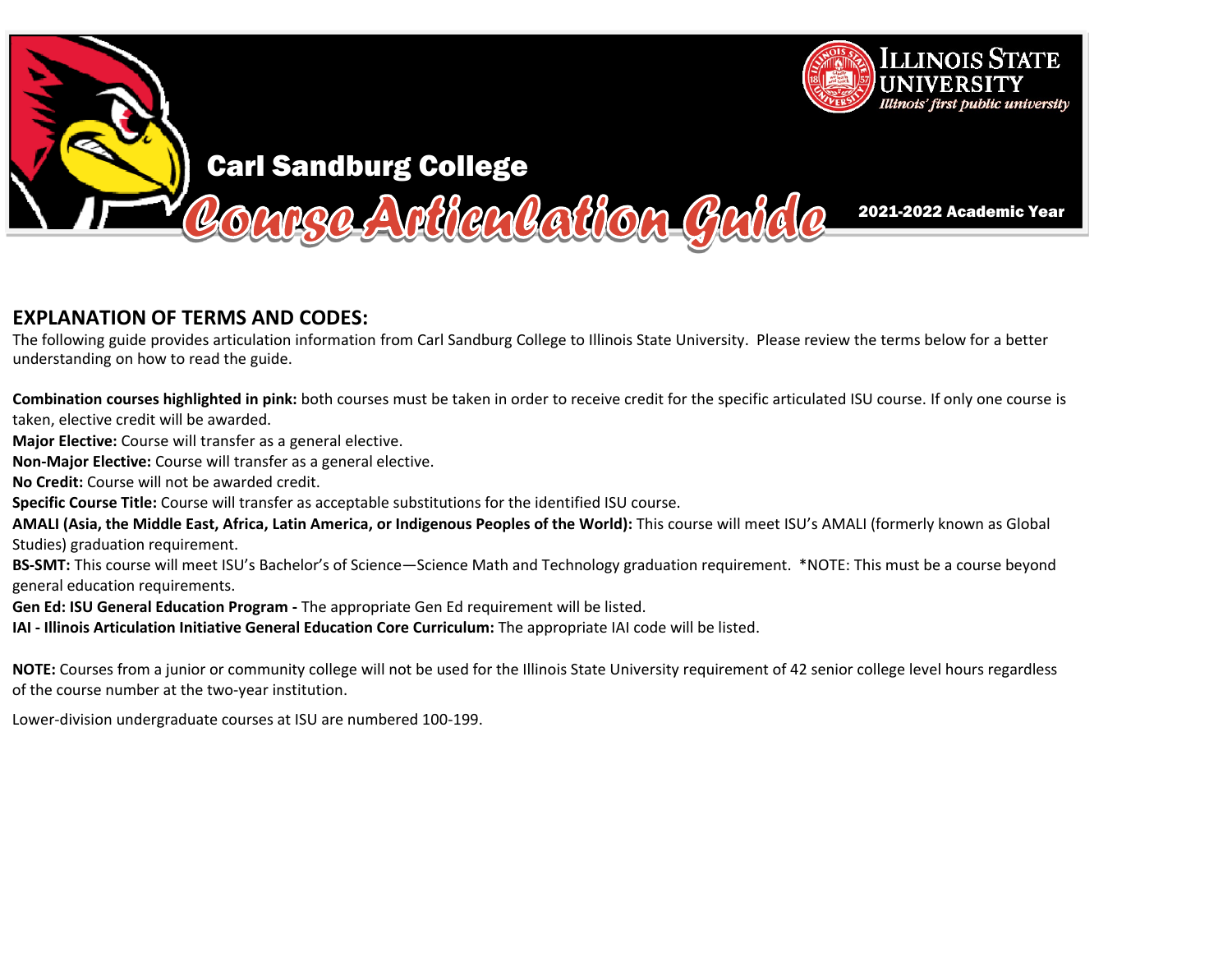

# Carl Sandburg College Summary of Combination and Option Courses

**\*Combination courses highlighted in pink:** both courses must be taken in order to receive credit for the specific articulated ISU course. If only one course is taken, elective credit will be awarded.You may also see one course from the Transfer School will receive credit for 2 ISU courses.

130 Survey American Lit OR

**Option courses highlighted in gray:** course has more than one equivalency option. Please consult your ISU academic advisor to determine if the second option is appropriate for your major plan.

| <b>BIO</b> | 111 | <b>BSC</b><br><b>KNR</b> | 181<br>181 | Human Phys & Anat I OR<br>Human Anat & Phys I | ENG.       | <b>ZZ1</b> | ENG.<br>ENG | 130<br>MJEL | Survey American Lit OR<br>Elective    | PSY.       | <b>205</b> | <b>PSY</b><br><b>SOC</b> | 123<br>123 |
|------------|-----|--------------------------|------------|-----------------------------------------------|------------|------------|-------------|-------------|---------------------------------------|------------|------------|--------------------------|------------|
|            |     |                          |            |                                               | ENG        | 222        | ENG         | 130         | Survey American Lit OR                |            |            |                          |            |
| <b>BIO</b> | 200 | <b>BSC</b>               | 160        | Microbiology & Socie OR                       |            |            | ENG         | MJEL        | Elective                              | <b>PSY</b> | 265        | <b>PSY</b>               | 213        |
|            |     | <b>BSC</b>               | 260        | Microbiology                                  | ENG        | 231        | <b>ENG</b>  | 110         | English Lit & Contex OR               |            |            | TCH                      | 210        |
|            |     |                          |            |                                               |            |            | ENG         | <b>MIEL</b> | Elective                              |            |            |                          |            |
| <b>BIO</b> | 211 | <b>BSC</b>               | 181        | Human Phys & Anat I OR                        | ENG        | 232        | ENG         | 110         | English Lit & Contex OR               |            |            |                          |            |
|            |     | <b>KNR</b>               | 181        | Human Anat & Phys I                           |            |            | ENG         | <b>MIEL</b> | Elective                              |            |            |                          |            |
| <b>BIO</b> | 212 | <b>BSC</b>               | 182        | Human Phys & Anat II OR                       | ENG        | 240        | <b>COM</b>  | 128         | Gender In Humanities OR               |            |            |                          |            |
|            |     | <b>KNR</b>               | 182        | Human Anat & Phys II                          |            |            | ENG         | 128         | Gender In Humanities OR               |            |            |                          |            |
| <b>BUS</b> | 108 | <b>BE</b>                | 141        | Pers Fin Lit Coll St OR                       |            |            | LAN         | 128         | Gender In Humanities                  |            |            |                          |            |
|            |     | <b>FIL</b>               | 141        | Pers Fin Lit Coll St                          | <b>MAT</b> | 130        | <b>AND</b>  |             | <sup>*</sup> These two combined equal |            |            |                          |            |
|            |     |                          |            |                                               | MAT        | 140        | <b>MAT</b>  | 144         | Precalculus                           |            |            |                          |            |
| <b>CHM</b> | 100 | <b>CHE</b>               | 110        | Fund Chem AND                                 |            |            |             |             |                                       |            |            |                          |            |
|            |     | <b>CHE</b>               | 112        | Fund Chem Lab OR                              | <b>MUS</b> | 112        | <b>MUS</b>  | 121         | Grp Inst Piano OR                     |            |            |                          |            |
| <b>CHM</b> | 100 | <b>CHE</b>               | 140        | Gen Chem I                                    |            |            | <b>MUS</b>  | 122         | Grp Inst Pno                          |            |            |                          |            |
|            |     |                          |            |                                               |            |            |             |             |                                       |            |            |                          |            |
| <b>CHM</b> | 210 | <b>CHE</b>               | 230        | Org Chem I OR                                 | <b>PSY</b> | 101        | <b>PSY</b>  |             | 110 Fundamentals Psychol OR           |            |            |                          |            |
|            |     | <b>CHE</b>               | 231        | Org Chem Lab I                                |            |            | <b>PSY</b>  | 111         | Intro To Psychology                   |            |            |                          |            |
|            |     |                          |            |                                               |            |            |             |             |                                       |            |            |                          |            |
| <b>CHM</b> | 220 | <b>CHE</b>               | 232        | Org Chem II OR                                | <b>PSY</b> | 204        | <b>PSY</b>  | 223         | Social Psychology OR                  |            |            |                          |            |
|            |     | <b>CHE</b>               | 233        | Org Chem 2 Lab                                |            |            | SOC         | 223         | Social Psychology                     |            |            |                          |            |
|            |     |                          |            |                                               |            |            |             |             |                                       |            |            |                          |            |

| 205               | PSY     | 123 | Human Sexuality OR                                          |
|-------------------|---------|-----|-------------------------------------------------------------|
| PSY.              | SOC 123 |     | Human Sexuality                                             |
| <b>PSY</b><br>265 | TCH     |     | PSY 213 Lifespan Development OR<br>210 Child Growth & Devlp |

**ILLINOIS STATE UNIVERSITY** Illinois' first public university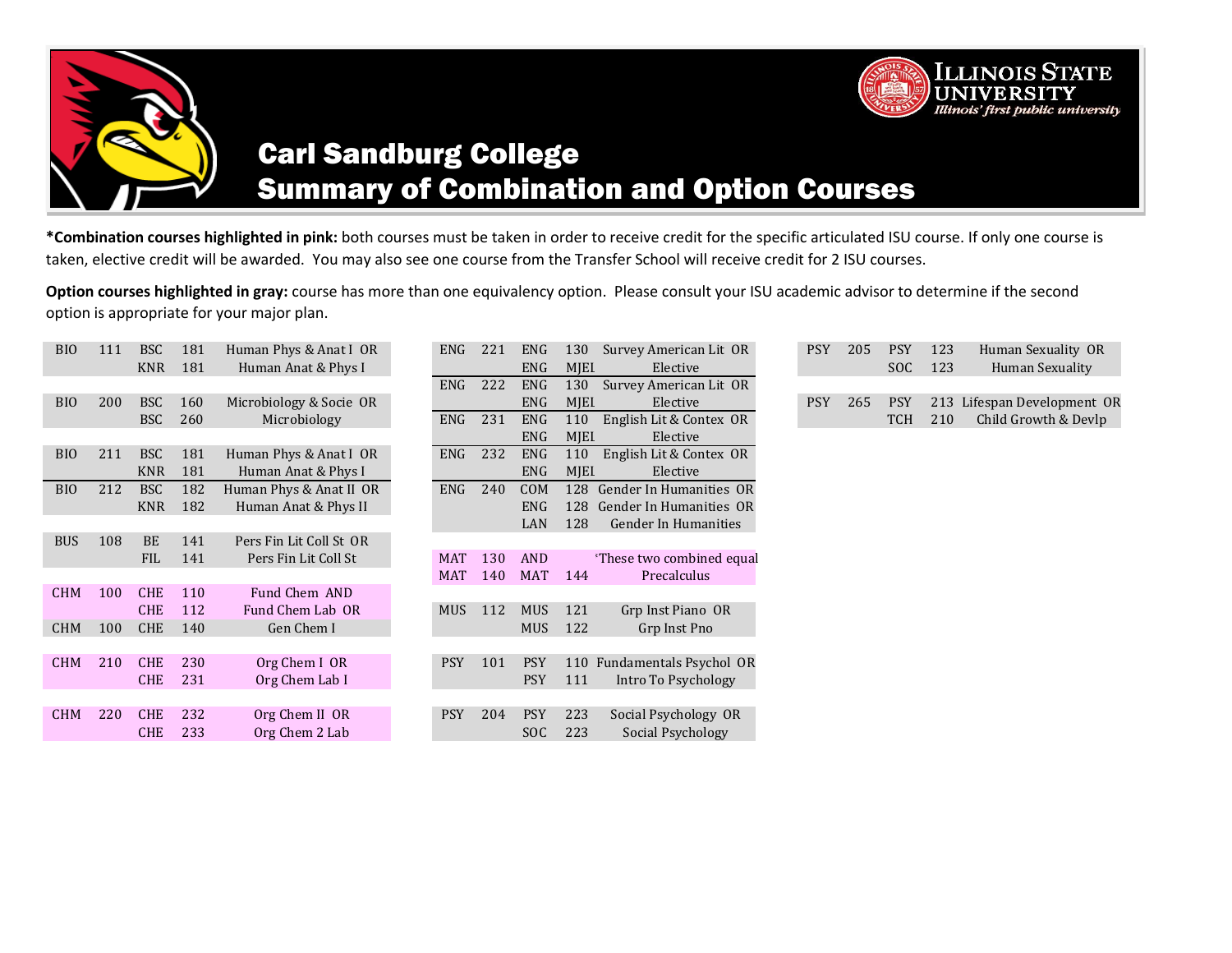#### Course Articulation Guide

### **Institution**: Illinois State University

**School ID:** 000103761 **School Name:** Carl Sandburg College

#### School Details

| Subject    | Course # | <b>ISU</b><br>Subject | <b>ISU Crs #</b> | <b>Course Title</b>         | <b>AMALI</b> | <b>BS-SMT</b> | Gen Ed | IAI |
|------------|----------|-----------------------|------------------|-----------------------------|--------------|---------------|--------|-----|
| <b>ACC</b> | 100      | <b>ACC</b>            | <b>NCEL</b>      | No Credit Elective          |              |               |        |     |
| <b>ACC</b> | 101      | <b>ACC</b>            | 131              | <b>Financial Accounting</b> |              |               |        |     |
| <b>ACC</b> | 102      | <b>ACC</b>            | 132              | Managerial Accountin        |              |               |        |     |
| <b>ACC</b> | 111      | <b>ACC</b>            | <b>NMEL</b>      | Elective                    |              |               |        |     |
| <b>ACC</b> | 112      | <b>ACC</b>            | <b>NMEL</b>      | Elective                    |              |               |        |     |
| <b>ACC</b> | 201      | <b>ACC</b>            | <b>NMEL</b>      | Elective                    |              |               |        |     |
| <b>ACC</b> | 202      | <b>ACC</b>            | <b>NMEL</b>      | Elective                    |              |               |        |     |
| <b>ACC</b> | 203      | <b>ACC</b>            | <b>NMEL</b>      | Elective                    |              |               |        |     |
| <b>ACC</b> | 205      | <b>ACC</b>            | <b>NMEL</b>      | Elective                    |              |               |        |     |
| <b>ACC</b> | 206      | <b>ACC</b>            | <b>NMEL</b>      | Elective                    |              |               |        |     |
| <b>ACC</b> | 207      | <b>ACC</b>            | <b>NMEL</b>      | Elective                    |              |               |        |     |
| <b>ACC</b> | 208      | <b>BIS</b>            | 167              | Spreadsheet Usage           |              |               |        |     |
| AGR        | 105      | <b>AGR</b>            | 109              | Intro Ag Industry           |              |               |        |     |
| <b>AGR</b> | 111      | <b>AGR</b>            | 130              | Int Ag Eng Tech             |              |               |        |     |
| AGR        | 115      | <b>AGR</b>            | <b>MJEL</b>      | Major Elective              |              |               |        |     |
| <b>AGR</b> | 120      | <b>AGR</b>            | <b>MJEL</b>      | Major Elective              |              |               |        |     |
| <b>AGR</b> | 121      | <b>AGR</b>            | 170              | Int Animal Science          |              |               |        |     |
| <b>AGR</b> | 131      | <b>AGR</b>            | 150              | Principles Agronomy         |              |               |        |     |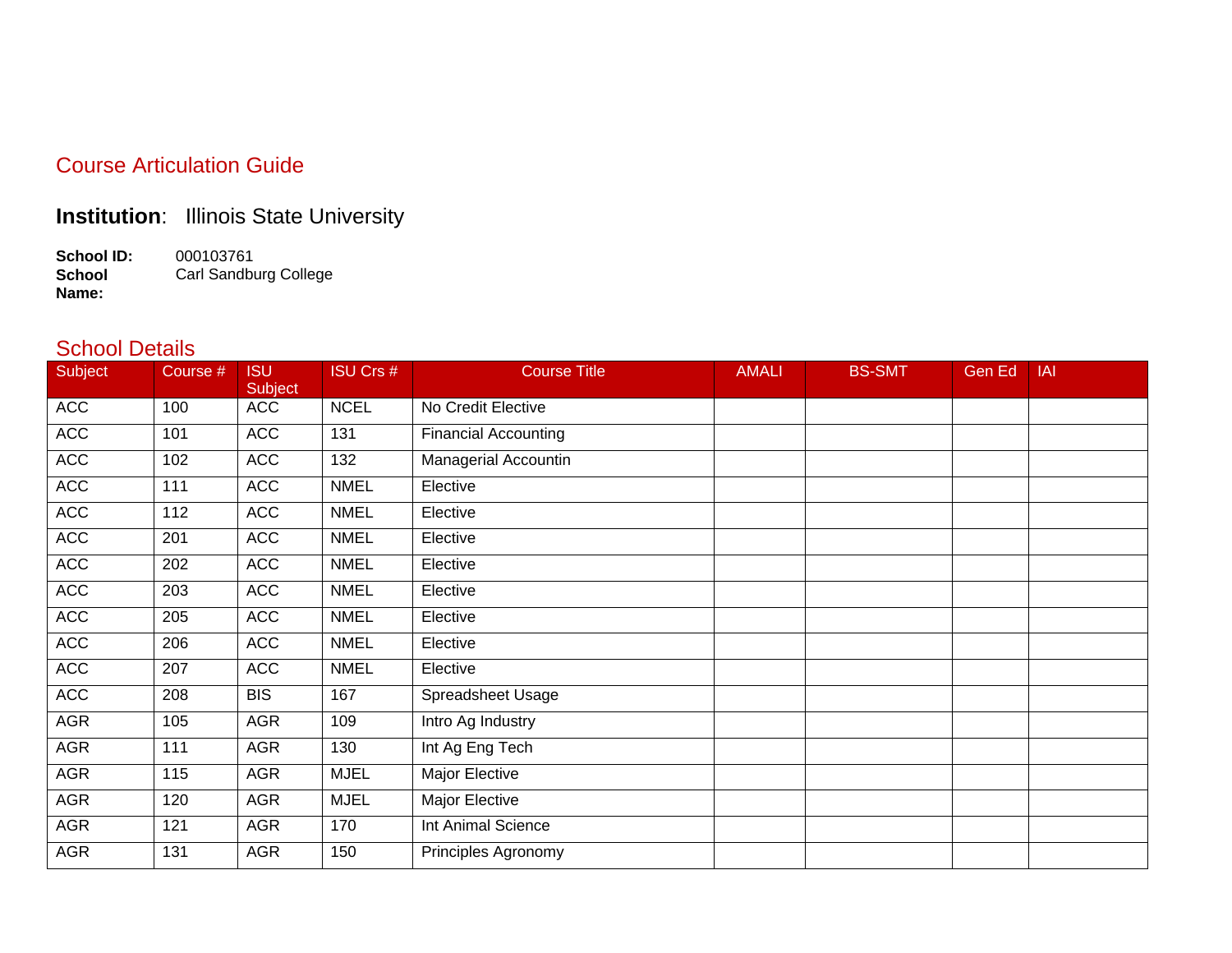| Subject    | Course #         | <b>ISU</b><br>Subject             | <b>ISU Crs #</b> | <b>Course Title</b>   | <b>AMALI</b> | <b>BS-SMT</b> | Gen Ed | <b>IAI</b> |
|------------|------------------|-----------------------------------|------------------|-----------------------|--------------|---------------|--------|------------|
| <b>AGR</b> | 135              | <b>AGR</b>                        | 170              | Int Animal Science    |              |               |        |            |
| <b>AGR</b> | 141              | <b>AGR</b>                        | 110              | Int Ag Economics      |              |               |        |            |
| <b>AGR</b> | 145              | <b>AGR</b>                        | <b>MJEL</b>      | <b>Major Elective</b> |              |               |        |            |
| <b>AGR</b> | 151              | <b>AGR</b>                        | 157              | Soil Science          |              | S(BS-SMT)     |        |            |
| <b>AGR</b> | 155              | <b>AGR</b>                        | 120              | Intro Horticulture    |              |               |        |            |
| <b>AGR</b> | 165              | <b>AGR</b>                        | 205              | Micro Apps In Agr     |              |               |        |            |
| <b>AGR</b> | 181              | <b>AGR</b>                        | 120              | Intro Horticulture    |              |               |        |            |
| <b>ALH</b> | 110              | <b>HSC</b>                        | <b>NCEL</b>      | No Credit Elective    |              |               |        |            |
| <b>AOP</b> | 100              | BE                                | <b>NCEL</b>      | No Credit Elective    |              |               |        |            |
| <b>AOP</b> | 101              | <b>BE</b>                         | <b>NCEL</b>      | No Credit Elective    |              |               |        |            |
| <b>AOP</b> | 102              | <b>BE</b>                         | <b>NMEL</b>      | Elective              |              |               |        |            |
| <b>AOP</b> | 103              | BE                                | <b>NCEL</b>      | No Credit Elective    |              |               |        |            |
| <b>AOP</b> | 107              | $\overline{\mathsf{I}\mathsf{T}}$ | <b>NMEL</b>      | Elective              |              |               |        |            |
| <b>AOP</b> | 113              | <b>BE</b>                         | <b>NMEL</b>      | Elective              |              |               |        |            |
| <b>AOP</b> | 116              | $\overline{\mathsf{T}}$           | <b>NMEL</b>      | Elective              |              |               |        |            |
| <b>AOP</b> | 117              | <b>HIM</b>                        | <b>NMEL</b>      | Elective              |              |               |        |            |
| <b>AOP</b> | 118              | BE                                | <b>NCEL</b>      | No Credit Elective    |              |               |        |            |
| <b>AOP</b> | 120              | $\overline{IDS}$                  | <b>NMEL</b>      | Elective              |              |               |        |            |
| <b>AOP</b> | 130              | <b>IDS</b>                        | <b>NMEL</b>      | Elective              |              |               |        |            |
| <b>AOP</b> | 201              | <b>BE</b>                         | <b>NMEL</b>      | Elective              |              |               |        |            |
| <b>AOP</b> | 203              | <b>BE</b>                         | <b>NMEL</b>      | Elective              |              |               |        |            |
| <b>AOP</b> | 216              | $\overline{\mathsf{T}}$           | <b>NMEL</b>      | Elective              |              |               |        |            |
| <b>AOP</b> | $\overline{217}$ | <b>HIM</b>                        | <b>NMEL</b>      | Elective              |              |               |        |            |
| <b>AOP</b> | 220              | <b>IDS</b>                        | <b>NMEL</b>      | Elective              |              |               |        |            |
| <b>AOP</b> | 230              | <b>CHED</b>                       | <b>NMEL</b>      | Elective              |              |               |        |            |
| <b>AOP</b> | 232              | <b>HIM</b>                        | <b>NMEL</b>      | Elective              |              |               |        |            |
| <b>AOP</b> | 234              | <b>HIM</b>                        | <b>NMEL</b>      | Elective              |              |               |        |            |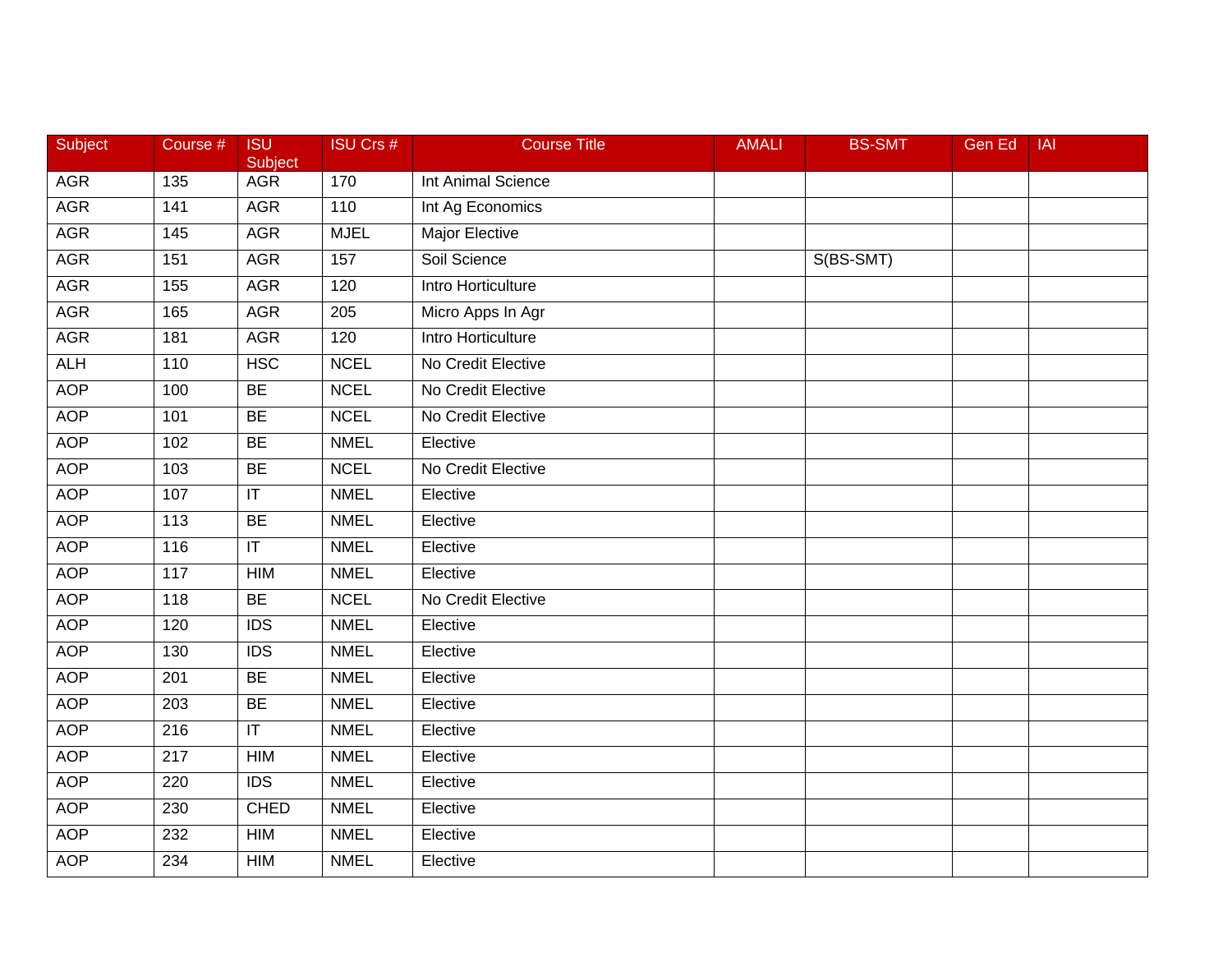| <b>Subject</b> | Course #        | <b>ISU</b><br>Subject | <b>ISU Crs #</b> | <b>Course Title</b>             | <b>AMALI</b> | <b>BS-SMT</b> | <b>Gen Ed</b> | <b>IAI</b> |
|----------------|-----------------|-----------------------|------------------|---------------------------------|--------------|---------------|---------------|------------|
| <b>ARB</b>     | 110             | LAN                   | <b>NMEL</b>      | Elective                        |              |               |               |            |
| <b>ARB</b>     | 111             | LAN                   | <b>NMEL</b>      | Elective                        |              |               |               |            |
| <b>ART</b>     | 111             | <b>ART</b>            | <b>MJEL</b>      | <b>Major Elective</b>           |              |               |               | F2900      |
| <b>ART</b>     | $\frac{11}{2}$  | <b>ART</b>            | $\overline{155}$ | Survey Of Art I                 |              |               |               | F2901      |
| <b>ART</b>     | 113             | <b>ART</b>            | 156              | Survey Of Art II                |              |               |               | F2902      |
| <b>ART</b>     | 121             | <b>ART</b>            | 103              | 2-D Fundamentals                |              |               |               |            |
| <b>ART</b>     | 122             | <b>ART</b>            | 109              | 3-D Fundamentals                |              |               |               |            |
| <b>ART</b>     | 131             | <b>ART</b>            | 104              | Visual Thinking: Drawing Fund   |              |               |               |            |
| <b>ART</b>     | 132             | <b>ART</b>            | <b>MJEL</b>      | <b>Major Elective</b>           |              |               |               |            |
| <b>ART</b>     | 133             | <b>ART</b>            | <b>MJEL</b>      | <b>Major Elective</b>           |              |               |               |            |
| <b>ART</b>     | 141             | <b>ART</b>            | 261              | <b>Painting Survey</b>          |              |               |               |            |
| <b>ART</b>     | 142             | <b>ART</b>            | <b>MJEL</b>      | <b>Major Elective</b>           |              |               |               |            |
| <b>ART</b>     | 151             | <b>ART</b>            | $\overline{245}$ | Intaglio I                      |              |               |               |            |
| <b>ART</b>     | 152             | <b>ART</b>            | <b>MJEL</b>      | <b>Major Elective</b>           |              |               |               |            |
| <b>ART</b>     | 161             | <b>ART</b>            | $\overline{235}$ | <b>B&amp;W Darkroom Photogr</b> |              |               |               |            |
| <b>ART</b>     | 162             | <b>ART</b>            | <b>MJEL</b>      | Major Elective                  |              |               |               |            |
| <b>ART</b>     | $\frac{1}{171}$ | <b>ART</b>            | 228              | Ceramics I                      |              |               |               |            |
| <b>ART</b>     | 172             | <b>ART</b>            | 229              | Ceramics II                     |              |               |               |            |
| <b>ART</b>     | 191             | <b>ART</b>            | <b>MJEL</b>      | Major Elective                  |              |               |               |            |
| <b>ART</b>     | 192             | <b>ART</b>            | <b>MJEL</b>      | Major Elective                  |              |               |               |            |
| <b>ART</b>     | 193             | <b>ART</b>            | <b>MJEL</b>      | Major Elective                  |              |               |               |            |
| <b>AUB</b>     | 102             | <b>TEC</b>            | <b>MJEL</b>      | <b>Major Elective</b>           |              |               |               |            |
| <b>AUB</b>     | 104             | <b>TEC</b>            | <b>MJEL</b>      | <b>Major Elective</b>           |              |               |               |            |
| <b>AUB</b>     | 106             | <b>TEC</b>            | <b>MJEL</b>      | <b>Major Elective</b>           |              |               |               |            |
| <b>AUB</b>     | 115             | <b>TEC</b>            | <b>MJEL</b>      | Major Elective                  |              |               |               |            |
| <b>AUB</b>     | 116             | <b>TEC</b>            | <b>MJEL</b>      | Major Elective                  |              |               |               |            |
| <b>AUB</b>     | 117             | <b>TEC</b>            | <b>MJEL</b>      | <b>Major Elective</b>           |              |               |               |            |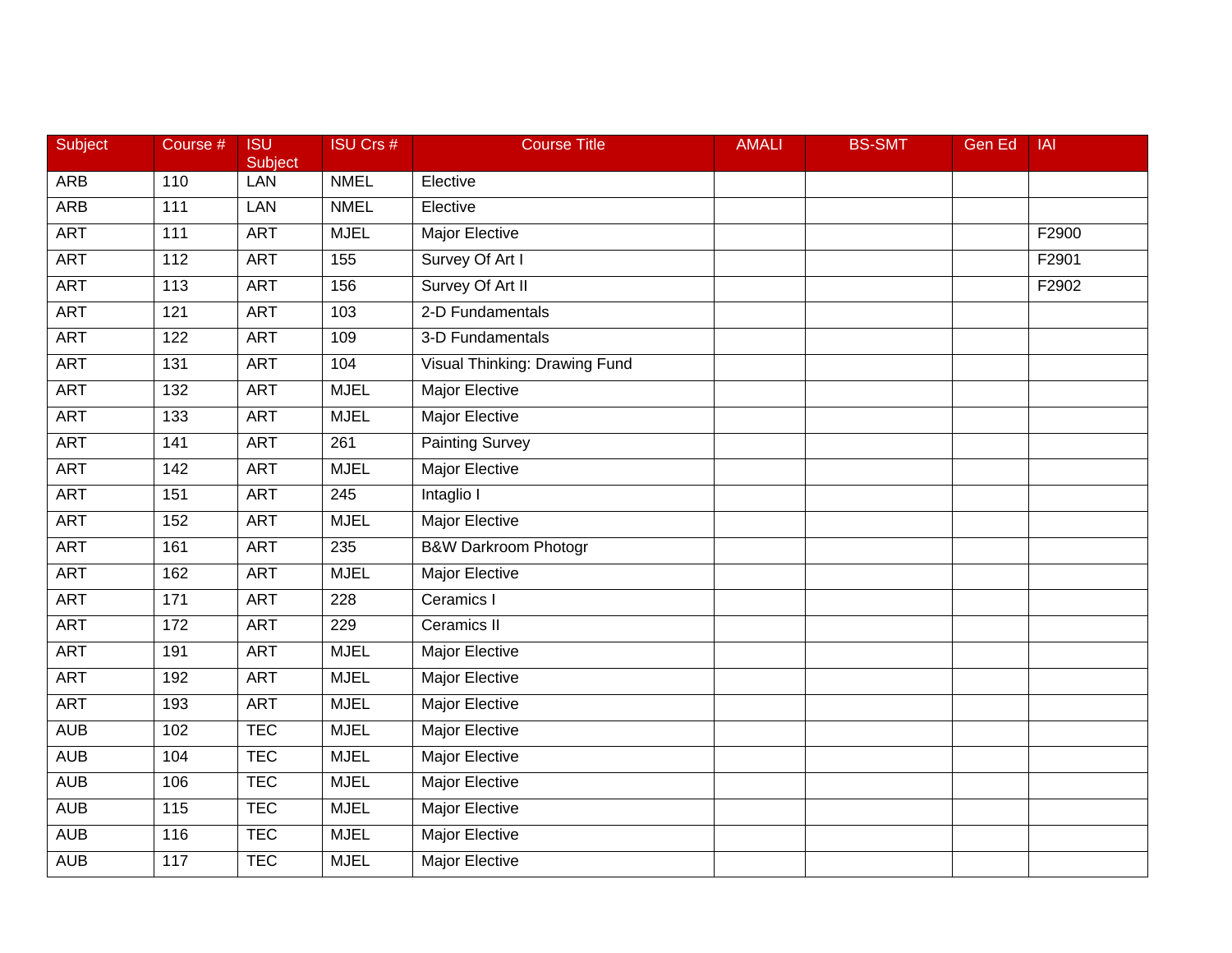| Subject    | Course #         | <b>ISU</b><br>Subject | <b>ISU Crs #</b> | <b>Course Title</b>   | <b>AMALI</b> | <b>BS-SMT</b> | <b>Gen Ed</b> | IAI |
|------------|------------------|-----------------------|------------------|-----------------------|--------------|---------------|---------------|-----|
| <b>AUB</b> | 118              | <b>TEC</b>            | <b>MJEL</b>      | Major Elective        |              |               |               |     |
| <b>AUB</b> | 119              | <b>TEC</b>            | <b>MJEL</b>      | <b>Major Elective</b> |              |               |               |     |
| <b>AUB</b> | 120              | <b>TEC</b>            | <b>MJEL</b>      | <b>Major Elective</b> |              |               |               |     |
| <b>AUB</b> | 121              | <b>TEC</b>            | <b>MJEL</b>      | <b>Major Elective</b> |              |               |               |     |
| <b>AUB</b> | 206              | <b>TEC</b>            | <b>MJEL</b>      | Major Elective        |              |               |               |     |
| <b>AUB</b> | 207              | <b>TEC</b>            | <b>MJEL</b>      | Major Elective        |              |               |               |     |
| <b>AUB</b> | 208              | <b>TEC</b>            | <b>MJEL</b>      | <b>Major Elective</b> |              |               |               |     |
| <b>AUB</b> | 209              | <b>TEC</b>            | <b>NCEL</b>      | No Credit Elective    |              |               |               |     |
| <b>AUB</b> | 211              | <b>TEC</b>            | <b>MJEL</b>      | <b>Major Elective</b> |              |               |               |     |
| <b>AUB</b> | 213              | <b>TEC</b>            | <b>MJEL</b>      | Major Elective        |              |               |               |     |
| <b>AUB</b> | 214              | <b>TEC</b>            | <b>MJEL</b>      | Major Elective        |              |               |               |     |
| <b>AUB</b> | 215              | <b>TEC</b>            | <b>MJEL</b>      | <b>Major Elective</b> |              |               |               |     |
| <b>AUB</b> | $\overline{216}$ | <b>TEC</b>            | <b>MJEL</b>      | <b>Major Elective</b> |              |               |               |     |
| <b>AUB</b> | 217              | <b>TEC</b>            | <b>NCEL</b>      | No Credit Elective    |              |               |               |     |
| <b>AUT</b> | 101              | <b>TEC</b>            | <b>MJEL</b>      | Major Elective        |              |               |               |     |
| <b>AUT</b> | 102              | <b>TEC</b>            | <b>MJEL</b>      | Major Elective        |              |               |               |     |
| <b>AUT</b> | 103              | <b>TEC</b>            | <b>MJEL</b>      | <b>Major Elective</b> |              |               |               |     |
| <b>AUT</b> | 104              | <b>TEC</b>            | <b>MJEL</b>      | <b>Major Elective</b> |              |               |               |     |
| <b>AUT</b> | 105              | <b>TEC</b>            | <b>MJEL</b>      | Major Elective        |              |               |               |     |
| <b>AUT</b> | 107              | <b>TEC</b>            | <b>NCEL</b>      | No Credit Elective    |              |               |               |     |
| <b>AUT</b> | 108              | <b>TEC</b>            | <b>NCEL</b>      | No Credit Elective    |              |               |               |     |
| <b>AUT</b> | 109              | <b>TEC</b>            | <b>NCEL</b>      | No Credit Elective    |              |               |               |     |
| <b>AUT</b> | 110              | <b>MAT</b>            | <b>NCEL</b>      | No Credit Elective    |              |               |               |     |
| <b>AUT</b> | 120              | <b>TEC</b>            | <b>MJEL</b>      | <b>Major Elective</b> |              |               |               |     |
| <b>AUT</b> | 121              | <b>TEC</b>            | <b>MJEL</b>      | Major Elective        |              |               |               |     |
| <b>AUT</b> | 122              | <b>TEC</b>            | <b>MJEL</b>      | Major Elective        |              |               |               |     |
| <b>AUT</b> | 123              | <b>TEC</b>            | <b>MJEL</b>      | <b>Major Elective</b> |              |               |               |     |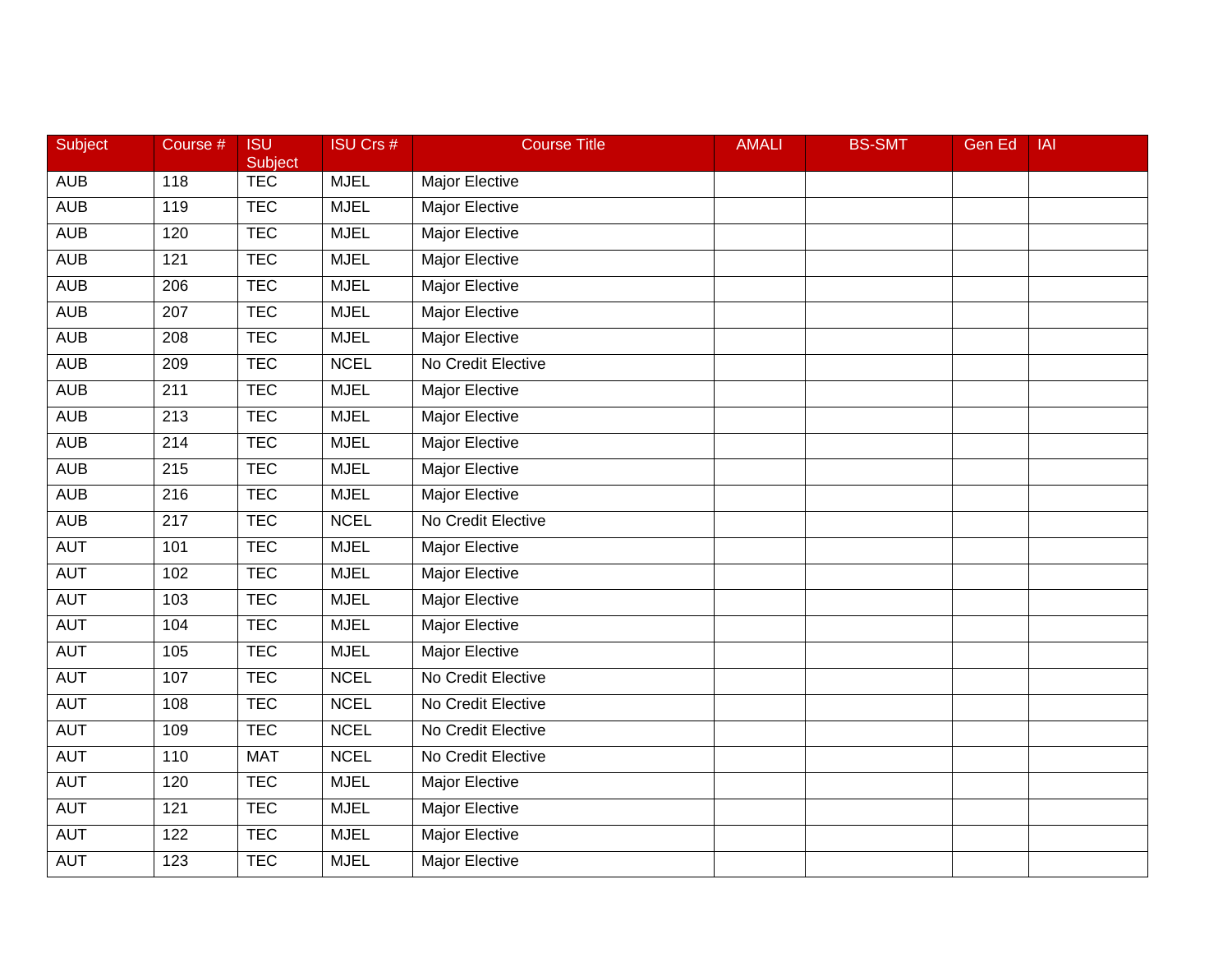| <b>Subject</b> | Course #         | <b>ISU</b><br><b>Subject</b> | <b>ISU Crs #</b> | <b>Course Title</b>   | <b>AMALI</b> | <b>BS-SMT</b> | Gen Ed    | <b>IAI</b> |
|----------------|------------------|------------------------------|------------------|-----------------------|--------------|---------------|-----------|------------|
| AUT            | 124              | <b>TEC</b>                   | <b>MJEL</b>      | Major Elective        |              |               |           |            |
| <b>AUT</b>     | 125              | <b>TEC</b>                   | <b>MJEL</b>      | <b>Major Elective</b> |              |               |           |            |
| <b>AUT</b>     | 126              | <b>TEC</b>                   | <b>MJEL</b>      | <b>Major Elective</b> |              |               |           |            |
| <b>AUT</b>     | 127              | <b>TEC</b>                   | <b>MJEL</b>      | <b>Major Elective</b> |              |               |           |            |
| <b>AUT</b>     | 128              | <b>TEC</b>                   | <b>MJEL</b>      | Major Elective        |              |               |           |            |
| <b>AUT</b>     | 129              | <b>TEC</b>                   | <b>MJEL</b>      | Major Elective        |              |               |           |            |
| <b>AUT</b>     | 130              | <b>TEC</b>                   | <b>MJEL</b>      | <b>Major Elective</b> |              |               |           |            |
| <b>AUT</b>     | 131              | <b>TEC</b>                   | <b>MJEL</b>      | <b>Major Elective</b> |              |               |           |            |
| <b>AUT</b>     | 132              | <b>TEC</b>                   | <b>MJEL</b>      | <b>Major Elective</b> |              |               |           |            |
| <b>AUT</b>     | 201              | <b>TEC</b>                   | <b>MJEL</b>      | Major Elective        |              |               |           |            |
| AUT            | 202              | <b>TEC</b>                   | <b>MJEL</b>      | Major Elective        |              |               |           |            |
| <b>AUT</b>     | 203              | <b>TEC</b>                   | <b>MJEL</b>      | <b>Major Elective</b> |              |               |           |            |
| <b>AUT</b>     | $\overline{204}$ | <b>TEC</b>                   | <b>MJEL</b>      | <b>Major Elective</b> |              |               |           |            |
| <b>AUT</b>     | 205              | <b>TEC</b>                   | <b>MJEL</b>      | <b>Major Elective</b> |              |               |           |            |
| <b>AUT</b>     | 206              | <b>TEC</b>                   | <b>MJEL</b>      | <b>Major Elective</b> |              |               |           |            |
| AUT            | 208              | <b>TEC</b>                   | <b>MJEL</b>      | Major Elective        |              |               |           |            |
| <b>AUT</b>     | 209              | <b>TEC</b>                   | <b>NCEL</b>      | No Credit Elective    |              |               |           |            |
| <b>AUT</b>     | $\overline{210}$ | <b>TEC</b>                   | <b>NCEL</b>      | No Credit Elective    |              |               |           |            |
| <b>BIO</b>     | 101              | <b>BSC</b>                   | 101              | Concepts In Biology   |              |               | <b>NS</b> | L1900L     |
| <b>BIO</b>     | 102              | <b>BSC</b>                   | <b>MJEL</b>      | <b>Major Elective</b> |              | S(BS-SMT)     |           |            |
| <b>BIO</b>     | 103              | <b>BSC</b>                   | <b>MJEL</b>      | <b>Major Elective</b> |              | S(BS-SMT)     |           |            |
| <b>BIO</b>     | 108              | <b>BSC</b>                   | 201              | Ecology               |              | S(BS-SMT)     |           |            |
| <b>BIO</b>     | 111              | <b>BSC</b>                   | 181              | Human Phys & Anat I   |              |               |           |            |
| <b>BIO</b>     | 120              | <b>BSC</b>                   | <b>MJEL</b>      | <b>Major Elective</b> |              | S(BS-SMT)     |           | L1905      |
| <b>BIO</b>     | 130              | <b>MLS</b>                   | <b>NMEL</b>      | Elective              |              |               |           |            |
| <b>BIO</b>     | 200              | <b>BSC</b>                   | 160              | Microbiology & Socie  |              | S(BS-SMT)     | <b>ST</b> |            |
| <b>BIO</b>     | 202              | <b>BSC</b>                   | <b>MJEL</b>      | <b>Major Elective</b> |              | S(BS-SMT)     |           |            |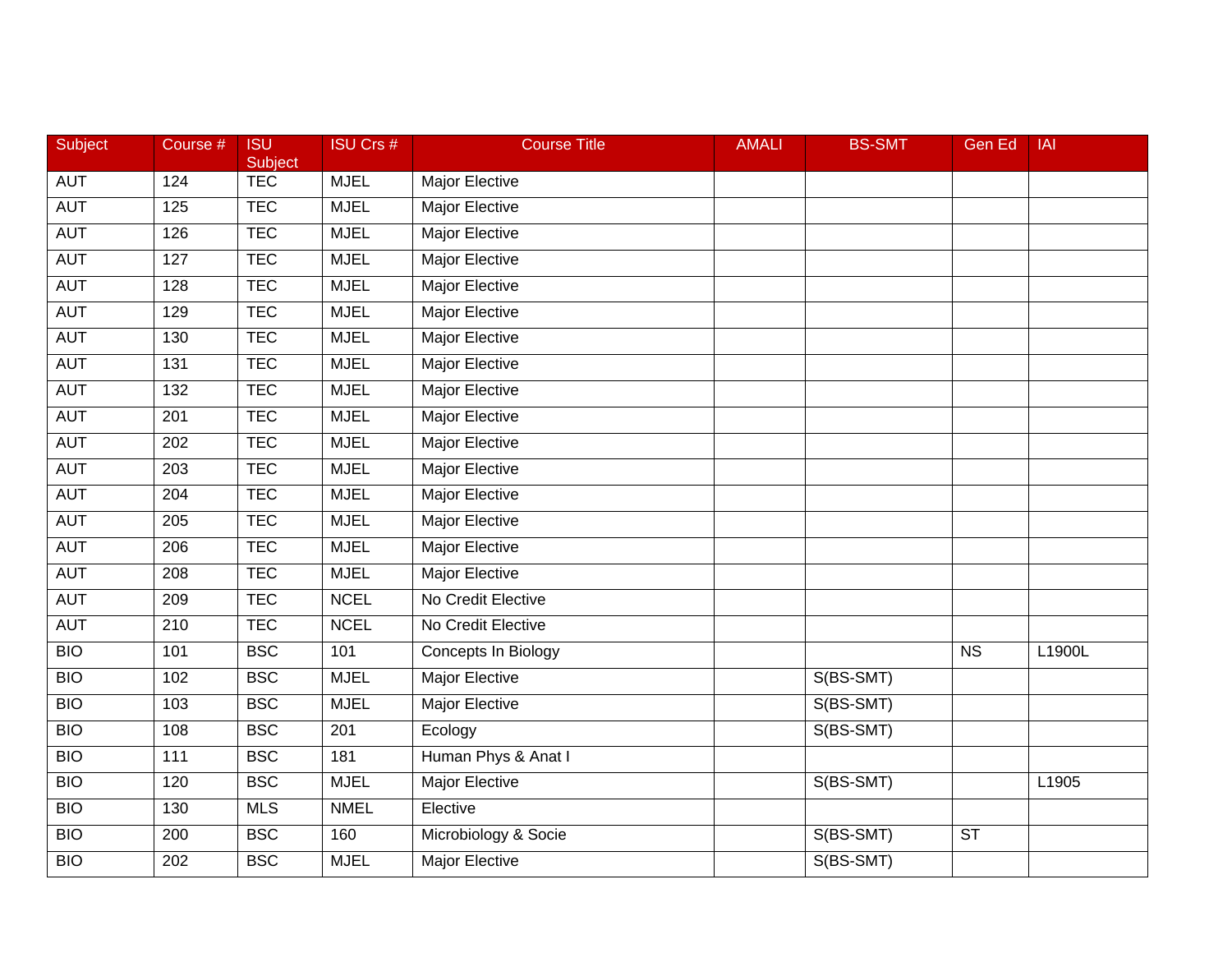| Subject    | Course #         | <b>ISU</b><br>Subject | <b>ISU Crs #</b> | <b>Course Title</b>            | <b>AMALI</b> | <b>BS-SMT</b> | <b>Gen Ed</b> | <b>IAI</b> |
|------------|------------------|-----------------------|------------------|--------------------------------|--------------|---------------|---------------|------------|
| <b>BIO</b> | 205              | <b>BSC</b>            | <b>NMEL</b>      | Elective                       |              | S(BS-SMT)     |               | L1904L     |
| <b>BIO</b> | $\overline{210}$ | <b>BSC</b>            | <b>MJEL</b>      | <b>Major Elective</b>          |              | S(BS-SMT)     |               |            |
| <b>BIO</b> | 211              | <b>BSC</b>            | 181              | Human Phys & Anat I            |              |               |               |            |
| <b>BIO</b> | $\overline{212}$ | <b>BSC</b>            | 182              | Human Phys & Anat II           |              |               |               |            |
| <b>BIO</b> | 215              | <b>BSC</b>            | <b>MJEL</b>      | <b>Major Elective</b>          |              |               |               |            |
| <b>BLA</b> | 201              | <b>FIL</b>            | 185              | Legal, Eth, Soc Enviro         |              |               |               |            |
| <b>BLA</b> | 202              | FIL                   | <b>NMEL</b>      | Elective                       |              |               |               |            |
| <b>BOC</b> | 100              | BE                    | <b>NMEL</b>      | Elective                       |              |               |               |            |
| <b>BOC</b> | 101              | <b>BE</b>             | <b>NMEL</b>      | Elective                       |              |               |               |            |
| <b>BOC</b> | 102              | <b>BE</b>             | 140              | <b>Business Communicati</b>    |              |               |               |            |
| <b>BOC</b> | 103              | <b>BE</b>             | <b>NMEL</b>      | Elective                       |              |               |               |            |
| <b>BOC</b> | 104              | BE                    | <b>NMEL</b>      | Elective                       |              |               |               |            |
| <b>BOC</b> | 107              | <b>IDS</b>            | <b>NMEL</b>      | Elective                       |              |               |               |            |
| <b>BOC</b> | 109              | BE                    | <b>NMEL</b>      | Elective                       |              |               |               |            |
| <b>BOC</b> | 110              | <b>MQM</b>            | <b>NMEL</b>      | Elective                       |              |               |               |            |
| <b>BOC</b> | 120              | <b>MKT</b>            | <b>NMEL</b>      | Elective                       |              |               |               |            |
| <b>BOC</b> | 201              | $\overline{IDS}$      | <b>NCEL</b>      | No Credit Elective             |              |               |               |            |
| <b>BOC</b> | 202              | $\overline{IDS}$      | <b>NCEL</b>      | No Credit Elective             |              |               |               |            |
| <b>BUS</b> | 100              | <b>BUS</b>            | 100              | Enterprise                     |              |               |               |            |
| <b>BUS</b> | 101              | <b>MKT</b>            | 230              | <b>Intro Marketing Mgmt</b>    |              |               |               |            |
| <b>BUS</b> | 102              | <b>MKT</b>            | <b>NMEL</b>      | Elective                       |              |               |               |            |
| <b>BUS</b> | 108              | BE                    | 141              | Personal Finan College Student |              |               | QR            |            |
| <b>BUS</b> | $\overline{200}$ | <b>MKT</b>            | <b>NMEL</b>      | Elective                       |              |               |               |            |
| <b>BUS</b> | 201              | <b>MQM</b>            | <b>NMEL</b>      | Elective                       |              |               |               |            |
| <b>BUS</b> | 204              | PHI                   | 234              | <b>Business Ethics</b>         |              |               |               |            |
| <b>BUS</b> | 205              | <b>MQM</b>            | 220              | Bus Org & Mngmnt               |              |               |               |            |
| <b>CHD</b> | 100              | STT                   | <b>NMEL</b>      | Elective                       |              |               |               |            |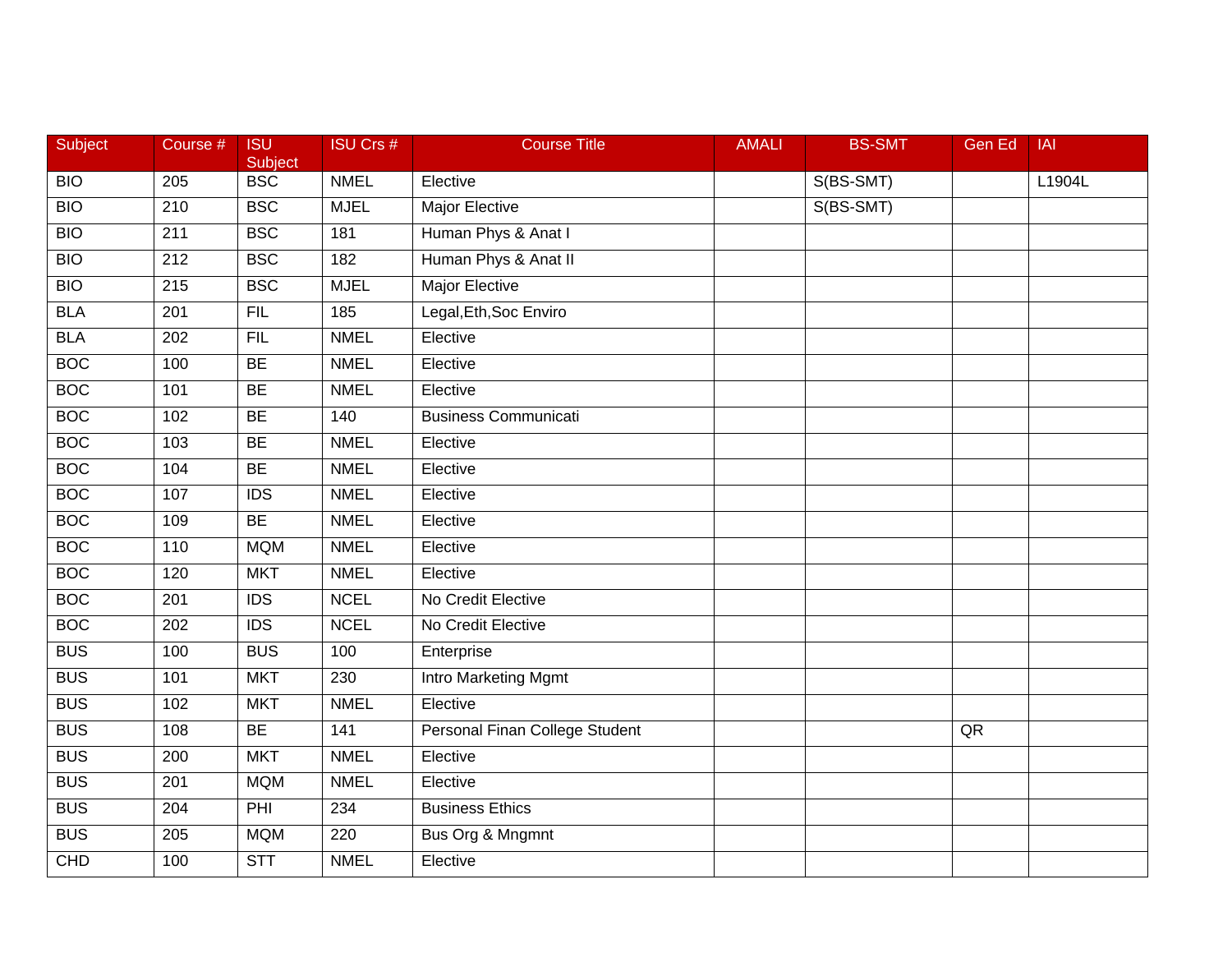| Subject    | Course #          | <b>ISU</b><br>Subject | <b>ISU Crs #</b> | <b>Course Title</b>        | <b>AMALI</b> | <b>BS-SMT</b> | Gen Ed                 | <b>IAI</b> |
|------------|-------------------|-----------------------|------------------|----------------------------|--------------|---------------|------------------------|------------|
| <b>CHD</b> | 101               | <b>TCH</b>            | <b>NMEL</b>      | Elective                   |              |               |                        |            |
| CHD        | 102               | <b>TCH</b>            | 210              | Child Growth & Devlp       |              |               |                        |            |
| CHD        | 103               | <b>TCH</b>            | <b>NMEL</b>      | Elective                   |              |               |                        |            |
| <b>CHD</b> | 104               | <b>TCH</b>            | <b>NMEL</b>      | Elective                   |              |               |                        |            |
| CHD        | 105               | <b>TCH</b>            | <b>NMEL</b>      | Elective                   |              |               |                        |            |
| CHD        | 106               | <b>TCH</b>            | <b>NMEL</b>      | Elective                   |              |               |                        |            |
| CHD        | 108               | <b>TCH</b>            | <b>NMEL</b>      | Elective                   |              |               |                        |            |
| <b>CHD</b> | 109               | <b>TCH</b>            | <b>NMEL</b>      | Elective                   |              |               |                        |            |
| <b>CHD</b> | $\frac{111}{11}$  | <b>TCH</b>            | <b>NMEL</b>      | Elective                   |              |               |                        |            |
| <b>CHD</b> | 112               | <b>TCH</b>            | <b>NMEL</b>      | Elective                   |              |               |                        |            |
| <b>CHD</b> | 113               | <b>TCH</b>            | <b>NMEL</b>      | Elective                   |              |               |                        |            |
| CHD        | $\frac{114}{114}$ | <b>TCH</b>            | <b>NMEL</b>      | Elective                   |              |               |                        |            |
| CHD        | $\frac{115}{115}$ | <b>TCH</b>            | <b>NMEL</b>      | Elective                   |              |               |                        |            |
| CHD        | 131               | <b>TCH</b>            | <b>NMEL</b>      | Elective                   |              |               |                        |            |
| <b>CHD</b> | 201               | <b>TCH</b>            | <b>NMEL</b>      | Elective                   |              |               |                        |            |
| CHD        | 202               | <b>TCH</b>            | <b>NMEL</b>      | Elective                   |              |               |                        |            |
| CHD        | 203               | <b>TCH</b>            | <b>NMEL</b>      | Elective                   |              |               |                        |            |
| CHD        | $\overline{204}$  | <b>SED</b>            | 101              | <b>Exceptional Learner</b> |              |               |                        |            |
| CHD        | 205               | <b>TCH</b>            | <b>NMEL</b>      | Elective                   |              |               |                        |            |
| CHD        | 206               | <b>TCH</b>            | <b>NMEL</b>      | Elective                   |              |               |                        |            |
| CHD        | 207               | <b>TCH</b>            | <b>NMEL</b>      | Elective                   |              |               |                        |            |
| CHD        | $\overline{210}$  | <b>TCH</b>            | <b>NMEL</b>      | Elective                   |              |               |                        |            |
| CHD        | 228               | <b>TCH</b>            | <b>NCEL</b>      | No Credit Elective         |              |               |                        |            |
| CHD        | 229               | <b>TCH</b>            | <b>NCEL</b>      | No Credit Elective         |              |               |                        |            |
| <b>CHI</b> | 101               | <b>CHI</b>            | 111              | 1st Yr Chi(Part I)         | <b>AMALI</b> |               |                        |            |
| <b>CHM</b> | 100               | <b>CHE</b>            | 110              | Fund Chem                  |              |               | N <sub>S</sub>         | P1902L     |
| <b>CHM</b> | 110               | <b>CHE</b>            | 140              | Gen Chem I                 |              |               | $\overline{\text{NS}}$ | P1902L     |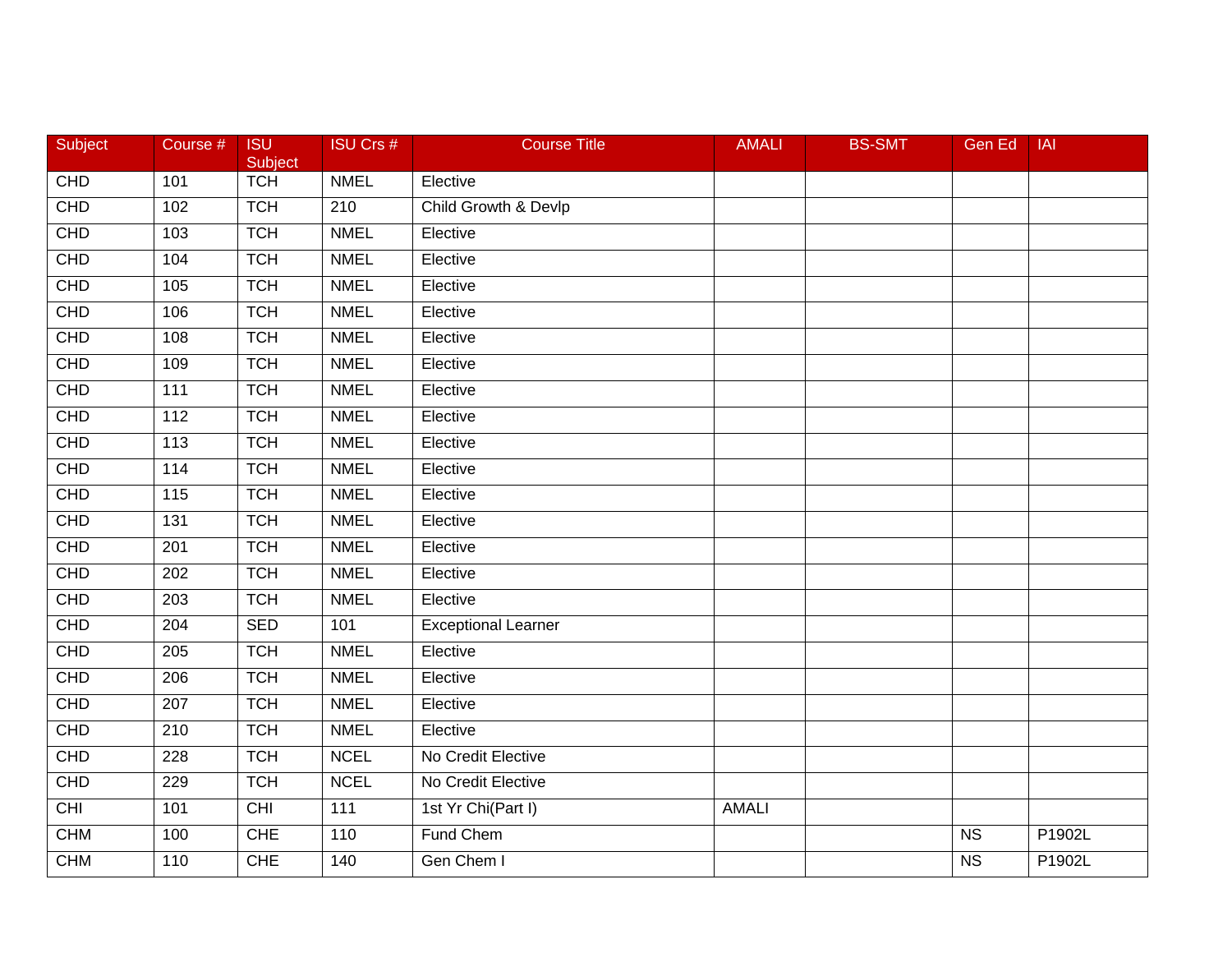| Subject          | Course #         | <b>ISU</b><br>Subject             | <b>ISU Crs #</b> | <b>Course Title</b>      | <b>AMALI</b> | <b>BS-SMT</b> | Gen Ed                 | <b>IAI</b> |
|------------------|------------------|-----------------------------------|------------------|--------------------------|--------------|---------------|------------------------|------------|
| <b>CHM</b>       | 120              | <b>CHE</b>                        | 141              | Gen Chem II              |              | S(BS-SMT)     |                        |            |
| <b>CHM</b>       | 140              | <b>CHE</b>                        | $\overline{204}$ | <b>Chemistry Of Life</b> |              | S(BS-SMT)     | $\overline{\text{ST}}$ | P1902L     |
| <b>CHM</b>       | 210              | <b>CHE</b>                        | 230              | Org Chem I               |              | S(BS-SMT)     |                        |            |
| <b>CHM</b>       | 220              | <b>CHE</b>                        | 232              | Org Chem II              |              |               |                        |            |
| <b>CHN</b>       | 110              | CHI                               | 111              | 1st Yr Chi(Part I)       |              |               |                        |            |
| CHN              | 111              | <b>CHI</b>                        | $\overline{112}$ | 1st Yr Chi(Part II)      |              |               |                        |            |
| $\overline{CIS}$ | 105              | BE                                | <b>NCEL</b>      | No Credit Elective       |              |               |                        |            |
| CIS              | $\overline{112}$ | $\overline{\mathsf{T}}$           | <b>NMEL</b>      | Elective                 |              |               |                        |            |
| CIS              | 115              | $\overline{\mathbb{L}}$           | <b>NMEL</b>      | Elective                 |              |               |                        |            |
| $\overline{CIS}$ | 122              | $\overline{\mathsf{T}}$           | <b>NMEL</b>      | Elective                 |              |               |                        |            |
| CIS              | 124              | $\sf IT$                          | <b>NMEL</b>      | Elective                 |              |               |                        |            |
| CIS              | 127              | $\overline{\mathsf{T}}$           | <b>NMEL</b>      | Elective                 |              |               |                        |            |
| CIS              | 128              | $\overline{\mathbb{I}}$           | 168              | Struct Prob Sol Comp     |              |               |                        |            |
| CIS              | 144              | $\sf IT$                          | <b>NMEL</b>      | Elective                 |              |               |                        |            |
| CIS              | 146              | $\sf IT$                          | <b>MJEL</b>      | <b>Major Elective</b>    |              |               |                        |            |
| CIS              | 148              | $\sf IT$                          | <b>NMEL</b>      | Elective                 |              |               |                        |            |
| $\overline{CIS}$ | 152              | $\overline{\mathsf{T}}$           | <b>NMEL</b>      | Elective                 |              |               |                        |            |
| CIS              | 156              | $\overline{\mathsf{T}}$           | <b>NMEL</b>      | Elective                 |              |               |                        |            |
| CIS              | 157              | $\sf IT$                          | <b>NMEL</b>      | Elective                 |              |               |                        |            |
| $\overline{CIS}$ | 160              | $\overline{\mathbb{L}}$           | <b>NMEL</b>      | Elective                 |              |               |                        |            |
| CIS              | 161              | $\overline{\mathsf{I}\mathsf{T}}$ | <b>NMEL</b>      | Elective                 |              |               |                        |            |
| CIS              | 162              | $\overline{\mathsf{I}\mathsf{T}}$ | <b>NMEL</b>      | Elective                 |              |               |                        |            |
| $\overline{CIS}$ | 163              | $\overline{\mathsf{T}}$           | <b>NMEL</b>      | Elective                 |              |               |                        |            |
| CIS              | 164              | $\overline{\mathsf{I}\mathsf{T}}$ | <b>NMEL</b>      | Elective                 |              |               |                        |            |
| $\overline{CIS}$ | 165              | $\mathsf{I}\mathsf{T}$            | <b>NMEL</b>      | Elective                 |              |               |                        |            |
| CIS              | 166              | $\sf IT$                          | <b>NMEL</b>      | Elective                 |              |               |                        |            |
| CIS              | 167              | $\overline{\mathbb{T}}$           | <b>NMEL</b>      | Elective                 |              |               |                        |            |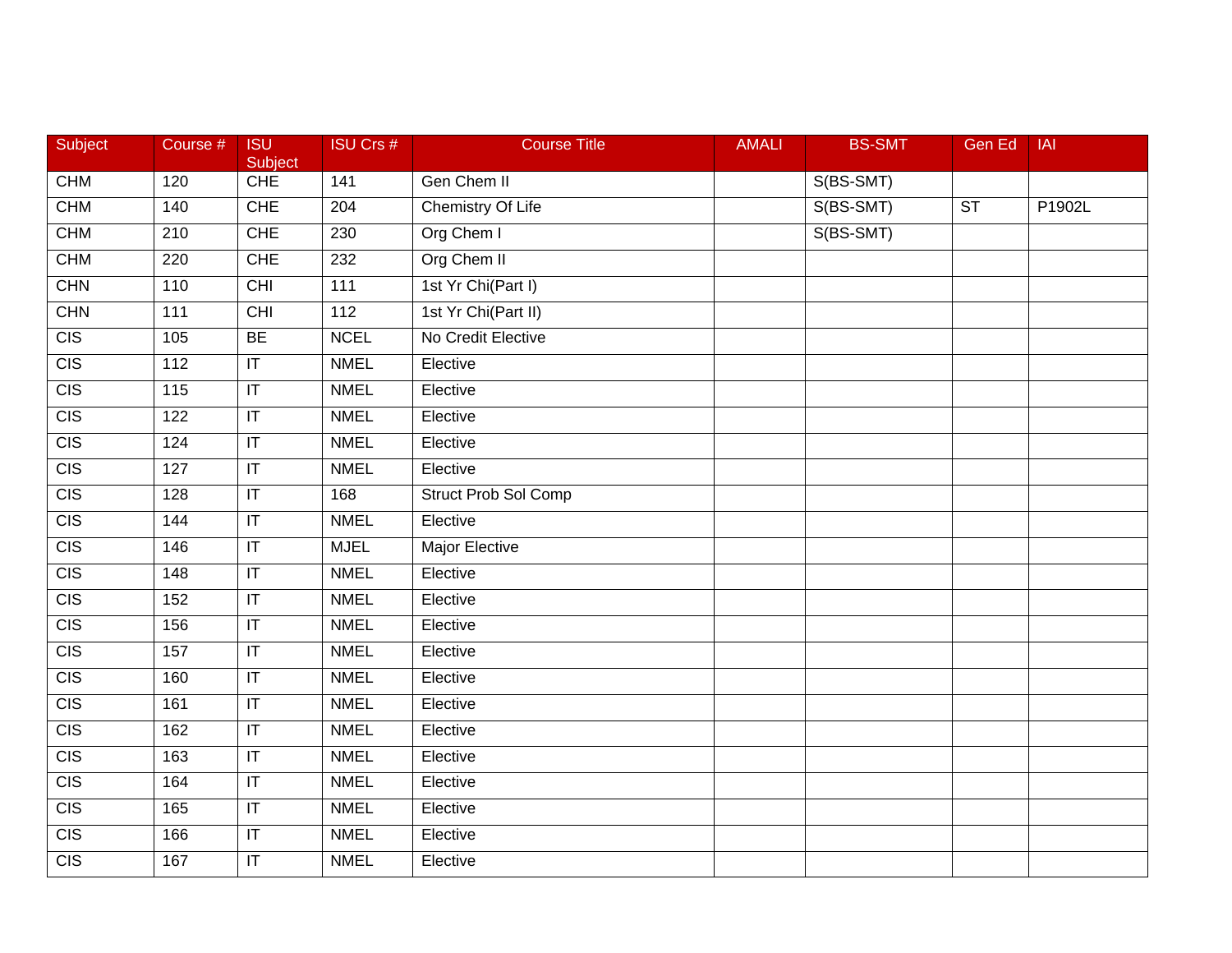| Subject          | Course #         | <b>ISU</b><br>Subject             | <b>ISU Crs #</b> | <b>Course Title</b>   | <b>AMALI</b> | <b>BS-SMT</b> | Gen Ed | <b>IAI</b> |
|------------------|------------------|-----------------------------------|------------------|-----------------------|--------------|---------------|--------|------------|
| CIS              | 180              | $\overline{\mathsf{T}}$           | <b>NMEL</b>      | Elective              |              |               |        |            |
| CIS              | 181              | $\overline{\mathbb{F}}$           | <b>NMEL</b>      | Elective              |              |               |        |            |
| CIS              | 182              | $\overline{\mathbb{I}}$           | <b>NMEL</b>      | Elective              |              |               |        |            |
| CIS              | 183              | $\overline{\mathbb{T}}$           | <b>NMEL</b>      | Elective              |              |               |        |            |
| CIS              | 184              | $\sf IT$                          | <b>NMEL</b>      | Elective              |              |               |        |            |
| CIS              | 190              | $\sf IT$                          | <b>NMEL</b>      | Elective              |              |               |        |            |
| CIS              | 202              | $\overline{\mathbb{T}}$           | <b>NMEL</b>      | Elective              |              |               |        |            |
| CIS              | $\overline{211}$ | $\mathsf{I}\mathsf{T}$            | <b>NMEL</b>      | Elective              |              |               |        |            |
| CIS              | 215              | $\overline{\mathsf{I}\mathsf{T}}$ | <b>NMEL</b>      | Elective              |              |               |        |            |
| $\overline{CIS}$ | 230              | $\overline{\mathbb{F}}$           | <b>MJEL</b>      | <b>Major Elective</b> |              |               |        |            |
| <b>CIS</b>       | 231              | $ \mathsf{T} $                    | <b>MJEL</b>      | Major Elective        |              |               |        |            |
| CIS              | 232              | $\overline{\mathsf{T}}$           | <b>NMEL</b>      | Elective              |              |               |        |            |
| CIS              | 233              | $\overline{\mathbb{I}}$           | <b>NMEL</b>      | Elective              |              |               |        |            |
| CIS              | 235              | $\overline{\mathsf{I}\mathsf{T}}$ | <b>NMEL</b>      | Elective              |              |               |        |            |
| CIS              | 242              | $\overline{\mathsf{I}\mathsf{T}}$ | <b>NMEL</b>      | Elective              |              |               |        |            |
| CIS              | 243              | $\sf IT$                          | <b>NMEL</b>      | Elective              |              |               |        |            |
| CIS              | 244              | $\overline{\mathbb{I}}$           | <b>NMEL</b>      | Elective              |              |               |        |            |
| CIS              | $\overline{247}$ | $\overline{\mathbb{T}}$           | <b>NMEL</b>      | Elective              |              |               |        |            |
| CIS              | 248              | <b>COM</b>                        | <b>MJEL</b>      | Major Elective        |              |               |        |            |
| CIS              | 260              | $\overline{\mathsf{T}}$           | <b>MJEL</b>      | <b>Major Elective</b> |              |               |        |            |
| CIS              | 272              | $\mathsf{I}\mathsf{T}$            | <b>NCEL</b>      | No Credit Elective    |              |               |        |            |
| CIS              | 280              | $\overline{\mathbb{I}}$           | <b>NMEL</b>      | Elective              |              |               |        |            |
| CIS              | 281              | $\overline{\mathsf{T}}$           | <b>NMEL</b>      | Elective              |              |               |        |            |
| CIS              | 282              | $\overline{\mathsf{I}\mathsf{T}}$ | <b>NMEL</b>      | Elective              |              |               |        |            |
| <b>CIT</b>       | 185              | $\sf IT$                          | <b>NMEL</b>      | Elective              |              |               |        |            |
| <b>CIT</b>       | 186              | $\sf IT$                          | <b>NMEL</b>      | Elective              |              |               |        |            |
| CIT              | 250              | $\overline{\mathbb{T}}$           | <b>NMEL</b>      | Elective              |              |               |        |            |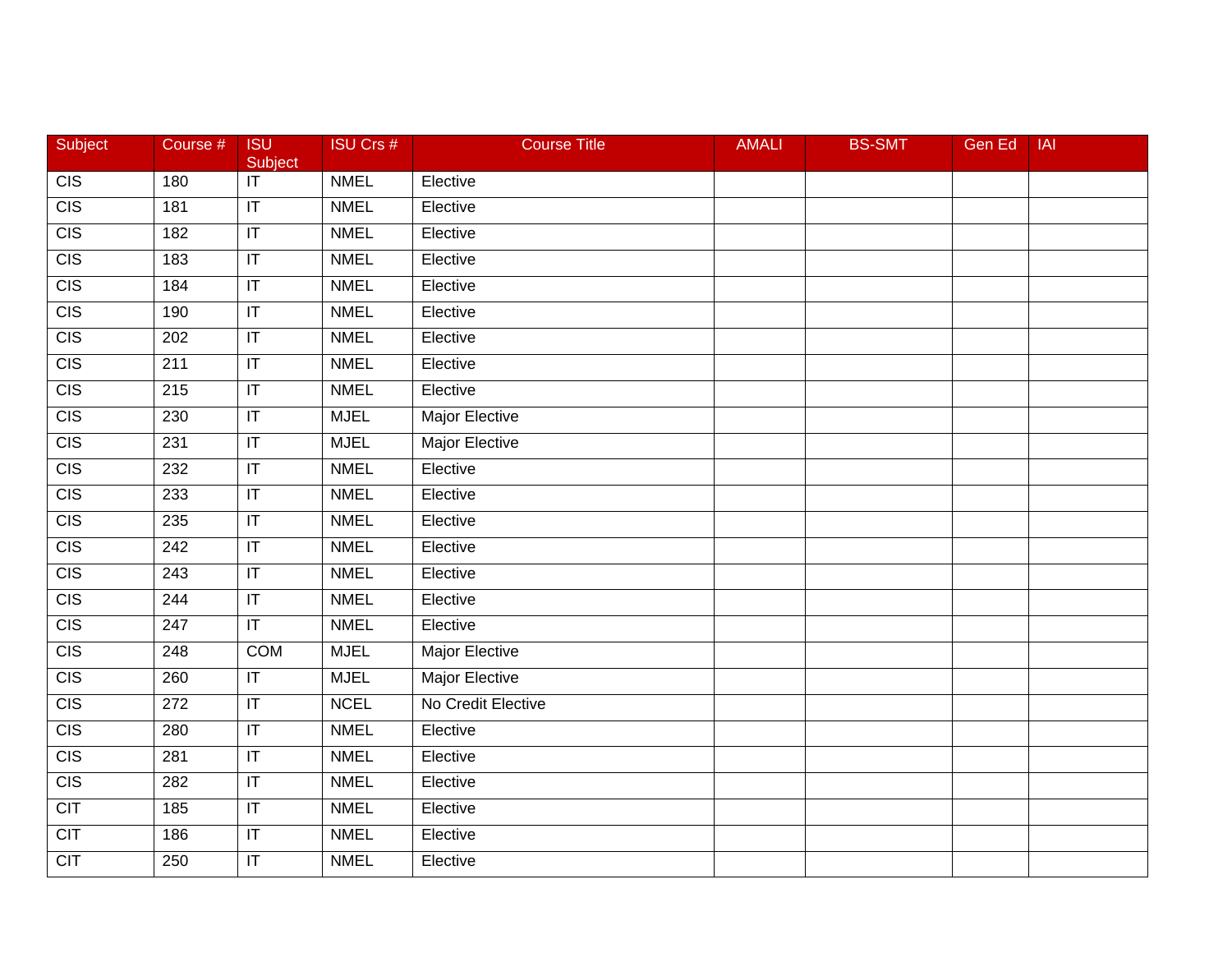| Subject                 | Course #         | <b>ISU</b><br>Subject   | <b>ISU Crs #</b> | <b>Course Title</b>         | <b>AMALI</b> | <b>BS-SMT</b> | <b>Gen Ed</b> | <b>IAI</b> |
|-------------------------|------------------|-------------------------|------------------|-----------------------------|--------------|---------------|---------------|------------|
| $\overline{\text{cos}}$ | 101              | <b>IDS</b>              | <b>NCEL</b>      | No Credit Elective          |              |               |               |            |
| $\overline{\text{cos}}$ | 102              | $\overline{IDS}$        | <b>NCEL</b>      | No Credit Elective          |              |               |               |            |
| $\overline{\cos}$       | 103              | <b>IDS</b>              | <b>NCEL</b>      | No Credit Elective          |              |               |               |            |
| $\overline{\cos}$       | 111              | $\overline{IDS}$        | <b>NCEL</b>      | No Credit Elective          |              |               |               |            |
| $\overline{\text{cos}}$ | 112              | <b>IDS</b>              | <b>NCEL</b>      | No Credit Elective          |              |               |               |            |
| $\overline{\cos}$       | 113              | <b>IDS</b>              | <b>NCEL</b>      | No Credit Elective          |              |               |               |            |
| $\overline{\cos}$       | 161              | IDS                     | <b>NCEL</b>      | No Credit Elective          |              |               |               |            |
| $\overline{\cos}$       | 162              | <b>IDS</b>              | <b>NCEL</b>      | No Credit Elective          |              |               |               |            |
| $\overline{\cos}$       | 163              | $\overline{IDS}$        | <b>NCEL</b>      | No Credit Elective          |              |               |               |            |
| $\overline{\text{cos}}$ | 201              | <b>IDS</b>              | <b>NCEL</b>      | No Credit Elective          |              |               |               |            |
| <b>COS</b>              | 202              | <b>IDS</b>              | <b>NCEL</b>      | No Credit Elective          |              |               |               |            |
| $\overline{\cos}$       | 203              | $\overline{IDS}$        | <b>NCEL</b>      | No Credit Elective          |              |               |               |            |
| $\overline{\cos}$       | 204              | $\overline{IDS}$        | <b>NCEL</b>      | No Credit Elective          |              |               |               |            |
| $\overline{\cos}$       | 205              | <b>IDS</b>              | <b>NCEL</b>      | No Credit Elective          |              |               |               |            |
| <b>CRM</b>              | 101              | $\overline{\text{CJS}}$ | 101              | Intro Crim Jus Sci          |              |               |               |            |
| <b>CRM</b>              | 102              | <b>CJS</b>              | <b>NMEL</b>      | Elective                    |              |               |               |            |
| <b>CRM</b>              | 103              | CJS                     | <b>NMEL</b>      | Elective                    |              |               |               |            |
| <b>CRM</b>              | $\overline{111}$ | $\overline{\text{CJS}}$ | <b>MJEL</b>      | <b>Major Elective</b>       |              |               |               |            |
| <b>CRM</b>              | 121              | CJS                     | <b>MJEL</b>      | Major Elective              |              |               |               |            |
| <b>CRM</b>              | 141              | <b>CJS</b>              | 200              | <b>Contemporary Correct</b> |              |               |               |            |
| <b>CRM</b>              | 151              | <b>CJS</b>              | <b>MJEL</b>      | Major Elective              |              |               |               |            |
| <b>CRM</b>              | 172              | IDS                     | <b>NMEL</b>      | Elective                    |              |               |               |            |
| <b>CRM</b>              | 173              | CJS                     | <b>NMEL</b>      | Elective                    |              |               |               |            |
| <b>CRM</b>              | 191              | CJS                     | <b>NMEL</b>      | Elective                    |              |               |               |            |
| <b>CRM</b>              | 211              | <b>CJS</b>              | 201              | Crime and Behavior          |              |               |               |            |
| <b>CRM</b>              | 222              | <b>CJS</b>              | <b>MJEL</b>      | Major Elective              |              |               |               |            |
| <b>CRM</b>              | 231              | CJS                     | <b>MJEL</b>      | Major Elective              |              |               |               |            |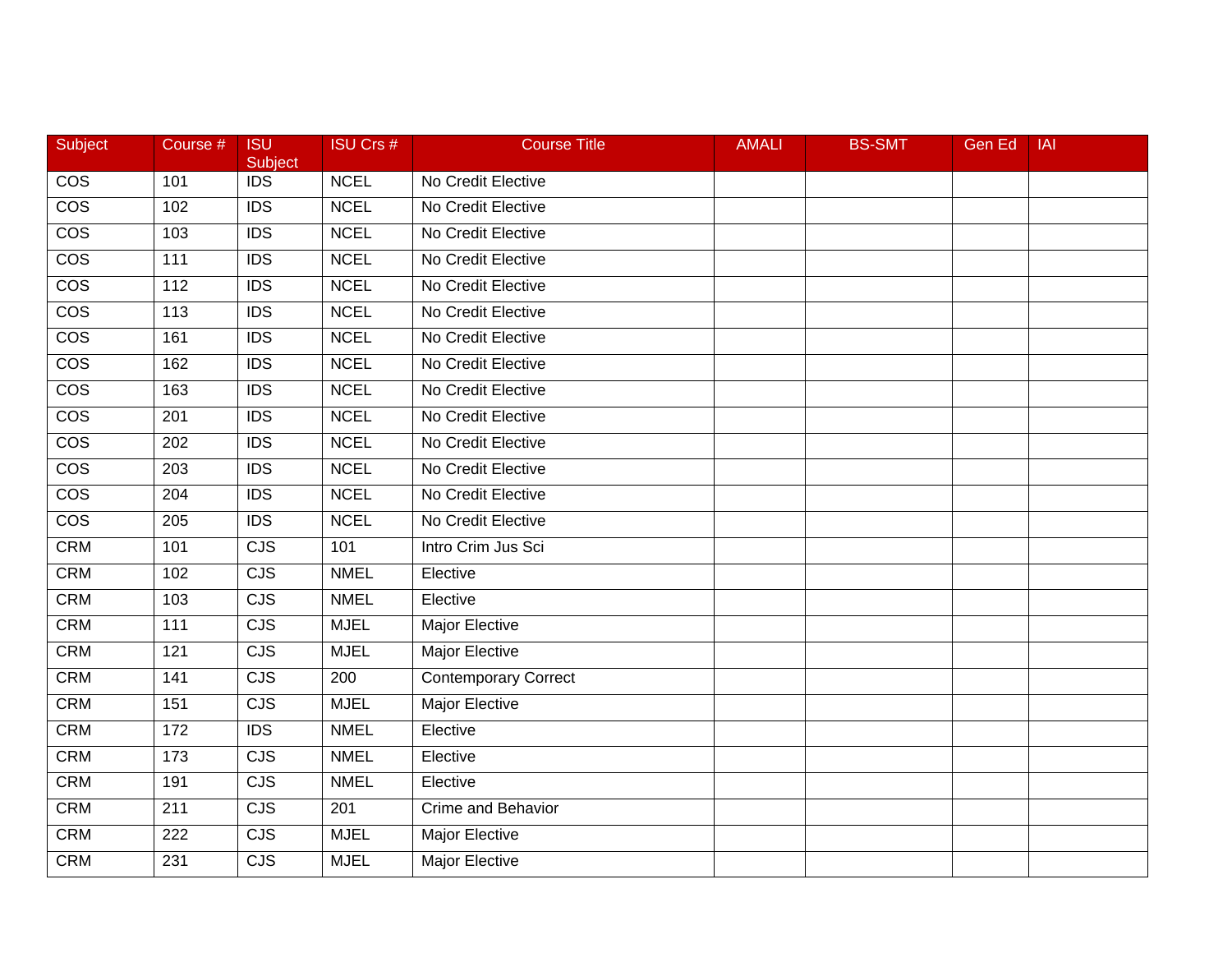| Subject    | Course #         | <b>ISU</b><br>Subject   | <b>ISU Crs #</b> | <b>Course Title</b> | <b>AMALI</b> | <b>BS-SMT</b> | Gen Ed | <b>IAI</b> |
|------------|------------------|-------------------------|------------------|---------------------|--------------|---------------|--------|------------|
| <b>CRM</b> | 261              | $\overline{\text{CJS}}$ | 208              | <b>Criminal Law</b> |              |               |        |            |
| <b>CRM</b> | 262              | CJS                     | <b>NCEL</b>      | No Credit Elective  |              |               |        |            |
| <b>CRM</b> | 271              | $\overline{\text{CJS}}$ | <b>MJEL</b>      | Major Elective      |              |               |        |            |
| DHG        | 109              | <b>IDS</b>              | <b>NCEL</b>      | No Credit Elective  |              |               |        |            |
| <b>DHG</b> | 110              | <b>IDS</b>              | <b>NCEL</b>      | No Credit Elective  |              |               |        |            |
| <b>DHG</b> | 112              | <b>IDS</b>              | <b>NCEL</b>      | No Credit Elective  |              |               |        |            |
| <b>DHG</b> | 113              | $\overline{IDS}$        | <b>NCEL</b>      | No Credit Elective  |              |               |        |            |
| <b>DHG</b> | $\overline{114}$ | $\overline{IDS}$        | <b>NCEL</b>      | No Credit Elective  |              |               |        |            |
| <b>DHG</b> | 115              | <b>IDS</b>              | <b>NCEL</b>      | No Credit Elective  |              |               |        |            |
| <b>DHG</b> | 118              | <b>IDS</b>              | <b>NCEL</b>      | No Credit Elective  |              |               |        |            |
| <b>DHG</b> | 119              | <b>IDS</b>              | <b>NCEL</b>      | No Credit Elective  |              |               |        |            |
| <b>DHG</b> | 120              | $\overline{IDS}$        | <b>NCEL</b>      | No Credit Elective  |              |               |        |            |
| <b>DHG</b> | $\overline{125}$ | $\overline{IDS}$        | <b>NCEL</b>      | No Credit Elective  |              |               |        |            |
| <b>DHG</b> | 200              | <b>IDS</b>              | <b>NCEL</b>      | No Credit Elective  |              |               |        |            |
| <b>DHG</b> | 205              | <b>IDS</b>              | <b>NCEL</b>      | No Credit Elective  |              |               |        |            |
| <b>DHG</b> | 210              | <b>IDS</b>              | <b>NCEL</b>      | No Credit Elective  |              |               |        |            |
| <b>DHG</b> | 211              | $\overline{IDS}$        | <b>NCEL</b>      | No Credit Elective  |              |               |        |            |
| <b>DHG</b> | 212              | $\overline{IDS}$        | <b>NCEL</b>      | No Credit Elective  |              |               |        |            |
| <b>DHG</b> | 213              | <b>IDS</b>              | <b>NCEL</b>      | No Credit Elective  |              |               |        |            |
| <b>DHG</b> | 215              | <b>IDS</b>              | <b>NCEL</b>      | No Credit Elective  |              |               |        |            |
| <b>DHG</b> | 217              | $\overline{IDS}$        | <b>NCEL</b>      | No Credit Elective  |              |               |        |            |
| <b>DHG</b> | 218              | <b>IDS</b>              | <b>NCEL</b>      | No Credit Elective  |              |               |        |            |
| <b>DHG</b> | 219              | $\overline{IDS}$        | <b>NCEL</b>      | No Credit Elective  |              |               |        |            |
| <b>DHG</b> | 220              | <b>IDS</b>              | <b>NCEL</b>      | No Credit Elective  |              |               |        |            |
| <b>DHG</b> | 225              | <b>IDS</b>              | <b>NCEL</b>      | No Credit Elective  |              |               |        |            |
| <b>DMS</b> | 250              | <b>IDS</b>              | <b>NCEL</b>      | No Credit Elective  |              |               |        |            |
| <b>DMS</b> | 252              | <b>IDS</b>              | <b>NCEL</b>      | No Credit Elective  |              |               |        |            |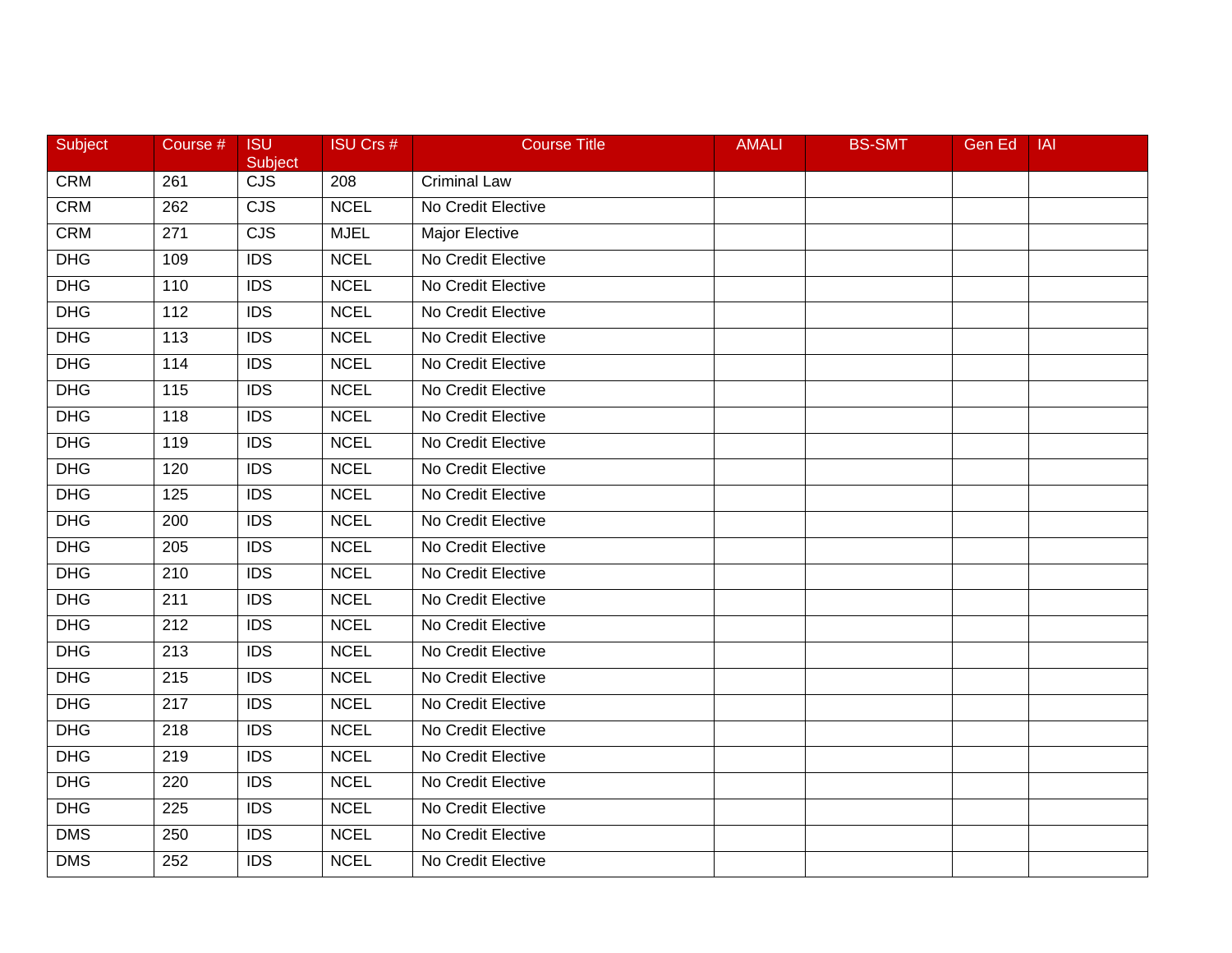| Subject    | Course #         | <b>ISU</b><br>Subject | <b>ISU Crs #</b> | <b>Course Title</b>               | <b>AMALI</b> | <b>BS-SMT</b> | <b>Gen Ed</b> | <b>IAI</b> |
|------------|------------------|-----------------------|------------------|-----------------------------------|--------------|---------------|---------------|------------|
| <b>DMS</b> | 255              | <b>IDS</b>            | <b>NCEL</b>      | No Credit Elective                |              |               |               |            |
| <b>DMS</b> | 262              | $\overline{IDS}$      | <b>NCEL</b>      | No Credit Elective                |              |               |               |            |
| <b>DMS</b> | 264              | <b>IDS</b>            | <b>NCEL</b>      | No Credit Elective                |              |               |               |            |
| <b>DMS</b> | 265              | <b>IDS</b>            | <b>NCEL</b>      | No Credit Elective                |              |               |               |            |
| <b>DMS</b> | 274              | <b>IDS</b>            | <b>NCEL</b>      | No Credit Elective                |              |               |               |            |
| <b>DMS</b> | 275              | $\overline{IDS}$      | <b>NCEL</b>      | No Credit Elective                |              |               |               |            |
| <b>DMS</b> | 282              | $\overline{IDS}$      | <b>NCEL</b>      | No Credit Elective                |              |               |               |            |
| <b>DMS</b> | 284              | <b>IDS</b>            | <b>NCEL</b>      | No Credit Elective                |              |               |               |            |
| <b>DMS</b> | 285              | $\overline{IDS}$      | <b>NCEL</b>      | No Credit Elective                |              |               |               |            |
| <b>DRF</b> | 103              | <b>TEC</b>            | <b>MJEL</b>      | <b>Major Elective</b>             |              |               |               |            |
| <b>DRF</b> | 104              | <b>TEC</b>            | <b>MJEL</b>      | Major Elective                    |              |               |               |            |
| <b>DRF</b> | 105              | <b>TEC</b>            | <b>MJEL</b>      | <b>Major Elective</b>             |              |               |               |            |
| <b>DRF</b> | 106              | <b>PHY</b>            | <b>NMEL</b>      | Elective                          |              |               |               |            |
| <b>DRF</b> | 110              | <b>TEC</b>            | <b>MJEL</b>      | Major Elective                    |              |               |               |            |
| <b>DRF</b> | 200              | <b>IDS</b>            | $\mathbf{1}$     | <b>IDS UGRD Conversion Course</b> |              |               |               |            |
| <b>DRF</b> | 201              | <b>TEC</b>            | <b>NCEL</b>      | No Credit Elective                |              |               |               |            |
| <b>DRF</b> | 204              | <b>TEC</b>            | <b>MJEL</b>      | <b>Major Elective</b>             |              |               |               |            |
| <b>DRF</b> | $\overline{205}$ | <b>TEC</b>            | <b>MJEL</b>      | <b>Major Elective</b>             |              |               |               |            |
| <b>DRF</b> | 206              | <b>TEC</b>            | <b>MJEL</b>      | Major Elective                    |              |               |               |            |
| <b>DRF</b> | 207              | <b>TEC</b>            | 216              | Cst-Bs Sol Mod Pr Dr              |              |               |               |            |
| <b>DRF</b> | 208              | <b>TEC</b>            | <b>MJEL</b>      | <b>Major Elective</b>             |              |               |               |            |
| <b>DRF</b> | 209              | <b>TEC</b>            | <b>MJEL</b>      | Major Elective                    |              |               |               |            |
| <b>DRF</b> | 210              | <b>TEC</b>            | <b>NCEL</b>      | No Credit Elective                |              |               |               |            |
| <b>DRF</b> | 212              | <b>TEC</b>            | <b>MJEL</b>      | Major Elective                    |              |               |               |            |
| <b>DRF</b> | 213              | <b>TEC</b>            | <b>MJEL</b>      | Major Elective                    |              |               |               |            |
| ECO        | 101              | ECO                   | <b>NMEL</b>      | Elective                          |              |               |               | S3900      |
| ECO        | 201              | ECO                   | 101              | Prin of Micro                     |              |               |               | S3901      |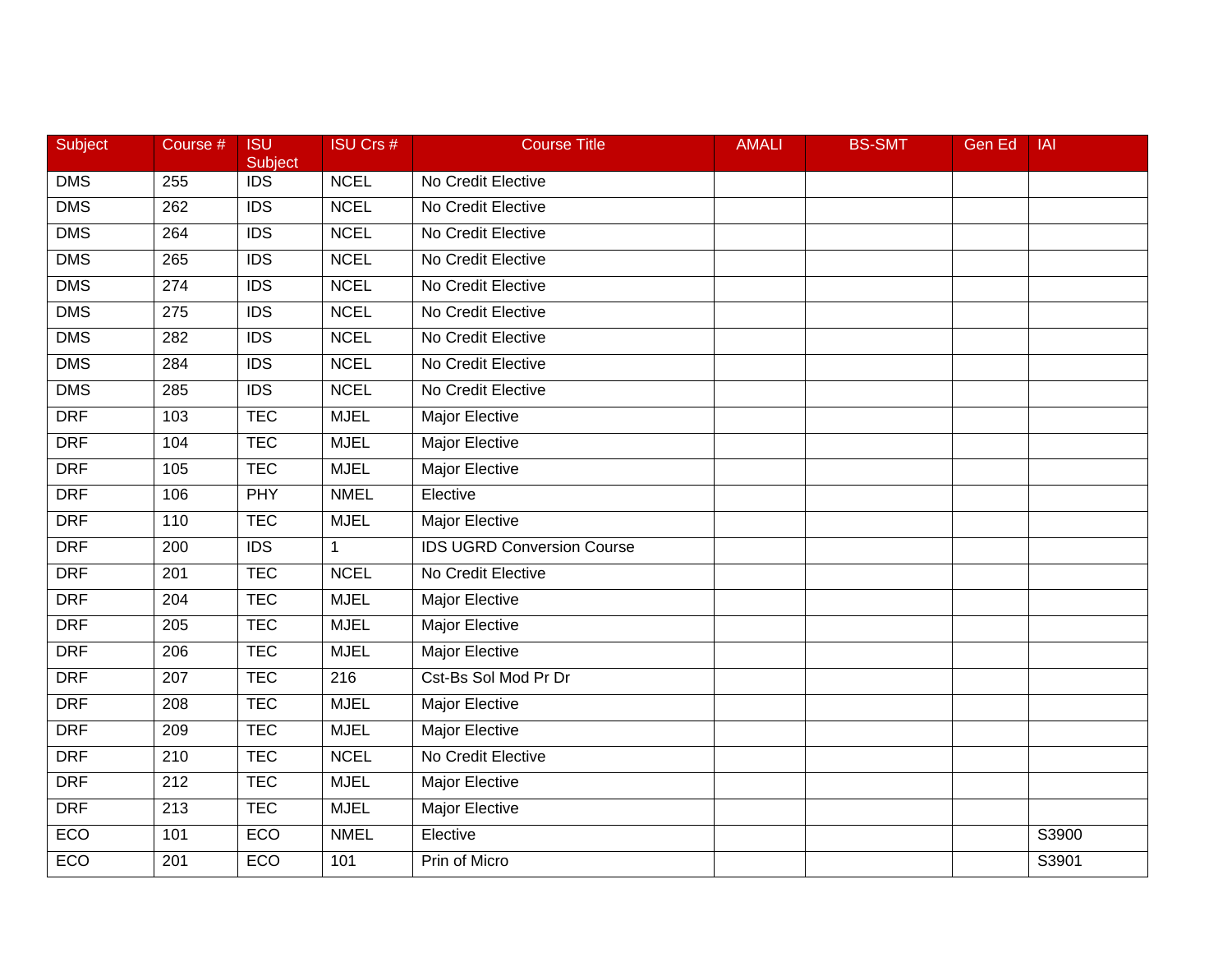| Subject    | Course #         | <b>ISU</b><br>Subject | <b>ISU Crs #</b> | <b>Course Title</b>      | <b>AMALI</b> | <b>BS-SMT</b> | <b>Gen Ed</b> | <b>IAI</b> |
|------------|------------------|-----------------------|------------------|--------------------------|--------------|---------------|---------------|------------|
| ECO        | 202              | ECO                   | 102              | Prin of Macro            |              |               |               | S3902      |
| ECO        | 210              | ECO                   | <b>MJEL</b>      | <b>Major Elective</b>    |              |               |               |            |
| EDU        | 101              | <b>TCH</b>            | <b>NMEL</b>      | Elective                 |              |               |               |            |
| EDU        | 110              | <b>TCH</b>            | <b>NMEL</b>      | Elective                 |              |               |               |            |
| EDU        | 120              | <b>TCH</b>            | <b>NMEL</b>      | Elective                 |              |               |               |            |
| EDU        | 201              | <b>PSY</b>            | 215              | <b>Educational Psych</b> |              |               |               |            |
| EDU        | 202              | <b>TCH</b>            | <b>NMEL</b>      | Elective                 |              |               |               |            |
| <b>ELT</b> | 100              | <b>TEC</b>            | <b>MJEL</b>      | <b>Major Elective</b>    |              |               |               |            |
| <b>ELT</b> | 104              | <b>TEC</b>            | <b>MJEL</b>      | <b>Major Elective</b>    |              |               |               |            |
| <b>ELT</b> | 107              | <b>TEC</b>            | <b>MJEL</b>      | Major Elective           |              |               |               |            |
| <b>ELT</b> | 119              | <b>TEC</b>            | <b>MJEL</b>      | Major Elective           |              |               |               |            |
| <b>ELT</b> | 120              | <b>TEC</b>            | <b>MJEL</b>      | <b>Major Elective</b>    |              |               |               |            |
| <b>ELT</b> | 200              | <b>TEC</b>            | <b>MJEL</b>      | <b>Major Elective</b>    |              |               |               |            |
| <b>ELT</b> | 206              | <b>TEC</b>            | <b>MJEL</b>      | <b>Major Elective</b>    |              |               |               |            |
| <b>ELT</b> | 207              | <b>TEC</b>            | <b>MJEL</b>      | <b>Major Elective</b>    |              |               |               |            |
| <b>ELT</b> | 208              | <b>TEC</b>            | <b>MJEL</b>      | Major Elective           |              |               |               |            |
| <b>ELT</b> | 209              | <b>TEC</b>            | <b>MJEL</b>      | <b>Major Elective</b>    |              |               |               |            |
| <b>ELT</b> | 213              | <b>TEC</b>            | <b>MJEL</b>      | <b>Major Elective</b>    |              |               |               |            |
| <b>ELT</b> | 214              | <b>TEC</b>            | <b>MJEL</b>      | <b>Major Elective</b>    |              |               |               |            |
| <b>ELT</b> | 215              | <b>TEC</b>            | <b>MJEL</b>      | <b>Major Elective</b>    |              |               |               |            |
| <b>ELT</b> | 216              | <b>TEC</b>            | <b>MJEL</b>      | <b>Major Elective</b>    |              |               |               |            |
| <b>ELT</b> | 219              | <b>TEC</b>            | <b>MJEL</b>      | <b>Major Elective</b>    |              |               |               |            |
| <b>EMT</b> | 101              | $\overline{IDS}$      | <b>NCEL</b>      | No Credit Elective       |              |               |               |            |
| <b>EMT</b> | $\frac{111}{11}$ | $\overline{IDS}$      | <b>NCEL</b>      | No Credit Elective       |              |               |               |            |
| <b>EMT</b> | 121              | <b>IDS</b>            | <b>NCEL</b>      | No Credit Elective       |              |               |               |            |
| <b>EMT</b> | 131              | <b>IDS</b>            | <b>NCEL</b>      | No Credit Elective       |              |               |               |            |
| <b>ENG</b> | 094              | <b>ENG</b>            | <b>NCEL</b>      | No Credit Elective       |              |               |               |            |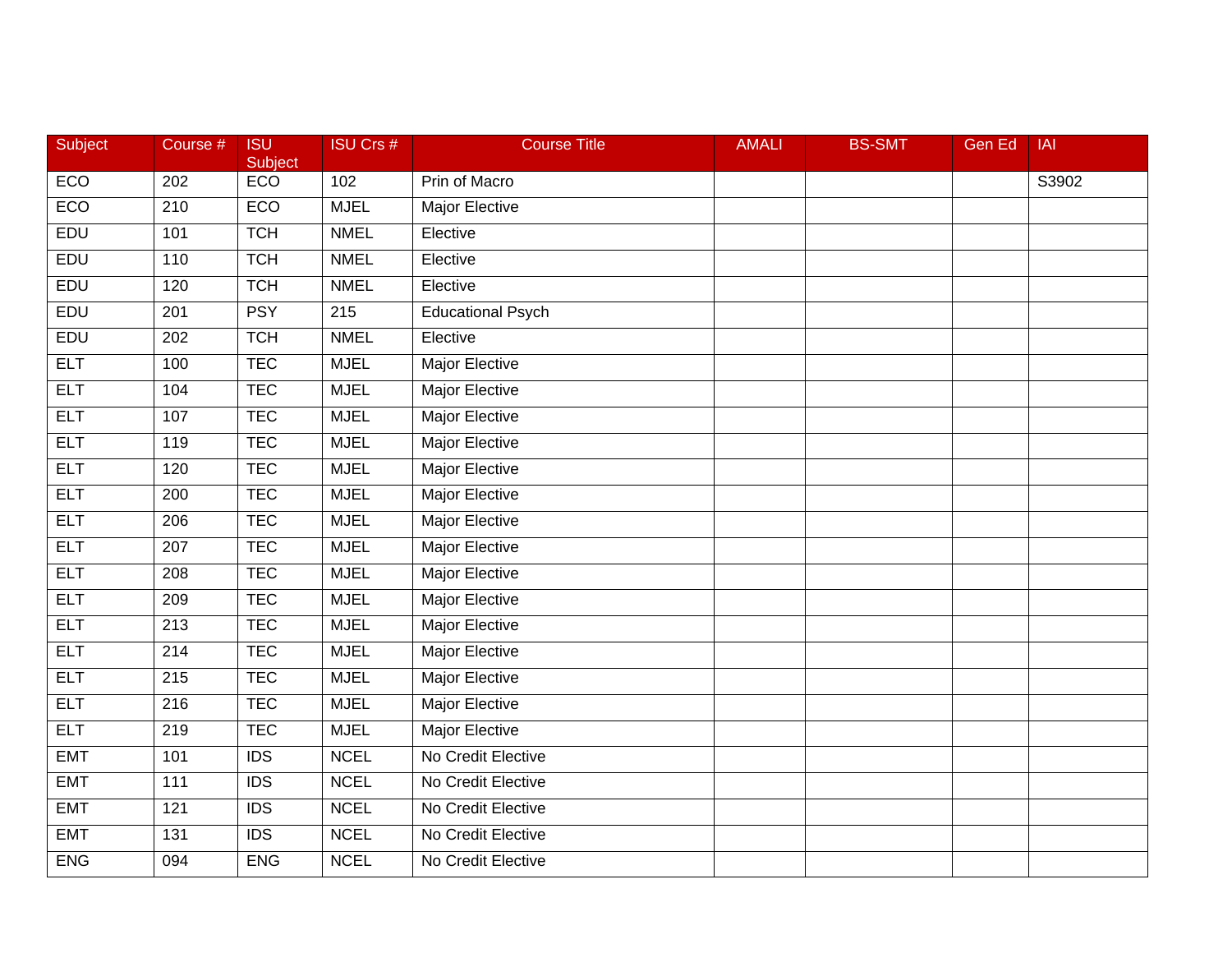| Subject    | Course #         | <b>ISU</b><br>Subject | <b>ISU Crs #</b> | <b>Course Title</b>               | <b>AMALI</b> | <b>BS-SMT</b> | <b>Gen Ed</b>  | <b>IAI</b> |
|------------|------------------|-----------------------|------------------|-----------------------------------|--------------|---------------|----------------|------------|
| <b>ENG</b> | 096              | <b>ENG</b>            | <b>NCEL</b>      | No Credit Elective                |              |               |                |            |
| <b>ENG</b> | 098              | <b>ENG</b>            | <b>NCEL</b>      | No Credit Elective                |              |               |                |            |
| <b>ENG</b> | 100              | <b>ENG</b>            | <b>NCEL</b>      | No Credit Elective                |              |               |                |            |
| <b>ENG</b> | 101              | <b>ENG</b>            | 101              | Comp As Critical Inq              |              |               | EN             | C1900      |
| <b>ENG</b> | 102              | <b>ENG</b>            | 145              | Writing Academic Dis              |              |               |                | C1901R     |
| <b>ENG</b> | 120              | <b>ENG</b>            | <b>NMEL</b>      | Elective                          |              |               |                |            |
| <b>ENG</b> | 130              | <b>COM</b>            | 165              | Prt&Online Newsw&Rep              |              |               |                |            |
| <b>ENG</b> | 132              | <b>COM</b>            | 160              | <b>Intro Mass Media</b>           |              |               |                |            |
| <b>ENG</b> | 140              | <b>ENG</b>            | <b>NMEL</b>      | Elective                          |              |               |                |            |
| <b>ENG</b> | 141              | <b>ENG</b>            | <b>NMEL</b>      | Elective                          |              |               |                |            |
| <b>ENG</b> | 151              | <b>THE</b>            | 170              | Intro to Film Art                 |              |               |                | F2908      |
| <b>ENG</b> | 160              | $\overline{IDS}$      | $\mathbf{1}$     | <b>IDS UGRD Conversion Course</b> |              |               |                | H3901      |
| <b>ENG</b> | 170              | <b>ENG</b>            | <b>MJEL</b>      | <b>Major Elective</b>             |              |               |                | H3902      |
| <b>ENG</b> | 180              | <b>ENG</b>            | <b>MJEL</b>      | <b>Major Elective</b>             |              |               |                | H3903      |
| <b>ENG</b> | 211              | <b>ENG</b>            | <b>NMEL</b>      | Elective                          |              |               |                |            |
| <b>ENG</b> | 212              | <b>ENG</b>            | <b>MJEL</b>      | Major Elective                    |              |               |                |            |
| <b>ENG</b> | 216              | <b>ENG</b>            | $\overline{227}$ | <b>Int Creative Writing</b>       |              |               |                |            |
| <b>ENG</b> | $\overline{221}$ | <b>ENG</b>            | 130              | <b>Survey American Lit</b>        |              |               |                | H3914      |
| <b>ENG</b> | 222              | <b>ENG</b>            | 130              | <b>Survey American Lit</b>        |              |               |                | H3915      |
| <b>ENG</b> | 231              | <b>ENG</b>            | 110              | English Lit & Contex              |              |               | H <sub>U</sub> | H3912      |
| <b>ENG</b> | 232              | <b>ENG</b>            | 110              | English Lit & Contex              |              |               | HU             | H3913      |
| <b>ENG</b> | 240              | <b>COM</b>            | 128              | <b>Gender In Humanities</b>       |              |               | H              | H3911D     |
| <b>ENG</b> | 250              | <b>ENG</b>            | <b>MJEL</b>      | <b>Major Elective</b>             |              |               |                |            |
| <b>ESC</b> | 100              | <b>GEO</b>            | 100              | Intro To Envir Syst               |              |               |                | P1909L     |
| <b>FRE</b> | 101              | <b>FRE</b>            | 111              | 1st Yr Fr(Part I)                 |              |               |                |            |
| <b>FRE</b> | 102              | <b>FRE</b>            | $\frac{11}{2}$   | 1st Yr Fr(Part II)                |              |               |                |            |
| <b>GDP</b> | 101              | <b>TEC</b>            | <b>MJEL</b>      | <b>Major Elective</b>             |              |               |                |            |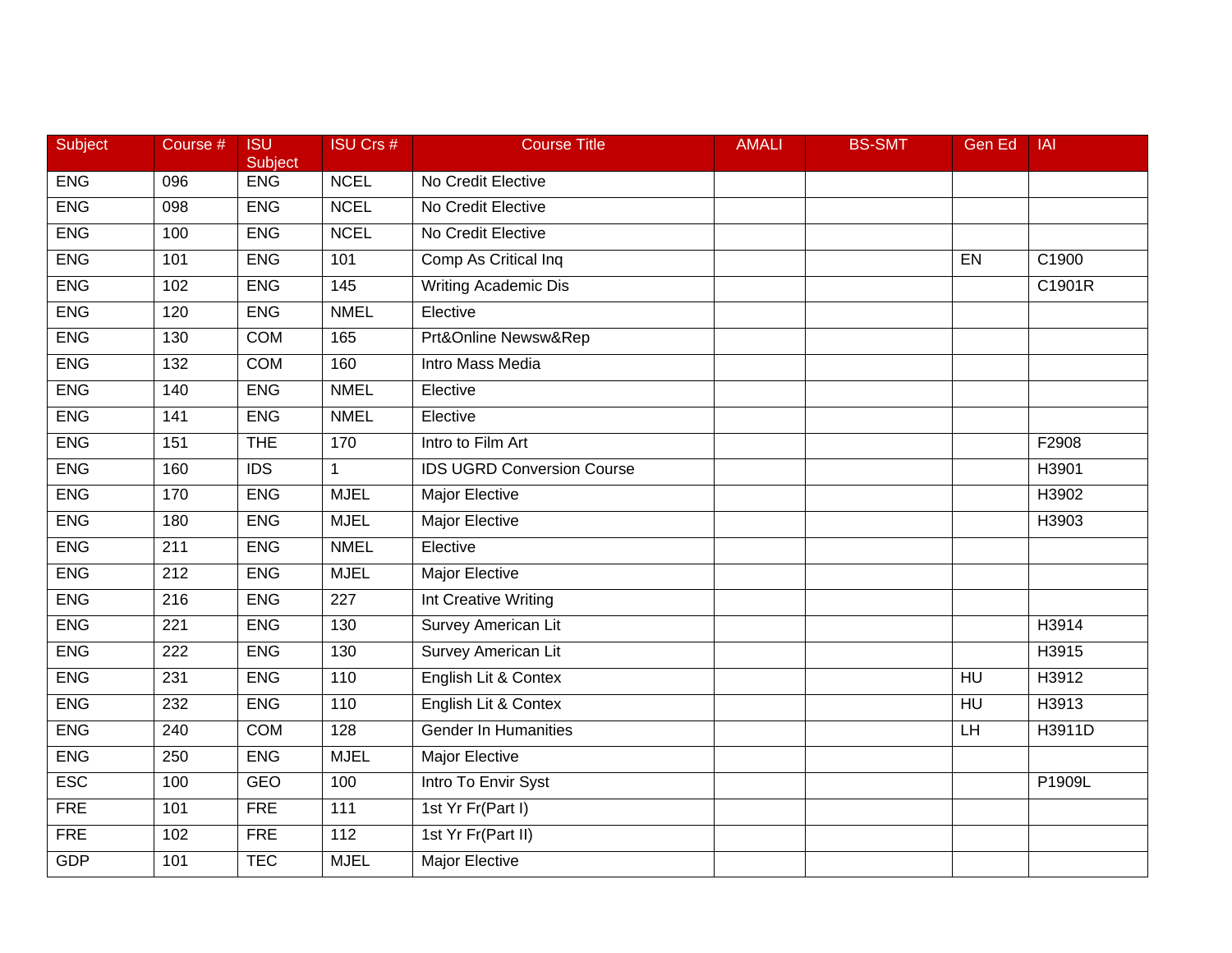| Subject          | Course # | <b>ISU</b><br>Subject | <b>ISU Crs #</b> | <b>Course Title</b>               | <b>AMALI</b> | <b>BS-SMT</b> | Gen Ed          | <b>IAI</b> |
|------------------|----------|-----------------------|------------------|-----------------------------------|--------------|---------------|-----------------|------------|
| GDP              | 102      | <b>TEC</b>            | <b>MJEL</b>      | Major Elective                    |              |               |                 |            |
| <b>GDP</b>       | 111      | <b>TEC</b>            | <b>MJEL</b>      | <b>Major Elective</b>             |              |               |                 |            |
| <b>GDP</b>       | 115      | <b>TEC</b>            | <b>MJEL</b>      | Major Elective                    |              |               |                 |            |
| <b>GDP</b>       | 201      | <b>TEC</b>            | <b>MJEL</b>      | Major Elective                    |              |               |                 |            |
| GDP              | 202      | <b>TEC</b>            | <b>MJEL</b>      | Major Elective                    |              |               |                 |            |
| <b>GDP</b>       | 211      | <b>TEC</b>            | <b>MJEL</b>      | Major Elective                    |              |               |                 |            |
| <b>GDP</b>       | 212      | <b>TEC</b>            | <b>MJEL</b>      | <b>Major Elective</b>             |              |               |                 |            |
| <b>GDP</b>       | 221      | <b>TEC</b>            | <b>MJEL</b>      | <b>Major Elective</b>             |              |               |                 |            |
| <b>GDP</b>       | 231      | <b>TEC</b>            | <b>MJEL</b>      | Major Elective                    |              |               |                 |            |
| <b>GDP</b>       | 240      | <b>TEC</b>            | <b>MJEL</b>      | <b>Major Elective</b>             |              |               |                 |            |
| <b>GDP</b>       | 242      | <b>TEC</b>            | <b>MJEL</b>      | Major Elective                    |              |               |                 |            |
| GEO              | 100      | $\overline{IDS}$      | $\mathbf{1}$     | <b>IDS UGRD Conversion Course</b> | <b>AMALI</b> |               |                 | S4900N     |
| <b>GEO</b>       | 110      | <b>GEO</b>            | 135              | World Geography                   | <b>AMALI</b> |               |                 | S4901      |
| <b>GER</b>       | 101      | <b>GER</b>            | 111              | 1st Yr Ger(Part I)                |              |               |                 |            |
| <b>GER</b>       | 102      | <b>GER</b>            | 112              | 1st Yr Ger(Part II)               |              |               |                 |            |
| <b>HIS</b>       | 105      | <b>HIS</b>            | 135              | Hist Of U S To 1865               |              |               | <b>US</b>       | S2900      |
| $\overline{HIS}$ | 106      | HIS                   | 136              | Hist U S Since 1865               |              |               | $\overline{US}$ | S2901      |
| HIS              | 125      | HIS                   | 101              | Western Civ To 1500               |              |               | H <sub>U</sub>  | S2903      |
| <b>HIS</b>       | 126      | <b>HIS</b>            | 102              | Modern Western Civ                |              |               | HU              | S2903      |
| $\overline{HIS}$ | 216      | <b>HIS</b>            | 259              | <b>Hist Of Illinois</b>           |              |               |                 |            |
| $\overline{HIS}$ | 217      | HIS                   | <b>MJEL</b>      | <b>Major Elective</b>             |              |               |                 |            |
| $\overline{HIS}$ | 260      | HIS                   | <b>MJEL</b>      | <b>Major Elective</b>             |              |               |                 |            |
| $\overline{HIS}$ | 285      | HIS                   | <b>MJEL</b>      | <b>Major Elective</b>             | <b>AMALI</b> |               |                 | S2904N     |
| HIS              | 294      | <b>HIS</b>            | <b>NMEL</b>      | Elective                          |              |               |                 |            |
| <b>HTH</b>       | 120      | <b>IDS</b>            | $\mathbf 1$      | <b>IDS UGRD Conversion Course</b> |              |               |                 |            |
| <b>HTH</b>       | 130      | <b>KNR</b>            | 180              | First Aid And CPR                 |              |               |                 |            |
| <b>HTH</b>       | 140      | <b>KNR</b>            | 113              | <b>Personal Fitness</b>           |              |               |                 |            |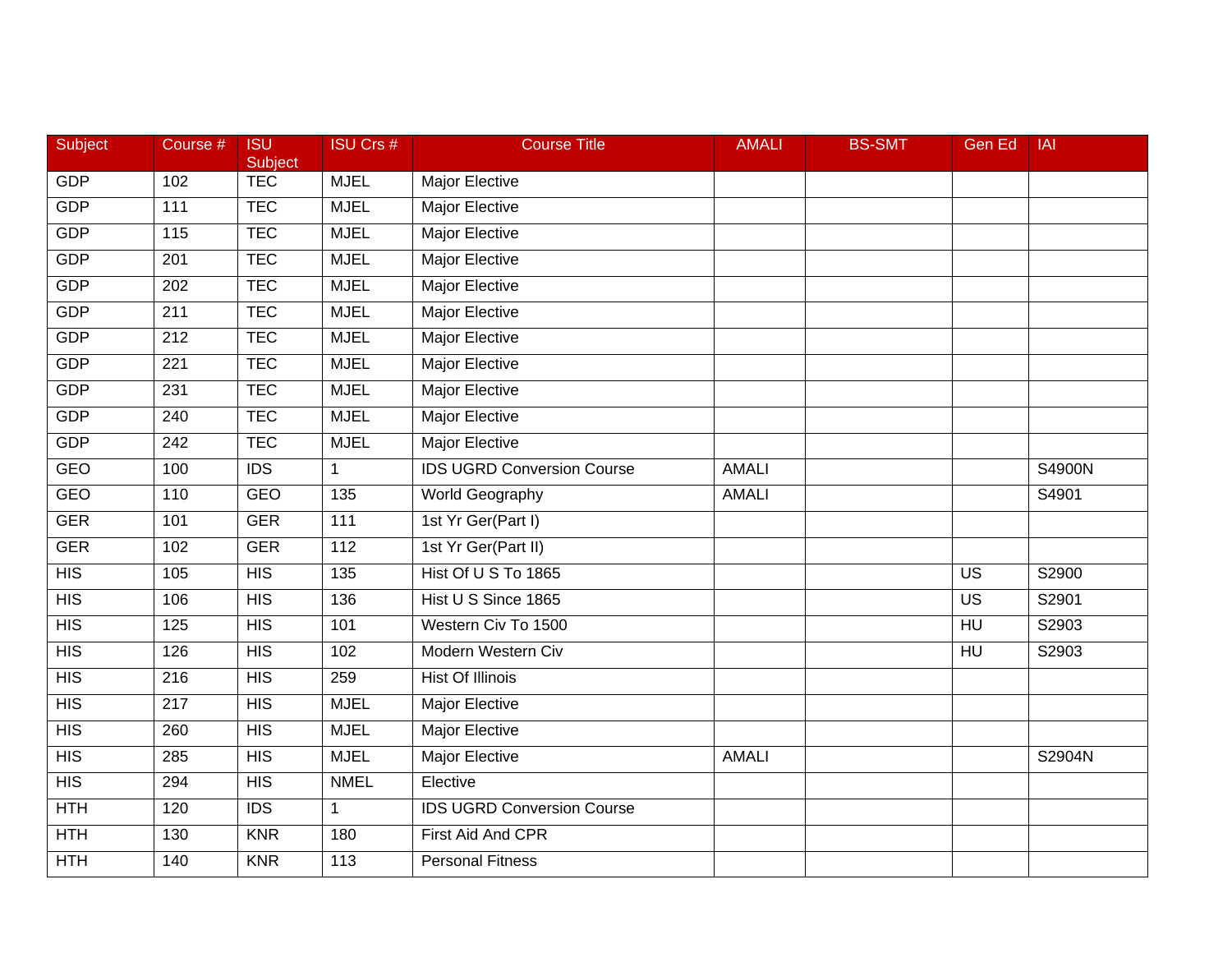| Subject                 | Course # | <b>ISU</b><br>Subject             | <b>ISU Crs #</b>  | <b>Course Title</b>               | <b>AMALI</b> | <b>BS-SMT</b> | Gen Ed          | <b>IAI</b> |
|-------------------------|----------|-----------------------------------|-------------------|-----------------------------------|--------------|---------------|-----------------|------------|
| HTH                     | 150      | <b>IDS</b>                        | $\mathbf{1}$      | <b>IDS UGRD Conversion Course</b> |              |               |                 |            |
| <b>HYD</b>              | 101      | <b>TEC</b>                        | <b>MJEL</b>       | <b>Major Elective</b>             |              |               |                 |            |
| $\overline{ICT}$        | 110      | $\mathsf{I}\mathsf{T}$            | 150               | <b>Micro Product Tools</b>        |              |               |                 |            |
| $\overline{ICT}$        | 120      | $\overline{\mathsf{I}\mathsf{T}}$ | <b>NMEL</b>       | Elective                          |              |               |                 |            |
| <b>ICT</b>              | 131      | $ \mathsf{T} $                    | <b>NMEL</b>       | Elective                          |              |               |                 |            |
| $\overline{ICT}$        | 181      | $\sf IT$                          | <b>NMEL</b>       | Elective                          |              |               |                 |            |
| <b>ICT</b>              | 183      | $\overline{\mathbb{T}}$           | <b>NMEL</b>       | Elective                          |              |               |                 |            |
| $\overline{ICT}$        | 220      | $ \mathsf{T} $                    | <b>NMEL</b>       | Elective                          |              |               |                 |            |
| $\overline{ICT}$        | 226      | $\overline{\mathsf{I}\mathsf{T}}$ | <b>NMEL</b>       | Elective                          |              |               |                 |            |
| $\overline{ICT}$        | 251      | $\sf IT$                          | <b>NMEL</b>       | Elective                          |              |               |                 |            |
| <b>ICT</b>              | 276      | $ \mathsf{T} $                    | <b>NMEL</b>       | Elective                          |              |               |                 |            |
| <b>ICT</b>              | 282      | $\overline{\mathbb{T}}$           | <b>NMEL</b>       | Elective                          |              |               |                 |            |
| $\overline{ICT}$        | 284      | $\overline{\mathbb{T}}$           | <b>NMEL</b>       | Elective                          |              |               |                 |            |
| $\overline{\text{INS}}$ | 100      | <b>IDS</b>                        | <b>NMEL</b>       | Elective                          |              |               |                 |            |
| $\overline{\text{INS}}$ | 155      | $\overline{IDS}$                  | <b>NMEL</b>       | Elective                          | <b>AMALI</b> |               | $\overline{HU}$ |            |
| $\overline{\text{ISP}}$ | 199      | <b>IDS</b>                        | <b>MJEL</b>       | Major Elective                    |              |               |                 |            |
| $\overline{K}$ IN       | 105      | <b>KNR</b>                        | 126               | Aerobics                          |              |               |                 |            |
| KIN                     | 106      | <b>KNR</b>                        | <b>MJEL</b>       | <b>Major Elective</b>             |              |               |                 |            |
| $\overline{K}$          | 110      | KNR                               | 105               | <b>Badminton I</b>                |              |               |                 |            |
| $\overline{K}$ IN       | 120      | <b>KNR</b>                        | 112               | Bowling I                         |              |               |                 |            |
| $\overline{K}$          | 140      | <b>KNR</b>                        | 113               | <b>Personal Fitness</b>           |              |               |                 |            |
| KIN                     | 141      | <b>KNR</b>                        | 113               | <b>Personal Fitness</b>           |              |               |                 |            |
| $\overline{K}$          | 142      | <b>KNR</b>                        | 113               | <b>Personal Fitness</b>           |              |               |                 |            |
| $\overline{K}$          | 143      | <b>KNR</b>                        | $\frac{113}{113}$ | <b>Personal Fitness</b>           |              |               |                 |            |
| <b>KIN</b>              | 145      | <b>KNR</b>                        | <b>MJEL</b>       | Major Elective                    |              |               |                 |            |
| $\overline{K}$          | 171      | <b>KNR</b>                        | 136               | Volleyball I                      |              |               |                 |            |
| $\overline{K}$ IN       | 180      | <b>KNR</b>                        | 147               | <b>Weight Training</b>            |              |               |                 |            |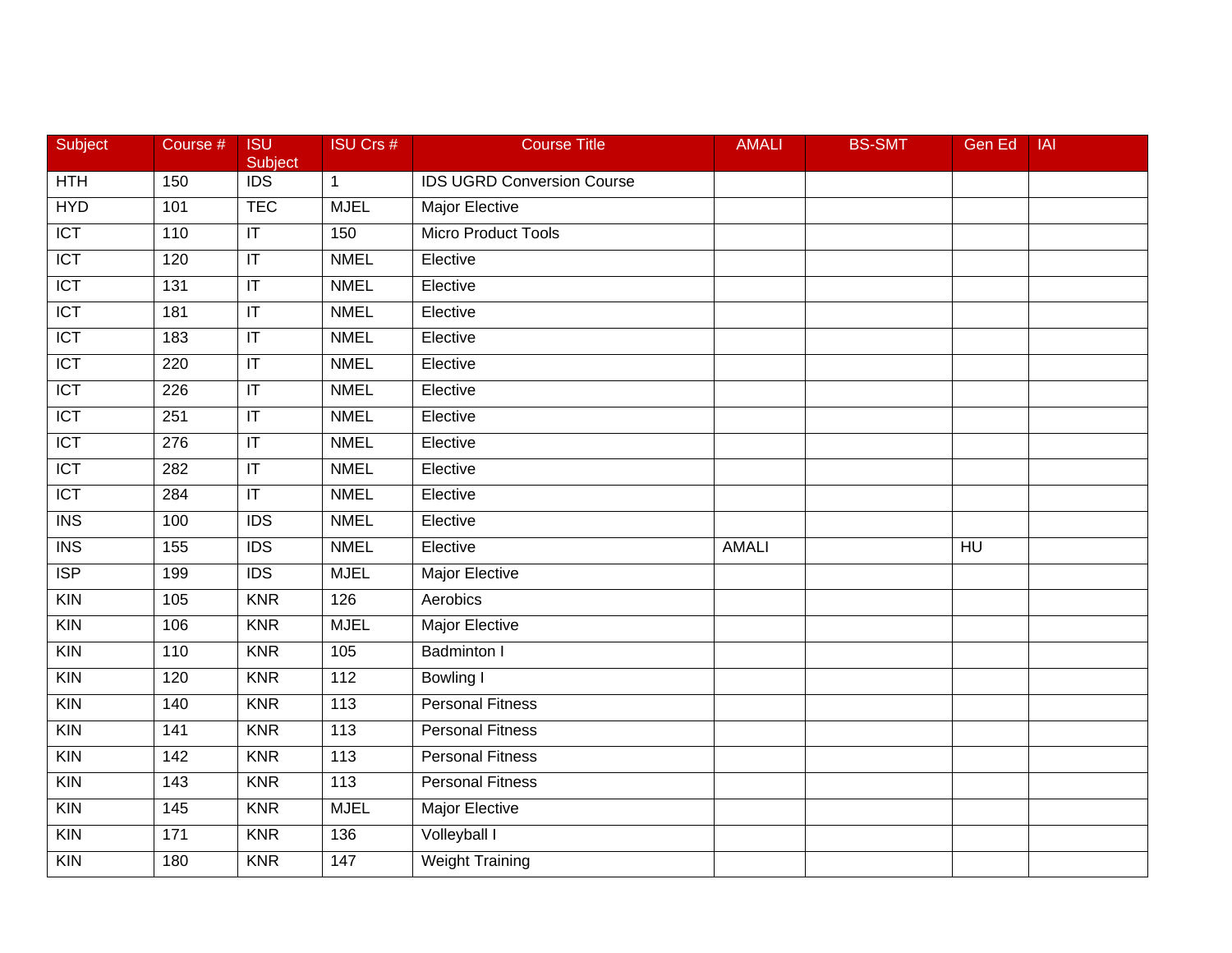| Subject        | Course #         | <b>ISU</b><br>Subject | <b>ISU Crs #</b> | <b>Course Title</b>               | <b>AMALI</b> | <b>BS-SMT</b> | <b>Gen Ed</b> | <b>IAI</b> |
|----------------|------------------|-----------------------|------------------|-----------------------------------|--------------|---------------|---------------|------------|
| <b>KIN</b>     | 193              | <b>KNR</b>            | 119              | Golf I                            |              |               |               |            |
| $\overline{K}$ | 200              | <b>KNR</b>            | <b>MJEL</b>      | <b>Major Elective</b>             |              |               |               |            |
| $\overline{K}$ | 201              | <b>KNR</b>            | <b>MJEL</b>      | Major Elective                    |              |               |               |            |
| $\overline{K}$ | 202              | <b>KNR</b>            | <b>MJEL</b>      | Major Elective                    |              |               |               |            |
| <b>KIN</b>     | 205              | <b>IDS</b>            | $\mathbf 1$      | <b>IDS UGRD Conversion Course</b> |              |               |               |            |
| <b>KIN</b>     | 220              | <b>IDS</b>            | $\mathbf{1}$     | <b>IDS UGRD Conversion Course</b> |              |               |               |            |
| KIN            | 221              | <b>KNR</b>            | <b>MJEL</b>      | <b>Major Elective</b>             |              |               |               |            |
| $\overline{K}$ | 230              | <b>KNR</b>            | <b>MJEL</b>      | <b>Major Elective</b>             |              |               |               |            |
| $\overline{K}$ | 241              | <b>KNR</b>            | <b>MJEL</b>      | Major Elective                    |              |               |               |            |
| $\overline{K}$ | 260              | <b>KNR</b>            | <b>MJEL</b>      | <b>Major Elective</b>             |              |               |               |            |
| <b>KIN</b>     | 280              | <b>KNR</b>            | <b>MJEL</b>      | Major Elective                    |              |               |               |            |
| <b>LDR</b>     | 101              | $\overline{IDS}$      | <b>NMEL</b>      | Elective                          |              |               |               |            |
| LIB            | 100              | <b>COM</b>            | <b>NMEL</b>      | Elective                          |              |               |               |            |
| <b>MAS</b>     | 100              | <b>IDS</b>            | <b>NCEL</b>      | No Credit Elective                |              |               |               |            |
| <b>MAS</b>     | 110              | <b>IDS</b>            | <b>NCEL</b>      | No Credit Elective                |              |               |               |            |
| <b>MAS</b>     | 112              | <b>IDS</b>            | <b>NCEL</b>      | No Credit Elective                |              |               |               |            |
| <b>MAS</b>     | 114              | $\overline{IDS}$      | <b>NCEL</b>      | No Credit Elective                |              |               |               |            |
| <b>MAS</b>     | 122              | $\overline{IDS}$      | <b>NCEL</b>      | No Credit Elective                |              |               |               |            |
| <b>MAS</b>     | 124              | <b>IDS</b>            | <b>NCEL</b>      | No Credit Elective                |              |               |               |            |
| <b>MAS</b>     | 125              | <b>IDS</b>            | <b>NCEL</b>      | No Credit Elective                |              |               |               |            |
| MAS            | 126              | $\overline{IDS}$      | <b>NCEL</b>      | No Credit Elective                |              |               |               |            |
| <b>MAS</b>     | 132              | $\overline{IDS}$      | <b>NCEL</b>      | No Credit Elective                |              |               |               |            |
| <b>MAS</b>     | $\overline{135}$ | $\overline{IDS}$      | <b>NCEL</b>      | No Credit Elective                |              |               |               |            |
| <b>MAT</b>     | 090              | <b>MAT</b>            | <b>NCEL</b>      | No Credit Elective                |              |               |               |            |
| <b>MAT</b>     | 091              | <b>MAT</b>            | <b>NCEL</b>      | No Credit Elective                |              |               |               |            |
| <b>MAT</b>     | 093              | <b>MAT</b>            | <b>NCEL</b>      | No Credit Elective                |              |               |               |            |
| <b>MAT</b>     | 094              | <b>MAT</b>            | <b>NCEL</b>      | No Credit Elective                |              |               |               |            |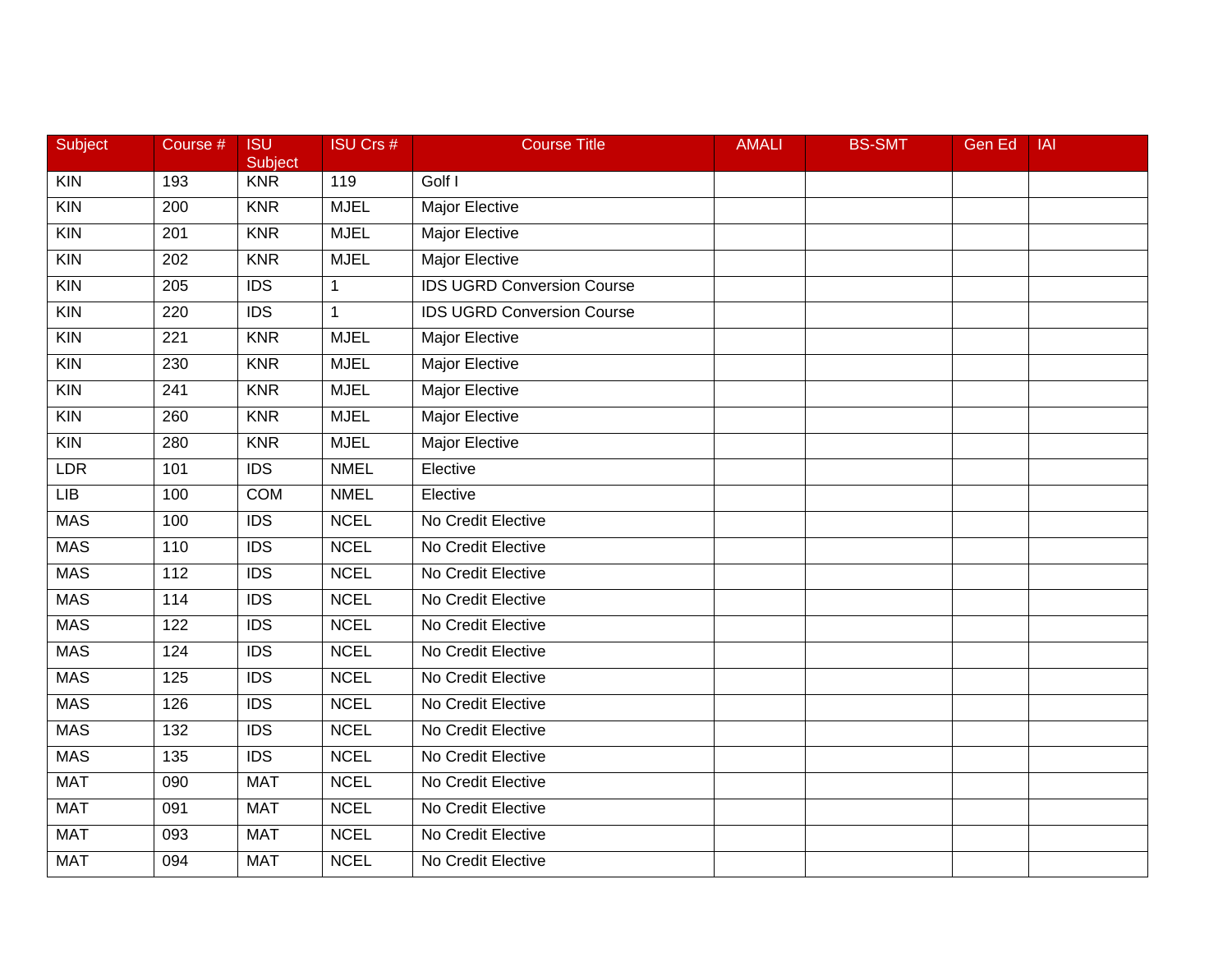| <b>Subject</b> | Course #         | <b>ISU</b><br>Subject             | <b>ISU Crs #</b> | <b>Course Title</b>         | <b>AMALI</b> | <b>BS-SMT</b> | Gen Ed    | <b>IAI</b> |
|----------------|------------------|-----------------------------------|------------------|-----------------------------|--------------|---------------|-----------|------------|
| <b>MAT</b>     | 095              | <b>MAT</b>                        | <b>NCEL</b>      | No Credit Elective          |              |               |           |            |
| <b>MAT</b>     | 097              | <b>MAT</b>                        | <b>NCEL</b>      | No Credit Elective          |              |               |           |            |
| <b>MAT</b>     | 099              | <b>MAT</b>                        | 104              | Intermediate Algebra        |              |               |           |            |
| <b>MAT</b>     | 101              | <b>MAT</b>                        | <b>NCEL</b>      | No Credit Elective          |              |               |           |            |
| <b>MAT</b>     | 102              | <b>MAT</b>                        | <b>NMEL</b>      | Elective                    |              |               |           |            |
| <b>MAT</b>     | 109              | <b>MAT</b>                        | <b>NMEL</b>      | Elective                    |              |               |           | M1904      |
| <b>MAT</b>     | 110              | <b>MQM</b>                        | 100              | <b>Statistical Reasonin</b> |              | S(BS-SMT)     | QR        | M1902      |
| <b>MAT</b>     | 111              | <b>MAT</b>                        | <b>NMEL</b>      | Elective                    |              |               |           |            |
| <b>MAT</b>     | 112              | <b>MAT</b>                        | 152              | <b>Math Reasoning</b>       |              |               |           | M1903      |
| <b>MAT</b>     | 130              | <b>MAT</b>                        | 119              | College Algebra*            |              |               |           |            |
| <b>MAT</b>     | 131              | <b>MAT</b>                        | 120              | <b>Finite Mathematics</b>   |              |               | <b>MA</b> | M1906      |
| <b>MAT</b>     | 132              | <b>MAT</b>                        | 121              | <b>Applied Calculus</b>     |              | S(BS-SMT)     | QR        | M1900B     |
| <b>MAT</b>     | $\overline{135}$ | <b>MAT</b>                        | 121              | <b>Applied Calculus</b>     |              | S(BS-SMT)     | QR        | M1900B     |
| <b>MAT</b>     | 140              | <b>MAT</b>                        | 108              | Trigonometry*               |              |               |           |            |
| <b>MAT</b>     | 171              | <b>MAT</b>                        | <b>MJEL</b>      | <b>Major Elective</b>       |              |               |           |            |
| <b>MAT</b>     | 172              | <b>MAT</b>                        | <b>MJEL</b>      | <b>Major Elective</b>       |              |               |           |            |
| <b>MAT</b>     | 180              | $\overline{\mathsf{I}\mathsf{T}}$ | 165              | Programming Scientist       |              | S(BS-SMT)     |           |            |
| <b>MAT</b>     | 210              | <b>MQM</b>                        | 100              | <b>Statistical Reasonin</b> |              | S(BS-SMT)     | QR        | M1902      |
| <b>MAT</b>     | 240              | <b>MAT</b>                        | 145              | Calculus I                  |              |               | MA        | M19001     |
| <b>MAT</b>     | 241              | <b>MAT</b>                        | 146              | Calculus II                 |              | S(BS-SMT)     | QR        | M19002     |
| <b>MAT</b>     | $\overline{242}$ | <b>MAT</b>                        | 147              | Calculus III                |              | S(BS-SMT)     |           | M19003     |
| <b>MAT</b>     | 250              | <b>MAT</b>                        | 175              | Elem Linear Algebra         |              | S(BS-SMT)     |           |            |
| <b>MAT</b>     | 260              | <b>MAT</b>                        | <b>MJEL</b>      | <b>Major Elective</b>       |              |               |           |            |
| <b>MDA</b>     | 100              | <b>IDS</b>                        | <b>NCEL</b>      | No Credit Elective          |              |               |           |            |
| <b>MDA</b>     | 110              | <b>IDS</b>                        | <b>NCEL</b>      | No Credit Elective          |              |               |           |            |
| <b>MDA</b>     | 112              | <b>IDS</b>                        | <b>NCEL</b>      | No Credit Elective          |              |               |           |            |
| <b>MDA</b>     | $\overline{115}$ | $\overline{IDS}$                  | <b>NCEL</b>      | No Credit Elective          |              |               |           |            |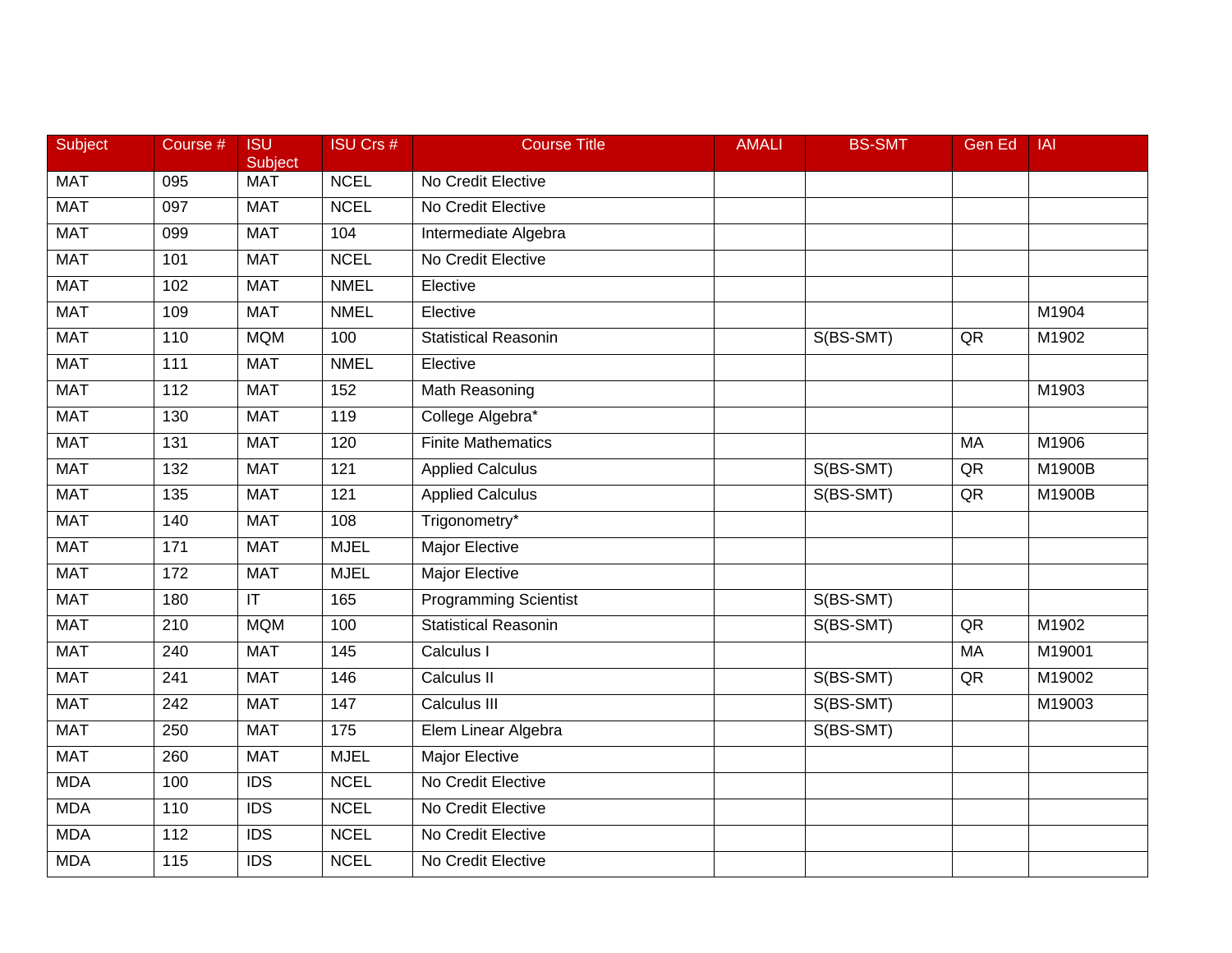| <b>Subject</b> | Course # | <b>ISU</b><br>Subject | <b>ISU Crs #</b> | <b>Course Title</b>   | <b>AMALI</b> | <b>BS-SMT</b> | <b>Gen Ed</b> | <b>IAI</b> |
|----------------|----------|-----------------------|------------------|-----------------------|--------------|---------------|---------------|------------|
| <b>MDA</b>     | 120      | <b>IDS</b>            | <b>NCEL</b>      | No Credit Elective    |              |               |               |            |
| <b>MDA</b>     | 125      | $\overline{IDS}$      | <b>NCEL</b>      | No Credit Elective    |              |               |               |            |
| <b>MDA</b>     | 127      | <b>IDS</b>            | <b>NCEL</b>      | No Credit Elective    |              |               |               |            |
| <b>MDA</b>     | 200      | $\overline{IDS}$      | <b>NCEL</b>      | No Credit Elective    |              |               |               |            |
| <b>MDA</b>     | 205      | <b>IDS</b>            | <b>NCEL</b>      | No Credit Elective    |              |               |               |            |
| <b>MDC</b>     | 101      | HIM                   | <b>NMEL</b>      | Elective              |              |               |               |            |
| <b>MDC</b>     | 102      | <b>HIM</b>            | <b>NMEL</b>      | Elective              |              |               |               |            |
| <b>MDT</b>     | 100      | <b>HIM</b>            | <b>NMEL</b>      | Elective              |              |               |               |            |
| <b>MET</b>     | 100      | <b>TEC</b>            | <b>MJEL</b>      | <b>Major Elective</b> |              |               |               |            |
| MIS            | 111      | <b>MSC</b>            | <b>NMEL</b>      | Elective              |              |               |               |            |
| <b>MIS</b>     | 112      | <b>MSC</b>            | <b>NMEL</b>      | Elective              |              |               |               |            |
| <b>MIS</b>     | 113      | <b>MSC</b>            | <b>NMEL</b>      | Elective              |              |               |               |            |
| <b>MRI</b>     | 250      | $\overline{IDS}$      | <b>NCEL</b>      | No Credit Elective    |              |               |               |            |
| <b>MRI</b>     | 252      | <b>IDS</b>            | <b>NCEL</b>      | No Credit Elective    |              |               |               |            |
| <b>MRI</b>     | 255      | $\overline{IDS}$      | <b>NCEL</b>      | No Credit Elective    |              |               |               |            |
| <b>MTL</b>     | 101      | <b>TEC</b>            | 233              | Cnc & Machining       |              |               |               |            |
| <b>MTL</b>     | 103      | <b>TEC</b>            | 234              | Robotic Systems Inte  |              |               |               |            |
| <b>MTL</b>     | 105      | <b>TEC</b>            | <b>NCEL</b>      | No Credit Elective    |              |               |               |            |
| <b>MTL</b>     | 108      | <b>TEC</b>            | <b>MJEL</b>      | Major Elective        |              |               |               |            |
| <b>MTL</b>     | 109      | <b>TEC</b>            | <b>MJEL</b>      | Major Elective        |              |               |               |            |
| <b>MTL</b>     | 201      | <b>TEC</b>            | 234              | Robotic Systems Inte  |              |               |               |            |
| <b>MTS</b>     | 110      | IDS                   | <b>NCEL</b>      | No Credit Elective    |              |               |               |            |
| <b>MTS</b>     | 120      | $\overline{IDS}$      | <b>NCEL</b>      | No Credit Elective    |              |               |               |            |
| <b>MTS</b>     | 130      | $\overline{IDS}$      | <b>NCEL</b>      | No Credit Elective    |              |               |               |            |
| <b>MTS</b>     | 131      | <b>IDS</b>            | <b>NCEL</b>      | No Credit Elective    |              |               |               |            |
| <b>MTS</b>     | 140      | <b>IDS</b>            | <b>NCEL</b>      | No Credit Elective    |              |               |               |            |
| <b>MTS</b>     | 150      | $\overline{IDS}$      | <b>NCEL</b>      | No Credit Elective    |              |               |               |            |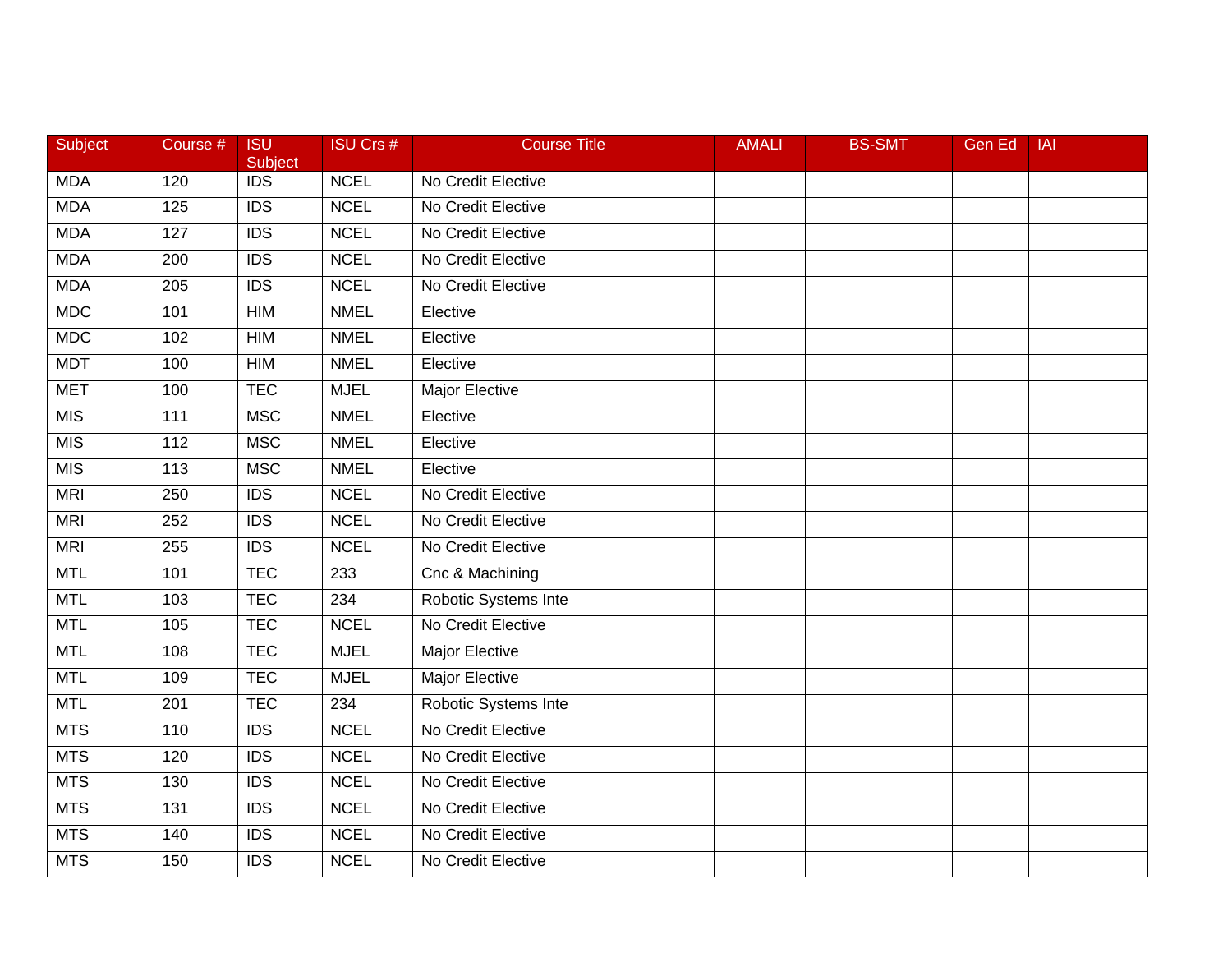| Subject    | Course # | <b>ISU</b><br>Subject | <b>ISU Crs #</b> | <b>Course Title</b>               | <b>AMALI</b> | <b>BS-SMT</b> | Gen Ed | <b>IAI</b> |
|------------|----------|-----------------------|------------------|-----------------------------------|--------------|---------------|--------|------------|
| <b>MTS</b> | 160      | <b>IDS</b>            | <b>NCEL</b>      | No Credit Elective                |              |               |        |            |
| <b>MTS</b> | 170      | $\overline{IDS}$      | <b>NCEL</b>      | No Credit Elective                |              |               |        |            |
| <b>MTS</b> | 210      | <b>IDS</b>            | <b>NCEL</b>      | No Credit Elective                |              |               |        |            |
| <b>MTS</b> | 220      | <b>IDS</b>            | <b>NCEL</b>      | No Credit Elective                |              |               |        |            |
| <b>MTS</b> | 230      | <b>IDS</b>            | <b>NCEL</b>      | No Credit Elective                |              |               |        |            |
| <b>MTS</b> | 240      | <b>IDS</b>            | <b>NCEL</b>      | No Credit Elective                |              |               |        |            |
| <b>MTS</b> | 250      | $\overline{IDS}$      | <b>NCEL</b>      | No Credit Elective                |              |               |        |            |
| <b>MTS</b> | 260      | <b>IDS</b>            | <b>NCEL</b>      | No Credit Elective                |              |               |        |            |
| <b>MTS</b> | 270      | <b>IDS</b>            | <b>NCEL</b>      | No Credit Elective                |              |               |        |            |
| <b>MUS</b> | 100      | <b>MUS</b>            | <b>MJEL</b>      | <b>Major Elective</b>             |              |               |        | F1900      |
| <b>MUS</b> | 101      | <b>MUS</b>            | <b>MJEL</b>      | Major Elective                    |              |               |        | F1904      |
| <b>MUS</b> | 102      | <b>MUS</b>            | <b>MJEL</b>      | <b>Major Elective</b>             |              |               |        |            |
| <b>MUS</b> | 105      | $\overline{IDS}$      | $\mathbf{1}$     | <b>IDS UGRD Conversion Course</b> | <b>AMALI</b> |               |        | F1903N     |
| <b>MUS</b> | 106      | <b>MUS</b>            | <b>MJEL</b>      | Major Elective                    |              |               |        |            |
| <b>MUS</b> | 107      | <b>MUS</b>            | <b>MJEL</b>      | Major Elective                    |              |               |        | F1910      |
| <b>MUS</b> | 110      | <b>MUS</b>            | <b>MJEL</b>      | Major Elective                    |              |               |        |            |
| <b>MUS</b> | 111      | <b>MUS</b>            | <b>MJEL</b>      | <b>Major Elective</b>             |              |               |        |            |
| <b>MUS</b> | 112      | <b>MUS</b>            | 121              | <b>Grp Inst Piano</b>             |              |               |        |            |
| <b>MUS</b> | 113      | <b>MUS</b>            | 121              | Grp Inst Piano                    |              |               |        |            |
| <b>MUS</b> | 114      | <b>MUS</b>            | <b>MJEL</b>      | <b>Major Elective</b>             |              |               |        |            |
| <b>MUS</b> | 115      | <b>MUS</b>            | <b>MJEL</b>      | <b>Major Elective</b>             |              |               |        |            |
| <b>MUS</b> | 120      | <b>MUS</b>            | 126              | <b>Grp Inst Voice</b>             |              |               |        |            |
| <b>MUS</b> | 121      | <b>MUS</b>            | $\overline{121}$ | <b>Grp Inst Piano</b>             |              |               |        |            |
| <b>MUS</b> | 122      | <b>MUS</b>            | <b>MJEL</b>      | <b>Major Elective</b>             |              |               |        |            |
| <b>MUS</b> | 123      | <b>MUS</b>            | <b>MJEL</b>      | Major Elective                    |              |               |        |            |
| <b>MUS</b> | 124      | <b>MUS</b>            | 188              | Civic Chorale                     |              |               | FA     |            |
| <b>MUS</b> | 125      | <b>MUS</b>            | <b>MJEL</b>      | <b>Major Elective</b>             |              |               |        |            |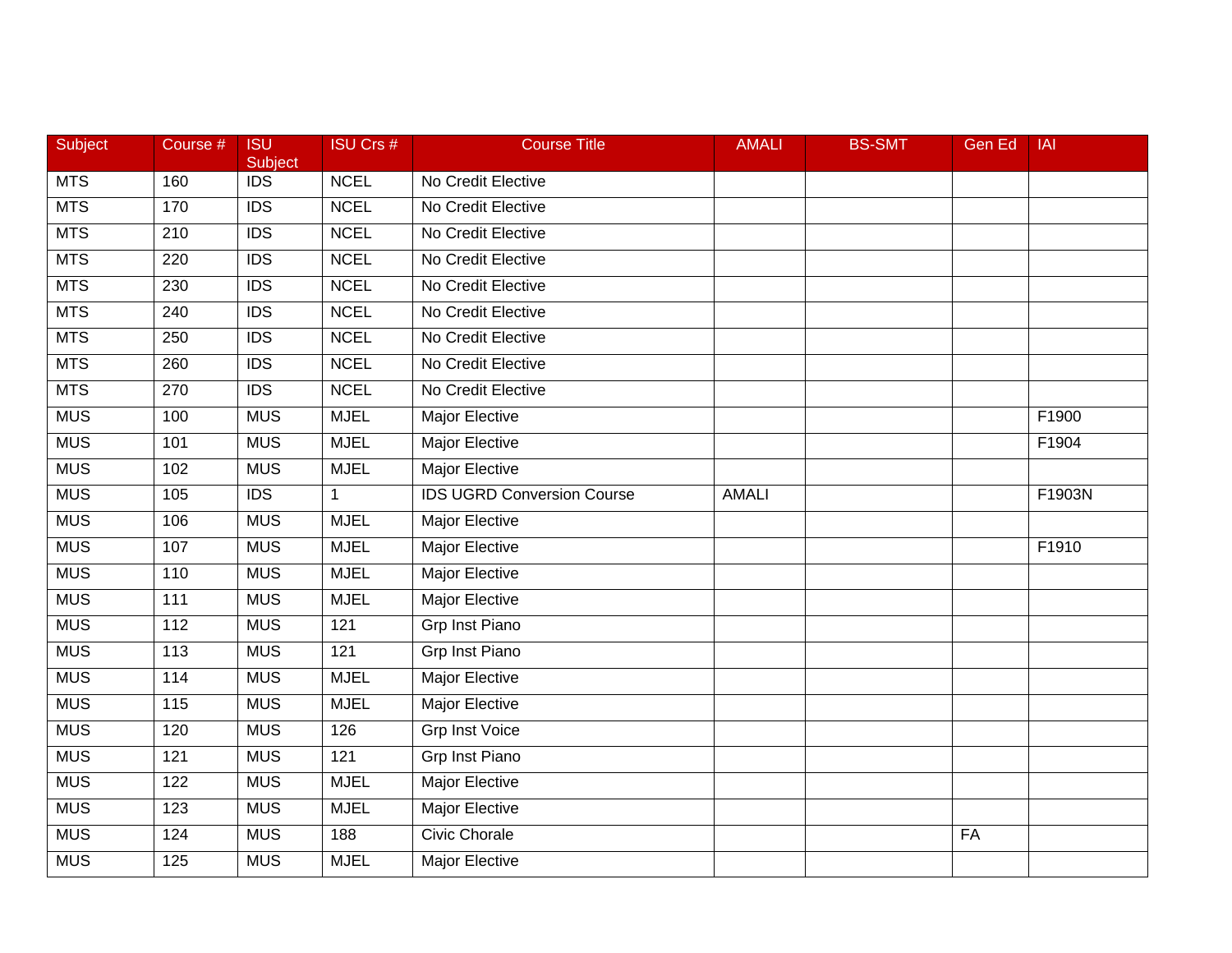| Subject    | Course #         | <b>ISU</b><br>Subject | <b>ISU Crs #</b> | <b>Course Title</b>               | <b>AMALI</b> | <b>BS-SMT</b> | Gen Ed    | <b>IAI</b>   |
|------------|------------------|-----------------------|------------------|-----------------------------------|--------------|---------------|-----------|--------------|
| <b>MUS</b> | 126              | <b>MUS</b>            | <b>MJEL</b>      | Major Elective                    |              |               |           |              |
| <b>MUS</b> | 130              | <b>MUS</b>            | 135              | Ap Mus Pno                        |              |               |           |              |
| <b>MUS</b> | 131              | <b>MUS</b>            | 131A10           | Ap Mus Trp-Cor                    |              |               |           |              |
| <b>MUS</b> | 132              | <b>MUS</b>            | 133              | Ap Mus Organ                      |              |               |           |              |
| <b>MUS</b> | 133              | <b>MUS</b>            | 138A10           | Ap Mus Flute                      |              |               |           |              |
| <b>MUS</b> | 134              | <b>MUS</b>            | <b>MJEL</b>      | Major Elective                    |              |               |           |              |
| <b>MUS</b> | 135              | <b>MUS</b>            | 137              | Ap Mus Voice                      |              |               |           |              |
| <b>MUS</b> | 136              | <b>MUS</b>            | 136A10           | Ap Mus Violin                     |              |               |           |              |
| <b>MUS</b> | 137              | <b>MUS</b>            | 134              | Ap Mus Percussion                 |              |               |           |              |
| <b>MUS</b> | 140              | <b>MUS</b>            | 135              | Ap Mus Pno                        |              |               |           |              |
| <b>MUS</b> | 141              | <b>MUS</b>            | <b>MJEL</b>      | Major Elective                    |              |               |           |              |
| <b>MUS</b> | 142              | <b>MUS</b>            | 133              | Ap Mus Organ                      |              |               |           |              |
| <b>MUS</b> | $\frac{143}{ }$  | <b>MUS</b>            | <b>MJEL</b>      | <b>Major Elective</b>             |              |               |           |              |
| <b>MUS</b> | 144              | <b>MUS</b>            | 136A80           | Ap Mus Guitar                     |              |               |           |              |
| <b>MUS</b> | 145              | <b>MUS</b>            | 137              | Ap Mus Voice                      |              |               |           |              |
| <b>MUS</b> | 146              | <b>MUS</b>            | <b>MJEL</b>      | Major Elective                    |              |               |           |              |
| <b>MUS</b> | 147              | <b>MUS</b>            | 134              | Ap Mus Percussion                 |              |               |           |              |
| <b>MUS</b> | 150              | <b>MUS</b>            | <b>MJEL</b>      | <b>Major Elective</b>             |              |               |           |              |
| <b>MUS</b> | 200              | <b>MUS</b>            | <b>MJEL</b>      | Major Elective                    |              |               |           |              |
| <b>MUS</b> | 205              | <b>MUS</b>            | 176              | Arts&Society:Music                |              |               | FA        | <b>HF900</b> |
| <b>MUS</b> | 210              | $\overline{IDS}$      | $\mathbf{1}$     | <b>IDS UGRD Conversion Course</b> |              |               |           |              |
| <b>MUS</b> | 211              | <b>IDS</b>            | $\mathbf{1}$     | <b>IDS UGRD Conversion Course</b> |              |               |           |              |
| <b>MUS</b> | $\overline{212}$ | <b>MUS</b>            | 121              | <b>Grp Inst Piano</b>             |              |               |           |              |
| <b>MUS</b> | 213              | <b>MUS</b>            | 121              | <b>Grp Inst Piano</b>             |              |               |           |              |
| <b>MUS</b> | 214              | <b>MUS</b>            | <b>MJEL</b>      | Major Elective                    |              |               |           |              |
| <b>MUS</b> | 215              | <b>IDS</b>            | $\mathbf{1}$     | <b>IDS UGRD Conversion Course</b> |              |               |           |              |
| <b>MUS</b> | $\overline{222}$ | <b>MUS</b>            | 139A70           | Ensemble Jazz                     |              |               | <b>FA</b> |              |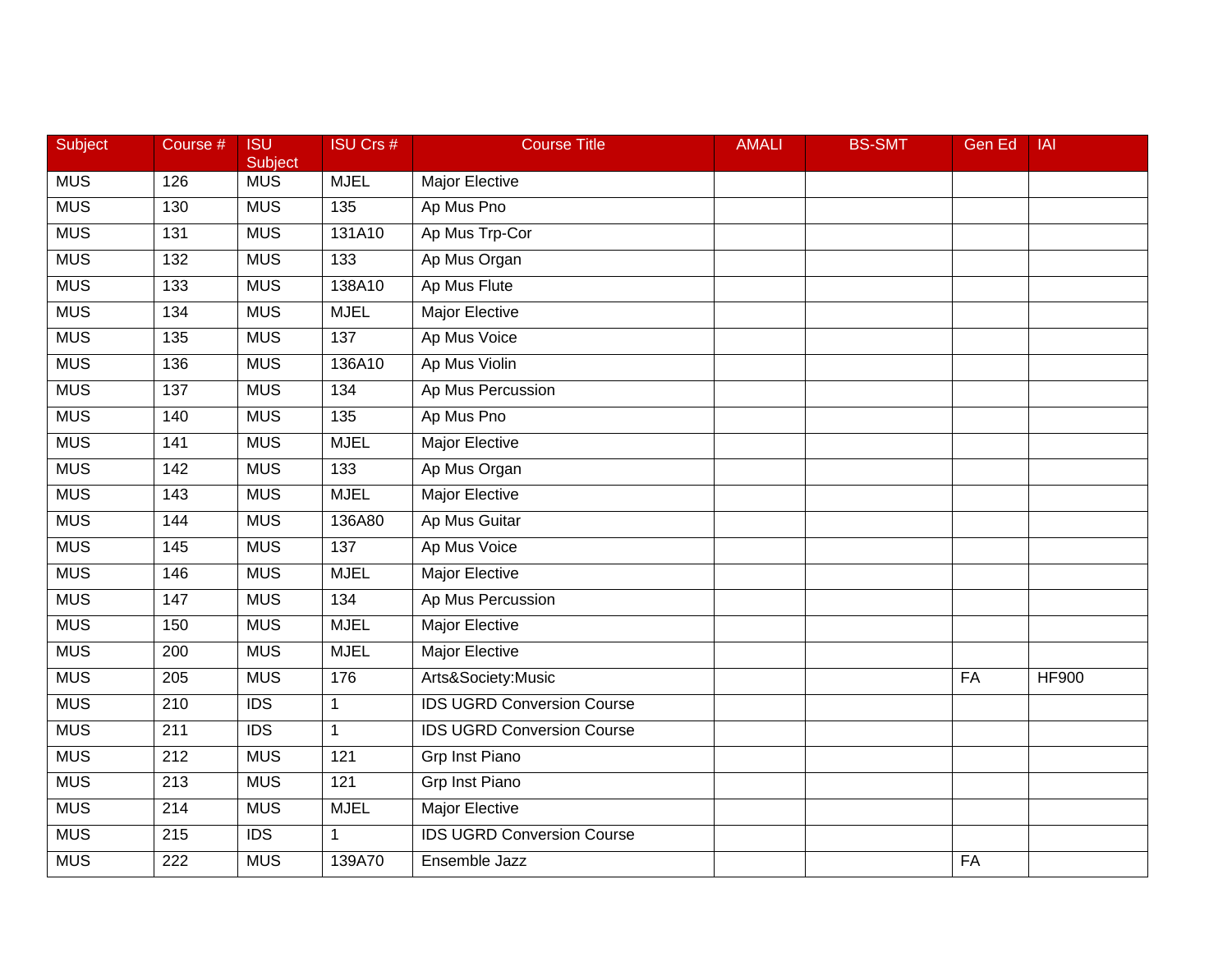| Subject    | Course #         | <b>ISU</b><br>Subject | <b>ISU Crs #</b> | <b>Course Title</b>     | <b>AMALI</b> | <b>BS-SMT</b> | <b>Gen Ed</b> | <b>IAI</b> |
|------------|------------------|-----------------------|------------------|-------------------------|--------------|---------------|---------------|------------|
| <b>MUS</b> | 223              | <b>MUS</b>            | 180              | <b>University Choir</b> |              |               | FA            |            |
| <b>MUS</b> | 224              | <b>MUS</b>            | 188              | <b>Civic Chorale</b>    |              |               | FA            |            |
| <b>MUS</b> | 225              | <b>MUS</b>            | <b>MJEL</b>      | <b>Major Elective</b>   |              |               |               |            |
| <b>MUS</b> | 226              | <b>MUS</b>            | <b>MJEL</b>      | <b>Major Elective</b>   |              |               |               |            |
| <b>MUS</b> | 230              | <b>MUS</b>            | 235              | Ap Mus Adv Piano        |              |               |               |            |
| <b>MUS</b> | 232              | <b>MUS</b>            | 133              | Ap Mus Organ            |              |               |               |            |
| <b>MUS</b> | 233              | <b>MUS</b>            | <b>MJEL</b>      | <b>Major Elective</b>   |              |               |               |            |
| <b>MUS</b> | 234              | <b>MUS</b>            | 136A80           | Ap Mus Guitar           |              |               |               |            |
| <b>MUS</b> | 235              | <b>MUS</b>            | <b>MJEL</b>      | <b>Major Elective</b>   |              |               |               |            |
| <b>MUS</b> | 236              | <b>MUS</b>            | <b>MJEL</b>      | <b>Major Elective</b>   |              |               |               |            |
| <b>MUS</b> | 237              | <b>MUS</b>            | 134              | Ap Mus Percussion       |              |               |               |            |
| <b>MUS</b> | 240              | <b>MUS</b>            | 135              | Ap Mus Pno              |              |               |               |            |
| <b>MUS</b> | $\overline{241}$ | <b>MUS</b>            | <b>MJEL</b>      | <b>Major Elective</b>   |              |               |               |            |
| <b>MUS</b> | 242              | <b>MUS</b>            | 133              | Ap Mus Organ            |              |               |               |            |
| <b>MUS</b> | 243              | <b>MUS</b>            | <b>MJEL</b>      | <b>Major Elective</b>   |              |               |               |            |
| <b>MUS</b> | 244              | <b>MUS</b>            | 136A80           | Ap Mus Guitar           |              |               |               |            |
| <b>MUS</b> | 245              | <b>MUS</b>            | 137              | Ap Mus Voice            |              |               |               |            |
| <b>MUS</b> | 246              | <b>MUS</b>            | <b>MJEL</b>      | <b>Major Elective</b>   |              |               |               |            |
| <b>MUS</b> | 247              | <b>MUS</b>            | 134              | Ap Mus Percussion       |              |               |               |            |
| <b>MUS</b> | 250              | <b>MUS</b>            | <b>MJEL</b>      | <b>Major Elective</b>   |              |               |               |            |
| <b>MUS</b> | 251              | <b>MUS</b>            | <b>MJEL</b>      | <b>Major Elective</b>   |              |               |               |            |
| <b>NAD</b> | 100              | <b>NUR</b>            | <b>NMEL</b>      | Elective                |              |               |               |            |
| <b>NAD</b> | 115              | <b>NUR</b>            | <b>NMEL</b>      | Elective                |              |               |               |            |
| <b>NAD</b> | $\frac{125}{2}$  | <b>NUR</b>            | <b>NMEL</b>      | Elective                |              |               |               |            |
| <b>NAD</b> | 180              | <b>NUR</b>            | <b>NMEL</b>      | Elective                |              |               |               |            |
| <b>NAD</b> | 200              | <b>NUR</b>            | <b>NMEL</b>      | Elective                |              |               |               |            |
| <b>NAD</b> | 210              | <b>NUR</b>            | <b>NMEL</b>      | Elective                |              |               |               |            |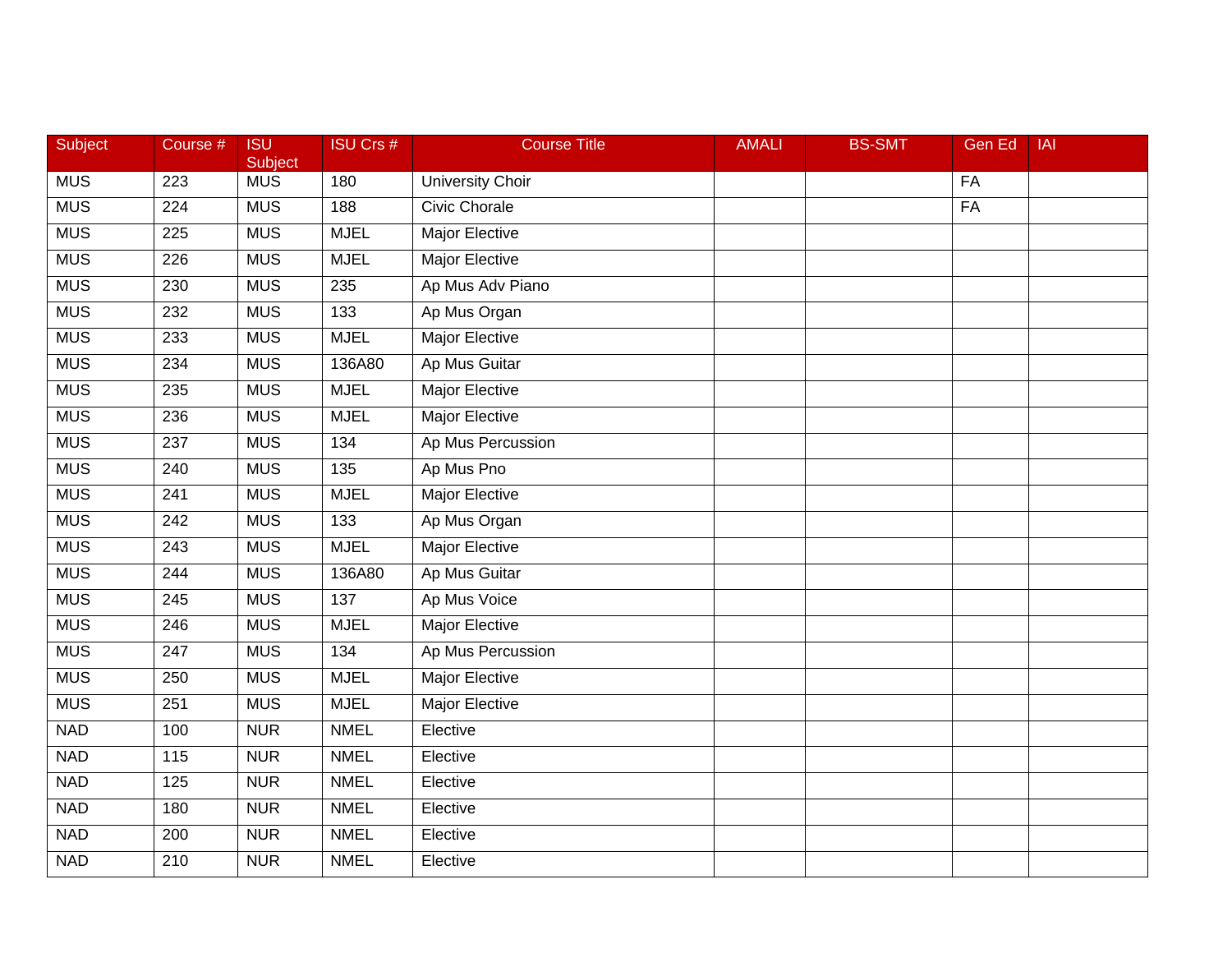| Subject    | Course #         | <b>ISU</b><br>Subject | <b>ISU Crs #</b> | <b>Course Title</b>         | <b>AMALI</b> | <b>BS-SMT</b> | Gen Ed | <b>IAI</b> |
|------------|------------------|-----------------------|------------------|-----------------------------|--------------|---------------|--------|------------|
| <b>NAD</b> | 220              | <b>NUR</b>            | <b>NMEL</b>      | Elective                    |              |               |        |            |
| NLT        | 101              | <b>IDS</b>            | <b>NCEL</b>      | No Credit Elective          |              |               |        |            |
| <b>NLT</b> | 102              | <b>IDS</b>            | <b>NCEL</b>      | No Credit Elective          |              |               |        |            |
| NLT        | 103              | <b>IDS</b>            | <b>NCEL</b>      | No Credit Elective          |              |               |        |            |
| <b>NMT</b> | 250              | <b>IDS</b>            | <b>NCEL</b>      | No Credit Elective          |              |               |        |            |
| <b>NMT</b> | 252              | <b>IDS</b>            | <b>NCEL</b>      | No Credit Elective          |              |               |        |            |
| <b>NMT</b> | 254              | $\overline{IDS}$      | <b>NCEL</b>      | No Credit Elective          |              |               |        |            |
| <b>NMT</b> | 255              | IDS                   | <b>NCEL</b>      | No Credit Elective          |              |               |        |            |
| <b>NMT</b> | 260              | <b>IDS</b>            | <b>NCEL</b>      | No Credit Elective          |              |               |        |            |
| <b>NMT</b> | 262              | <b>IDS</b>            | <b>NCEL</b>      | No Credit Elective          |              |               |        |            |
| <b>NMT</b> | 264              | <b>IDS</b>            | <b>NCEL</b>      | No Credit Elective          |              |               |        |            |
| <b>NMT</b> | 265              | $\overline{IDS}$      | <b>NCEL</b>      | No Credit Elective          |              |               |        |            |
| <b>NMT</b> | $\overline{272}$ | $\overline{IDS}$      | <b>NCEL</b>      | No Credit Elective          |              |               |        |            |
| <b>NMT</b> | 275              | <b>IDS</b>            | <b>NCEL</b>      | No Credit Elective          |              |               |        |            |
| <b>NUA</b> | 100              | <b>NUR</b>            | <b>NCEL</b>      | No Credit Elective          |              |               |        |            |
| <b>NUP</b> | 100              | <b>NUR</b>            | <b>NCEL</b>      | No Credit Elective          |              |               |        |            |
| <b>NUP</b> | 115              | <b>NUR</b>            | <b>NCEL</b>      | No Credit Elective          |              |               |        |            |
| <b>NUP</b> | 125              | <b>NUR</b>            | <b>NCEL</b>      | No Credit Elective          |              |               |        |            |
| <b>NUP</b> | 130              | <b>NUR</b>            | <b>NCEL</b>      | No Credit Elective          |              |               |        |            |
| <b>NUT</b> | 110              | <b>FCS</b>            | 102              | <b>Fund Human Nutrition</b> |              |               |        |            |
| OMS        | 101              | <b>MQM</b>            | <b>NMEL</b>      | Elective                    |              |               |        |            |
| <b>OMS</b> | 102              | <b>MQM</b>            | <b>NMEL</b>      | Elective                    |              |               |        |            |
| <b>OMS</b> | 200              | <b>MQM</b>            | <b>NMEL</b>      | Elective                    |              |               |        |            |
| OMS        | 202              | <b>MQM</b>            | <b>NMEL</b>      | Elective                    |              |               |        |            |
| <b>OSP</b> | 199              | <b>IDS</b>            | <b>NCEL</b>      | No Credit Elective          |              |               |        |            |
| PED        | 140              | <b>KNR</b>            | <b>MJEL</b>      | Major Elective              |              |               |        |            |
| PED        | 141              | <b>KNR</b>            | <b>MJEL</b>      | Major Elective              |              |               |        |            |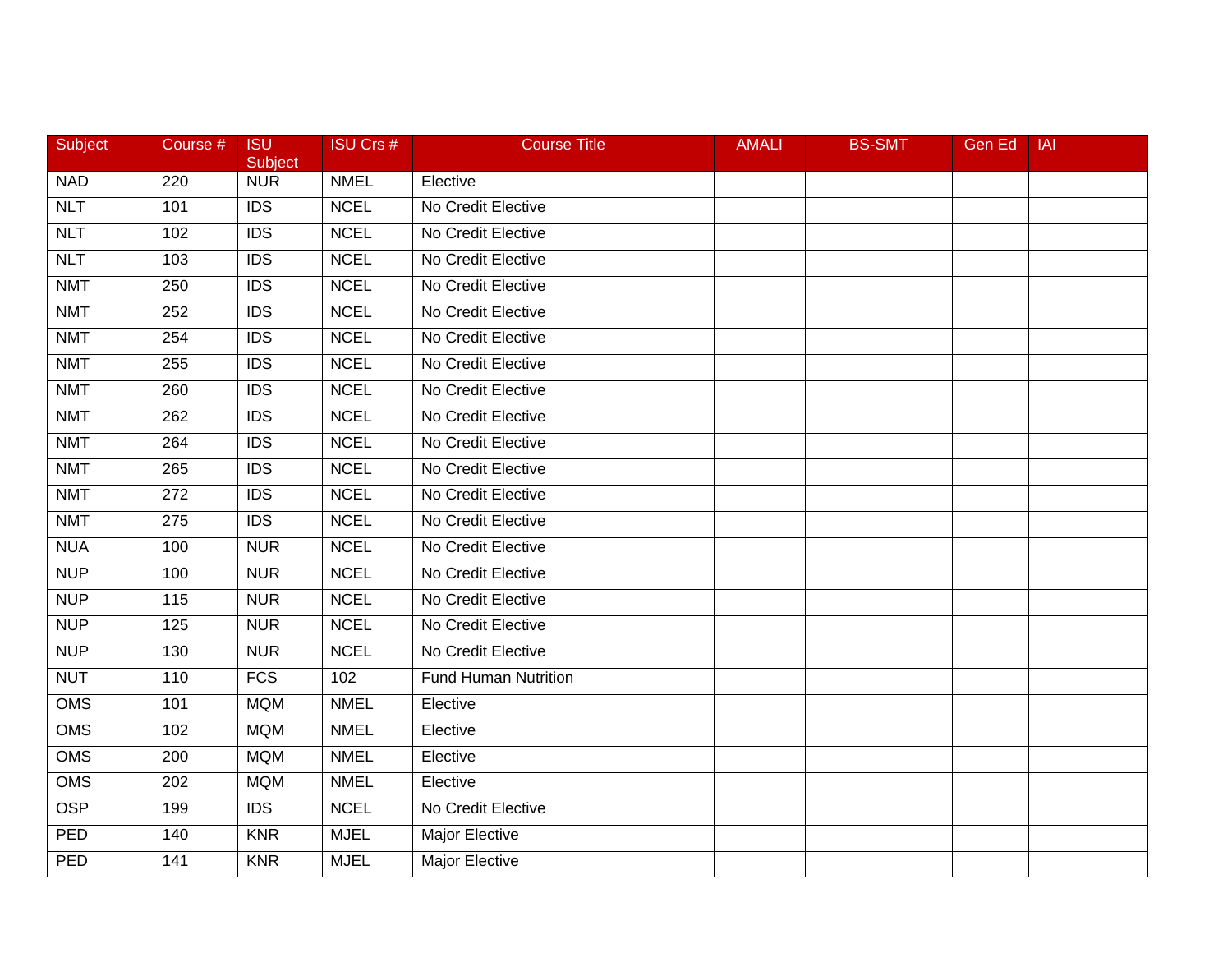| Subject    | Course #         | <b>ISU</b><br>Subject | <b>ISU Crs #</b> | <b>Course Title</b>               | <b>AMALI</b> | <b>BS-SMT</b> | Gen Ed                 | <b>IAI</b> |
|------------|------------------|-----------------------|------------------|-----------------------------------|--------------|---------------|------------------------|------------|
| <b>PED</b> | 143              | <b>KNR</b>            | 113              | <b>Personal Fitness</b>           |              |               |                        |            |
| PED        | 145              | <b>KNR</b>            | <b>MJEL</b>      | Major Elective                    |              |               |                        |            |
| PED        | 155              | <b>KNR</b>            | 127              | Swimming I                        |              |               |                        |            |
| PED        | 156              | $\overline{IDS}$      | $\mathbf{1}$     | <b>IDS UGRD Conversion Course</b> |              |               |                        |            |
| <b>PED</b> | 157              | <b>KNR</b>            | <b>MJEL</b>      | Major Elective                    |              |               |                        |            |
| PED        | 158              | <b>IDS</b>            | $\mathbf 1$      | <b>IDS UGRD Conversion Course</b> |              |               |                        |            |
| PED        | 161              | <b>KNR</b>            | 142              | Tennis I                          |              |               |                        |            |
| PED        | 162              | <b>KNR</b>            | <b>MJEL</b>      | Major Elective                    |              |               |                        |            |
| PED        | 172              | $\overline{IDS}$      | $\mathbf{1}$     | <b>IDS UGRD Conversion Course</b> |              |               |                        |            |
| <b>PED</b> | 200              | <b>KNR</b>            | <b>MJEL</b>      | Major Elective                    |              |               |                        |            |
| PED        | 222              | <b>KNR</b>            | 106A02           | <b>Basketball II</b>              |              |               |                        |            |
| PED        | $\overline{242}$ | <b>KNR</b>            | <b>MJEL</b>      | <b>Major Elective</b>             |              |               |                        |            |
| PHL        | 100              | PHI                   | <b>MJEL</b>      | <b>Major Elective</b>             |              |               |                        | H4906      |
| PHL        | 101              | PHI                   | 101              | <b>Basic Issues Philos</b>        |              |               | HU                     | H4900      |
| PHL        | 102              | <b>IDS</b>            | $\mathbf{1}$     | <b>IDS UGRD Conversion Course</b> |              |               |                        | H4904      |
| <b>PHL</b> | 103              | PHI                   | <b>MJEL</b>      | <b>Major Elective</b>             |              |               |                        |            |
| PHL        | 104              | PHI                   | <b>NMEL</b>      | Elective                          |              |               |                        |            |
| PHL        | 105              | PHI                   | <b>NMEL</b>      | Elective                          |              |               |                        |            |
| PHL        | 110              | PHI                   | <b>MJEL</b>      | Major Elective                    |              |               |                        |            |
| <b>PHY</b> | 110              | PHY                   | 105              | <b>Fund Of Physics</b>            |              |               | $\overline{\text{NS}}$ |            |
| <b>PHY</b> | 130              | <b>IDS</b>            | $\mathbf{1}$     | <b>IDS UGRD Conversion Course</b> |              |               |                        | P1906      |
| <b>PHY</b> | 151              | <b>PHY</b>            | 108              | <b>College Physics I</b>          |              |               | <b>NS</b>              | P1900L     |
| <b>PHY</b> | 152              | <b>PHY</b>            | 109              | <b>College Physics II</b>         |              | S(BS-SMT)     |                        |            |
| <b>PHY</b> | 161              | PHY                   | 110              | Physics Sci & Eng I               |              |               | <b>NS</b>              | P2900L     |
| <b>PHY</b> | 162              | PHY                   | 111              | Physics Sci & Eng II              |              | S(BS-SMT)     |                        |            |
| <b>PHY</b> | 200              | PHY                   | 211              | <b>Statics</b>                    |              |               |                        |            |
| <b>PHY</b> | $\overline{210}$ | PHY                   | <b>MJEL</b>      | Major Elective                    |              |               |                        |            |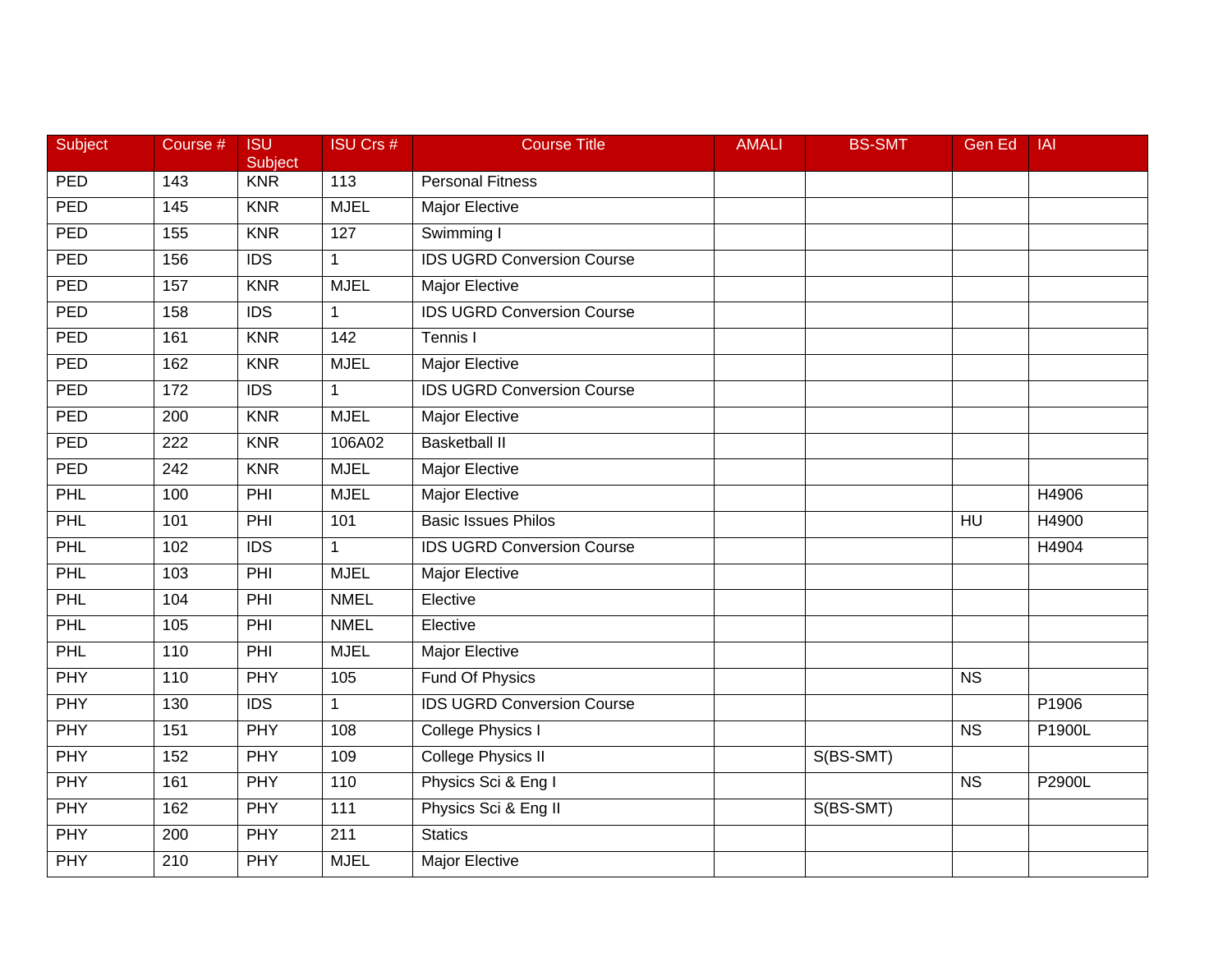| Subject    | Course #         | <b>ISU</b><br>Subject | <b>ISU Crs #</b> | <b>Course Title</b>             | <b>AMALI</b> | <b>BS-SMT</b> | <b>Gen Ed</b> | <b>IAI</b> |
|------------|------------------|-----------------------|------------------|---------------------------------|--------------|---------------|---------------|------------|
| <b>POR</b> | 110              | <b>LAN</b>            | <b>NMEL</b>      | Elective                        |              |               |               |            |
| <b>POR</b> | 111              | <b>POR</b>            | 112              | 1st Yr Port, Part II            |              |               |               |            |
| <b>POS</b> | 122              | <b>POL</b>            | 106              | U.S. Gov & Civ Pract            |              |               | IC            | S5900      |
| <b>POS</b> | 223              | <b>POL</b>            | $\overline{221}$ | <b>U.S. State&amp;Local Gov</b> |              |               |               | S5902      |
| <b>POS</b> | 228              | POL                   | 151              | Intro International Relations   | <b>AMALI</b> |               |               | S5904      |
| <b>POS</b> | 252              | <b>POL</b>            | <b>NMEL</b>      | Elective                        |              |               |               |            |
| <b>POS</b> | 267              | <b>POL</b>            | <b>MJEL</b>      | <b>Major Elective</b>           |              |               |               | S5905      |
| <b>POS</b> | 268              | <b>POL</b>            | 231              | Public Admin                    |              |               |               |            |
| <b>PSY</b> | 100              | <b>PSY</b>            | <b>NCEL</b>      | No Credit Elective              |              |               |               |            |
| <b>PSY</b> | 101              | <b>PSY</b>            | 110              | <b>Fundamentals Psychol</b>     |              |               | <b>SS</b>     | S6900      |
| <b>PSY</b> | 102              | <b>PSY</b>            | <b>MJEL</b>      | Major Elective                  |              |               |               |            |
| <b>PSY</b> | 103              | <b>PSY</b>            | <b>MJEL</b>      | <b>Major Elective</b>           |              |               |               |            |
| <b>PSY</b> | 107              | <b>PSY</b>            | <b>MJEL</b>      | <b>Major Elective</b>           |              |               |               |            |
| <b>PSY</b> | 151              | <b>PSY</b>            | <b>NCEL</b>      | No Credit Elective              |              |               |               |            |
| <b>PSY</b> | 152              | $\overline{IDS}$      | 106              | <b>Career Choice</b>            |              |               |               |            |
| <b>PSY</b> | 160              | <b>IDS</b>            | <b>NMEL</b>      | Elective                        |              |               |               |            |
| <b>PSY</b> | 161              | <b>PSY</b>            | <b>MJEL</b>      | <b>Major Elective</b>           |              |               |               |            |
| <b>PSY</b> | 162              | <b>PSY</b>            | <b>MJEL</b>      | <b>Major Elective</b>           |              |               |               |            |
| <b>PSY</b> | 163              | <b>PSY</b>            | <b>MJEL</b>      | <b>Major Elective</b>           |              |               |               |            |
| <b>PSY</b> | $\overline{202}$ | <b>PSY</b>            | <b>NMEL</b>      | Elective                        |              |               |               |            |
| <b>PSY</b> | 204              | <b>PSY</b>            | 223              | Social Psychology               |              |               | SS            | S8900      |
| <b>PSY</b> | 205              | <b>PSY</b>            | 123              | <b>Human Sexuality</b>          |              |               |               |            |
| <b>PSY</b> | $\overline{206}$ | <b>PSY</b>            | <b>MJEL</b>      | <b>Major Elective</b>           |              |               |               | S6905      |
| <b>PSY</b> | 207              | <b>PSY</b>            | <b>NMEL</b>      | Elective                        |              |               |               |            |
| <b>PSY</b> | 208              | <b>PSY</b>            | <b>NCEL</b>      | No Credit Elective              |              |               |               |            |
| <b>PSY</b> | 221              | <b>PSY</b>            | <b>MJEL</b>      | <b>Major Elective</b>           |              |               |               |            |
| <b>PSY</b> | 265              | <b>PSY</b>            | $\overline{213}$ | Lifespan Development            |              |               |               | S6902      |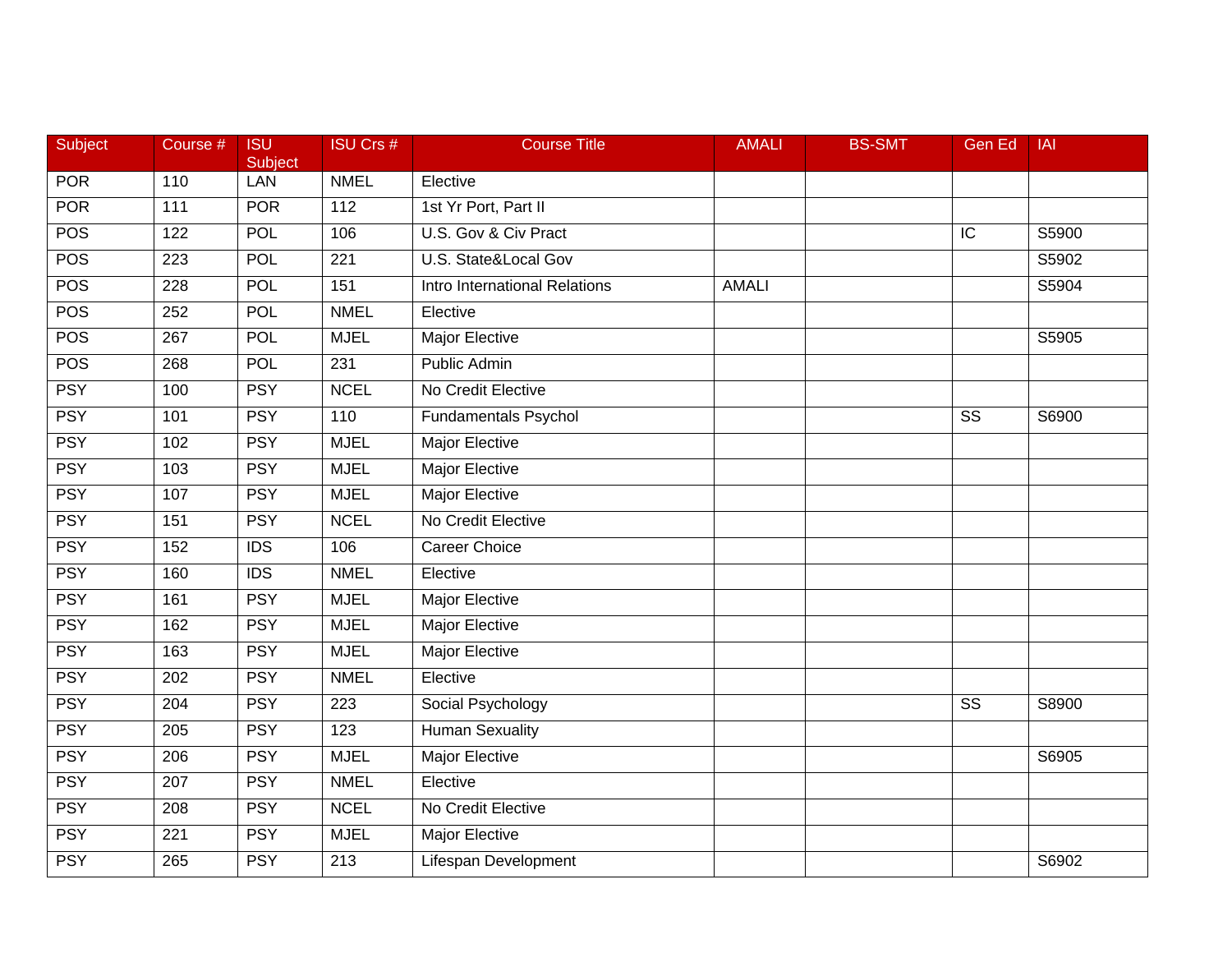| Subject    | Course #          | <b>ISU</b><br>Subject | <b>ISU Crs #</b> | <b>Course Title</b> | <b>AMALI</b> | <b>BS-SMT</b> | <b>Gen Ed</b> | <b>IAI</b> |
|------------|-------------------|-----------------------|------------------|---------------------|--------------|---------------|---------------|------------|
| <b>PSY</b> | 272               | <b>PSY</b>            | <b>MJEL</b>      | Major Elective      |              |               |               |            |
| <b>PSY</b> | 280               | <b>PSY</b>            | <b>NCEL</b>      | No Credit Elective  |              |               |               |            |
| <b>RDG</b> | 088               | <b>IDS</b>            | <b>NCEL</b>      | No Credit Elective  |              |               |               |            |
| <b>RDG</b> | 090               | $\overline{IDS}$      | <b>NCEL</b>      | No Credit Elective  |              |               |               |            |
| <b>RDG</b> | 092               | <b>IDS</b>            | <b>NCEL</b>      | No Credit Elective  |              |               |               |            |
| <b>RDG</b> | 096               | <b>IDS</b>            | <b>NCEL</b>      | No Credit Elective  |              |               |               |            |
| <b>RDG</b> | 120               | $\overline{IDS}$      | <b>NMEL</b>      | Elective            |              |               |               |            |
| <b>RDL</b> | 103               | $\overline{IDS}$      | <b>NCEL</b>      | No Credit Elective  |              |               |               |            |
| RDL        | 111               | <b>IDS</b>            | <b>NCEL</b>      | No Credit Elective  |              |               |               |            |
| <b>RDL</b> | 112               | <b>IDS</b>            | <b>NCEL</b>      | No Credit Elective  |              |               |               |            |
| <b>RDL</b> | 113               | <b>IDS</b>            | <b>NCEL</b>      | No Credit Elective  |              |               |               |            |
| <b>RDL</b> | $\frac{115}{115}$ | IDS                   | <b>NCEL</b>      | No Credit Elective  |              |               |               |            |
| <b>RDT</b> | 100               | <b>TEC</b>            | <b>NCEL</b>      | No Credit Elective  |              |               |               |            |
| <b>RDT</b> | 101               | <b>TEC</b>            | <b>NCEL</b>      | No Credit Elective  |              |               |               |            |
| <b>RDT</b> | 110               | <b>TEC</b>            | <b>NCEL</b>      | No Credit Elective  |              |               |               |            |
| <b>RDT</b> | 115               | <b>TEC</b>            | <b>NCEL</b>      | No Credit Elective  |              |               |               |            |
| <b>RDT</b> | 120               | <b>TEC</b>            | <b>NCEL</b>      | No Credit Elective  |              |               |               |            |
| <b>RDT</b> | 122               | <b>TEC</b>            | <b>NCEL</b>      | No Credit Elective  |              |               |               |            |
| <b>RDT</b> | 125               | <b>TEC</b>            | <b>NCEL</b>      | No Credit Elective  |              |               |               |            |
| <b>RDT</b> | 150               | <b>TEC</b>            | <b>NCEL</b>      | No Credit Elective  |              |               |               |            |
| <b>RDT</b> | 155               | <b>TEC</b>            | <b>NCEL</b>      | No Credit Elective  |              |               |               |            |
| <b>RDT</b> | 205               | <b>TEC</b>            | <b>NCEL</b>      | No Credit Elective  |              |               |               |            |
| <b>RDT</b> | 210               | <b>TEC</b>            | <b>NCEL</b>      | No Credit Elective  |              |               |               |            |
| <b>RDT</b> | 215               | <b>TEC</b>            | <b>NCEL</b>      | No Credit Elective  |              |               |               |            |
| <b>RDT</b> | 220               | <b>TEC</b>            | <b>NCEL</b>      | No Credit Elective  |              |               |               |            |
| <b>RDT</b> | 222               | <b>IDS</b>            | <b>NCEL</b>      | No Credit Elective  |              |               |               |            |
| <b>RDT</b> | $\overline{225}$  | <b>TEC</b>            | <b>NCEL</b>      | No Credit Elective  |              |               |               |            |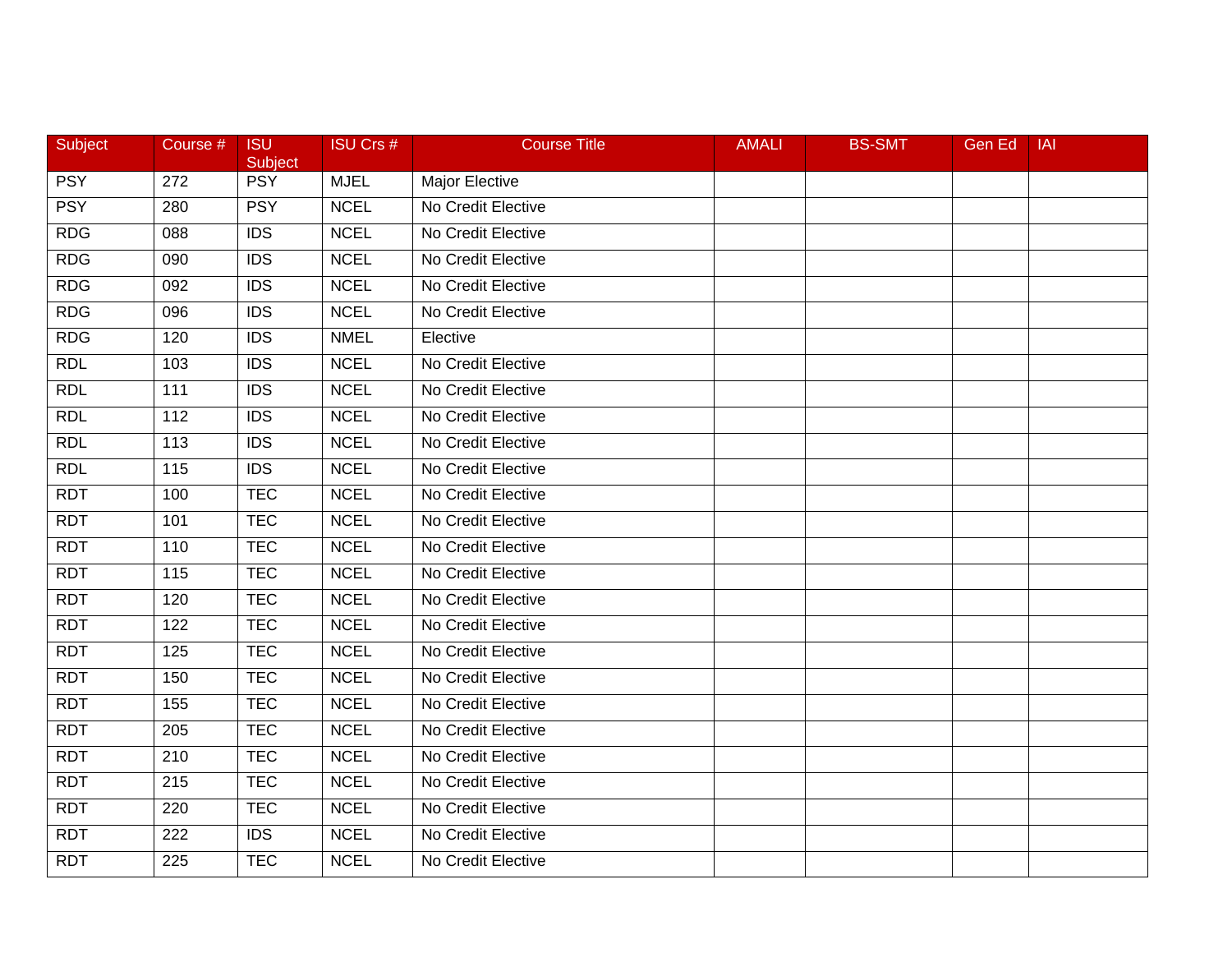| <b>Subject</b> | Course #         | <b>ISU</b><br>Subject | <b>ISU Crs #</b> | <b>Course Title</b>         | <b>AMALI</b> | <b>BS-SMT</b> | Gen Ed                 | <b>IAI</b> |
|----------------|------------------|-----------------------|------------------|-----------------------------|--------------|---------------|------------------------|------------|
| <b>RDT</b>     | 250              | <b>IDS</b>            | <b>NCEL</b>      | No Credit Elective          |              |               |                        |            |
| <b>RDT</b>     | 252              | $\overline{IDS}$      | <b>NCEL</b>      | No Credit Elective          |              |               |                        |            |
| <b>RDT</b>     | 255              | <b>IDS</b>            | <b>NCEL</b>      | No Credit Elective          |              |               |                        |            |
| <b>RDT</b>     | 262              | $\overline{IDS}$      | <b>NCEL</b>      | No Credit Elective          |              |               |                        |            |
| <b>RET</b>     | 200              | <b>IDS</b>            | <b>NMEL</b>      | Elective                    |              |               |                        |            |
| <b>RET</b>     | 201              | <b>IDS</b>            | <b>NMEL</b>      | Elective                    |              |               |                        |            |
| <b>RET</b>     | 202              | $\overline{IDS}$      | <b>NMEL</b>      | Elective                    |              |               |                        |            |
| <b>SOC</b>     | 101              | <b>SOC</b>            | 106              | Intro To Sociology          |              |               | IC                     | S7900      |
| <b>SOC</b>     | 102              | <b>SOC</b>            | 108              | <b>Contempor Soc Probs</b>  |              |               | $\overline{\text{ss}}$ | S7901      |
| <b>SOC</b>     | 103              | $\overline{FCS}$      | 224              | <b>Enduring Issues</b>      |              |               | SS                     | S7902      |
| <b>SOC</b>     | 105              | <b>ANT</b>            | 185              | Intro Cult & Linguis        | <b>AMALI</b> |               | SS                     | S1901N     |
| <b>SOC</b>     | 201              | <b>ANT</b>            | <b>MJEL</b>      | <b>Major Elective</b>       | <b>AMALI</b> |               |                        | S1900N     |
| <b>SOC</b>     | $\overline{202}$ | <b>ANT</b>            | <b>MJEL</b>      | <b>Major Elective</b>       |              |               |                        |            |
| <b>SOC</b>     | 203              | <b>SOC</b>            | <b>MJEL</b>      | Major Elective              |              |               |                        | S7903D     |
| <b>SOC</b>     | 204              | <b>SOC</b>            | <b>MJEL</b>      | <b>Major Elective</b>       |              |               |                        |            |
| <b>SOC</b>     | 205              | <b>SOC</b>            | <b>MJEL</b>      | Major Elective              |              |               |                        |            |
| <b>SOC</b>     | 260              | <b>SOC</b>            | <b>MJEL</b>      | Major Elective              |              |               |                        | S7904D     |
| <b>SPE</b>     | 110              | <b>COM</b>            | 123              | <b>Interpersonal Comm</b>   |              |               |                        |            |
| <b>SPE</b>     | 120              | <b>COM</b>            | 110              | <b>Communication Critic</b> |              |               | CO                     | C2900      |
| <b>SPE</b>     | 200              | <b>COM</b>            | 223              | <b>Small Group Process</b>  |              |               |                        |            |
| <b>SPE</b>     | 220              | <b>COM</b>            | 202              | Persuasive Communic         |              |               |                        |            |
| <b>SPE</b>     | 230              | <b>COM</b>            | <b>MJEL</b>      | <b>Major Elective</b>       |              |               |                        |            |
| <b>SPN</b>     | 101              | <b>SPA</b>            | 111              | <b>Basic Spanish Skills</b> |              |               |                        |            |
| <b>SPN</b>     | 102              | <b>SPA</b>            | $\frac{11}{2}$   | <b>Beginning Spanish</b>    |              |               |                        |            |
| <b>SPN</b>     | 120              | <b>SPA</b>            | 111              | <b>Basic Spanish Skills</b> |              |               |                        |            |
| <b>SPN</b>     | 121              | <b>SPA</b>            | 112              | <b>Beginning Spanish</b>    |              |               |                        |            |
| <b>SPN</b>     | 201              | <b>SPA</b>            | $\overline{115}$ | 2nd Yr Spa(Part I)          |              |               | QR                     |            |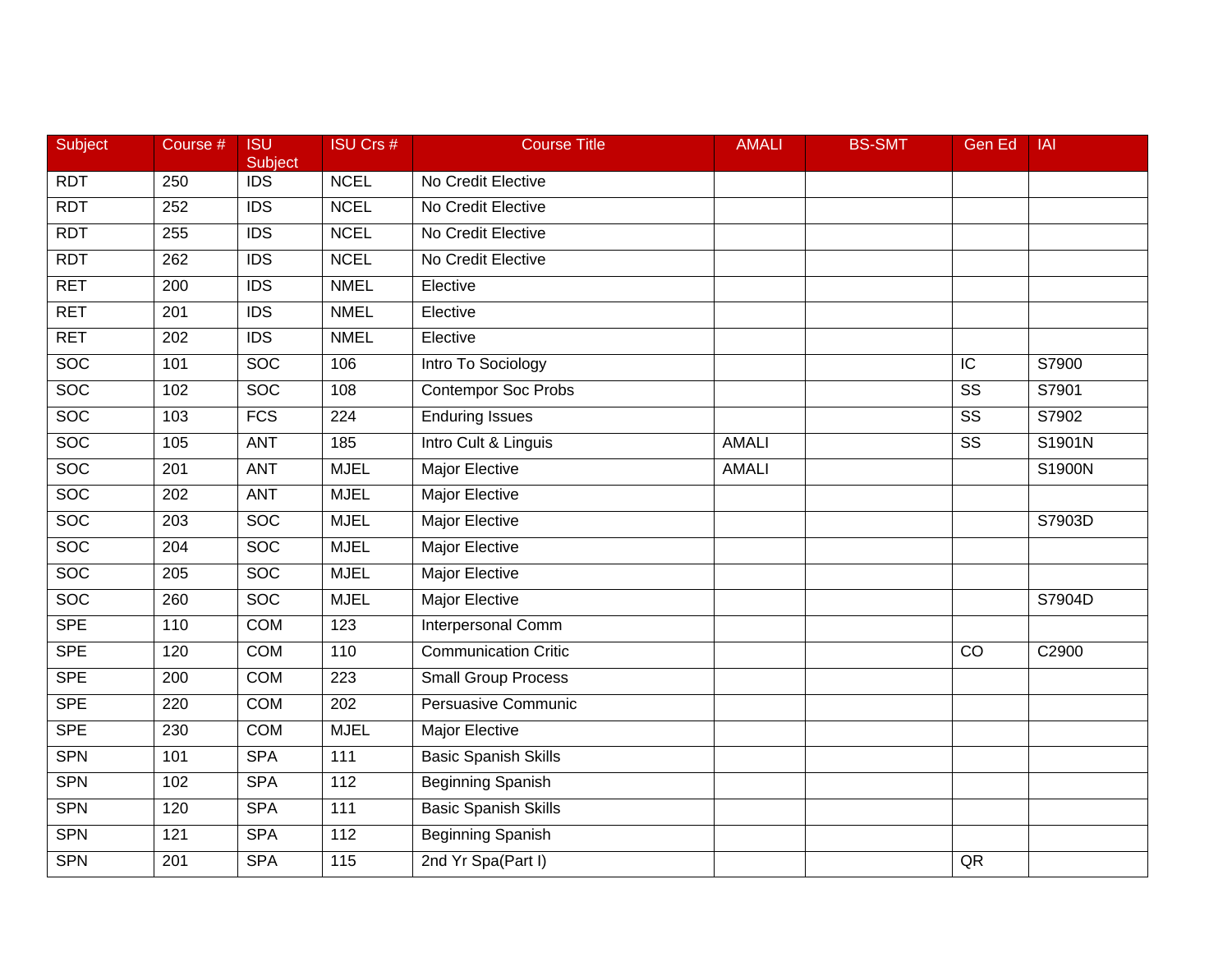| <b>Subject</b> | Course #         | <b>ISU</b><br>Subject   | <b>ISU Crs #</b>  | <b>Course Title</b>               | <b>AMALI</b> | <b>BS-SMT</b> | Gen Ed                 | <b>IAI</b> |
|----------------|------------------|-------------------------|-------------------|-----------------------------------|--------------|---------------|------------------------|------------|
| <b>SPN</b>     | 202              | <b>SPA</b>              | 116               | 2nd Yr Spa(Part II)               |              |               | LH                     | H1900      |
| <b>SRAR</b>    | 120              | <b>ART</b>              | <b>NMEL</b>       | Elective                          |              |               |                        |            |
| <b>SRBE</b>    | 121              | <b>BE</b>               | <b>NMEL</b>       | Elective                          |              |               |                        |            |
| <b>SRBI</b>    | 105              | <b>BSC</b>              | 197               | Molecular & Cellular              |              |               | $\overline{\text{NS}}$ |            |
| <b>SRBI</b>    | 145              | <b>BSC</b>              | 160               | Microbiology & Socie              |              | S(BS-SMT)     | <b>ST</b>              |            |
| <b>SRBU</b>    | 251              | <b>IDS</b>              | $\mathbf{1}$      | <b>IDS UGRD Conversion Course</b> |              |               |                        |            |
| <b>SRCH</b>    | 100              | <b>CHE</b>              | 102               | <b>Chemistry &amp; Society</b>    |              |               | $\overline{\text{NS}}$ |            |
| <b>SRCO</b>    | 103              | <b>COM</b>              | 110               | <b>Communication Critic</b>       |              |               | CO                     | C2900      |
| <b>SRCO</b>    | 110              | <b>COM</b>              | 123               | Interpersonal Comm                |              |               |                        |            |
| <b>SRCS</b>    | 101              | <b>IDS</b>              | $\mathbf{1}$      | <b>IDS UGRD Conversion Course</b> |              |               |                        |            |
| <b>SREN</b>    | 101              | <b>ENG</b>              | 101               | Comp As Critical Inq              |              |               | EN                     | C1900      |
| <b>SREN</b>    | 102              | <b>ENG</b>              | $\frac{145}{145}$ | <b>Writing Academic Dis</b>       |              |               |                        | C3901      |
| <b>SREN</b>    | $\overline{214}$ | <b>ENG</b>              | 130               | <b>Survey American Lit</b>        |              |               | <b>HU</b>              | H3914      |
| <b>SREN</b>    | 255              | <b>ENG</b>              | <b>MJEL</b>       | Major Elective                    |              |               |                        |            |
| <b>SRGE</b>    | 100              | <b>GEO</b>              | <b>MJEL</b>       | <b>Major Elective</b>             |              |               |                        |            |
| <b>SRGE</b>    | 200              | <b>GEO</b>              | 135               | World Geography                   | <b>AMALI</b> |               | SS                     | S4900N     |
| <b>SRHI</b>    | 261              | <b>HIS</b>              | 136               | Hist U S Since 1865               |              |               | $\overline{US}$        | H2905      |
| <b>SRHS</b>    | 103              | <b>BSC</b>              | $\frac{145}{145}$ | <b>Human Biology</b>              |              | S(BS-SMT)     | $\overline{\text{ST}}$ | L1904      |
| <b>SRHS</b>    | 104              | <b>PSY</b>              | 123               | <b>Human Sexuality</b>            |              |               |                        |            |
| <b>SRHS</b>    | 110              | <b>SAF</b>              | <b>NMEL</b>       | Elective                          |              |               |                        |            |
| <b>SRMA</b>    | 125              | <b>MAT</b>              | 119               | College Algebra                   |              |               |                        |            |
| <b>SRMA</b>    | 132              | $\overline{\mathsf{T}}$ | <b>NMEL</b>       | Elective                          |              |               |                        |            |
| <b>SRMA</b>    | $\overline{133}$ | <b>MAT</b>              | 121               | <b>Applied Calculus</b>           |              | S(BS-SMT)     | QR                     | M1900      |
| <b>SRMU</b>    | 111              | <b>MUS</b>              | <b>MJEL</b>       | Major Elective                    |              |               |                        |            |
| <b>SRPH</b>    | 115              | PHI                     | 238               | Rights & Wrongs                   |              |               | <b>HU</b>              | H4904      |
| <b>SRPS</b>    | 100              | <b>PHY</b>              | <b>MJEL</b>       | <b>Major Elective</b>             |              |               |                        |            |
| <b>SRPS</b>    | 130              | <b>PSY</b>              | 110               | <b>Fundamentals Psychol</b>       |              |               | $\overline{\text{ss}}$ | S6900      |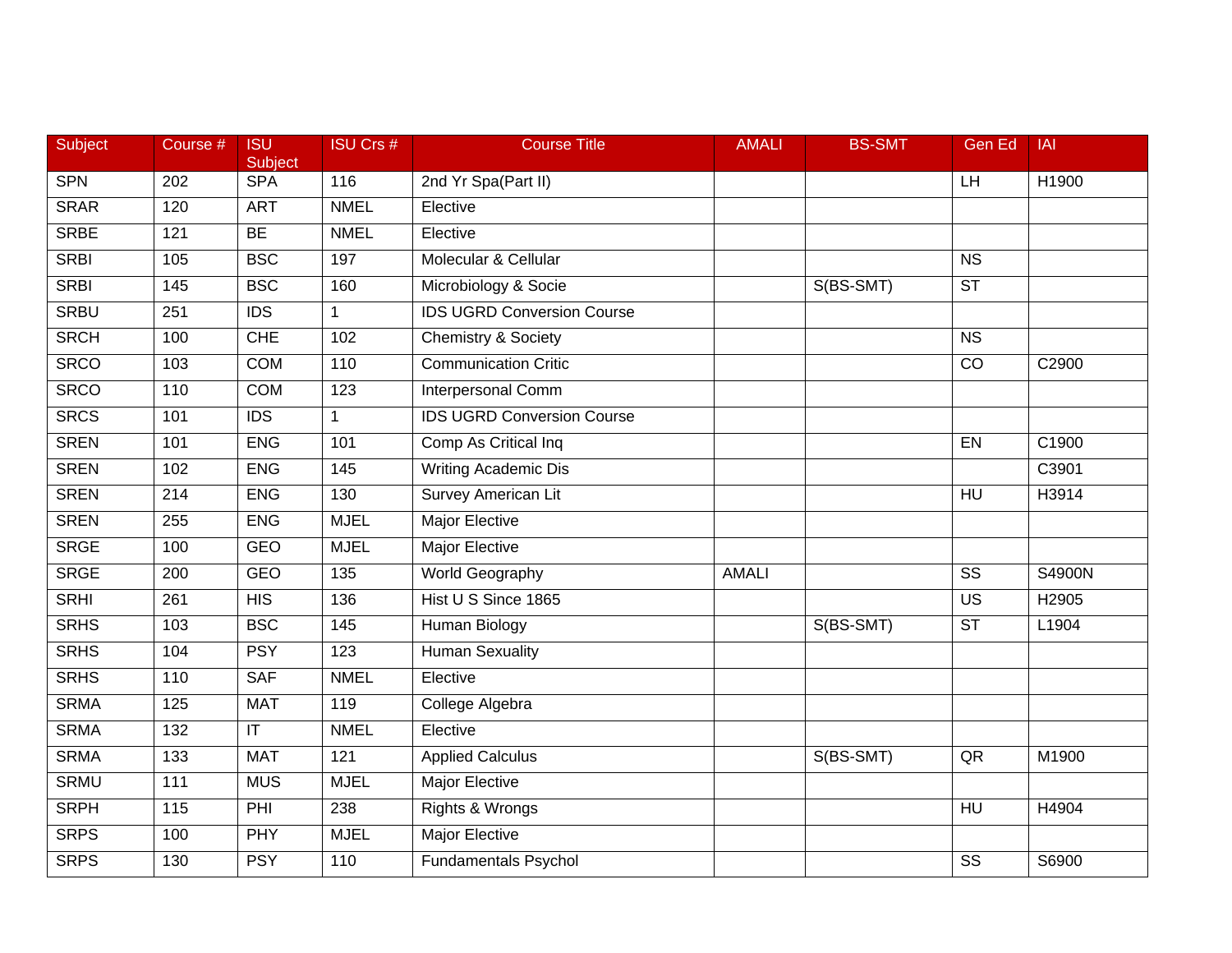| Subject     | Course #         | <b>ISU</b><br>Subject | <b>ISU Crs #</b> | <b>Course Title</b>        | <b>AMALI</b> | <b>BS-SMT</b> | <b>Gen Ed</b>          | <b>IAI</b> |
|-------------|------------------|-----------------------|------------------|----------------------------|--------------|---------------|------------------------|------------|
| <b>SRSO</b> | 100              | SOC                   | 106              | Intro To Sociology         |              |               |                        | S7900      |
| <b>SRSO</b> | 110              | <b>SOC</b>            | 108              | <b>Contempor Soc Probs</b> |              |               | $\overline{\text{SS}}$ | S7901      |
| <b>SSC</b>  | 110              | <b>SOC</b>            | <b>MJEL</b>      | <b>Major Elective</b>      |              |               |                        | H5900      |
| SSC         | 120              | ECO                   | 138              | Eco Reason Stats           |              | S(BS-SMT)     | QR                     | M1902      |
| <b>SSC</b>  | 201              | <b>HIS</b>            | <b>NMEL</b>      | Elective                   |              |               |                        |            |
| <b>SSC</b>  | 202              | <b>HIS</b>            | <b>NMEL</b>      | Elective                   |              |               |                        |            |
| <b>THE</b>  | 110              | <b>THD</b>            | <b>MJEL</b>      | <b>Major Elective</b>      |              |               |                        | F1907      |
| <b>THE</b>  | $\overline{111}$ | <b>THD</b>            | <b>MJEL</b>      | <b>Major Elective</b>      |              |               |                        | F1908      |
| <b>THE</b>  | 120              | <b>THE</b>            | 110              | Acting I                   |              |               |                        |            |
| <b>THE</b>  | 121              | <b>THE</b>            | 113              | Acting II                  |              |               |                        |            |
| <b>THE</b>  | 122              | <b>THE</b>            | 113              | Acting II                  |              |               |                        |            |
| <b>THE</b>  | $\overline{125}$ | <b>THE</b>            | 113              | Acting II                  |              |               |                        |            |
| <b>THE</b>  | 128              | <b>THE</b>            | 160              | Stagecraft                 |              |               |                        |            |
| <b>THE</b>  | 129              | <b>THE</b>            | 102              | <b>Theatre Practicum</b>   |              |               |                        |            |
| <b>THE</b>  | 130              | <b>THE</b>            | 102              | Theatre Practicum          |              |               |                        |            |
| <b>THE</b>  | 140              | <b>THE</b>            | 101              | Oral Interp of Lit         |              |               |                        |            |
| <b>THE</b>  | 150              | <b>THD</b>            | <b>MJEL</b>      | <b>Major Elective</b>      |              |               |                        |            |
| <b>TQM</b>  | 101              | $\overline{IDS}$      | <b>NMEL</b>      | Elective                   |              |               |                        |            |
| WEL         | 101              | <b>TEC</b>            | <b>MJEL</b>      | Major Elective             |              |               |                        |            |
| <b>WEL</b>  | 102              | <b>TEC</b>            | <b>NCEL</b>      | No Credit Elective         |              |               |                        |            |
| WEL         | 103              | <b>TEC</b>            | <b>MJEL</b>      | <b>Major Elective</b>      |              |               |                        |            |
| <b>WEL</b>  | 109              | <b>TEC</b>            | <b>MJEL</b>      | <b>Major Elective</b>      |              |               |                        |            |
| <b>WEL</b>  | $\overline{111}$ | <b>TEC</b>            | <b>MJEL</b>      | <b>Major Elective</b>      |              |               |                        |            |
| <b>WEL</b>  | $\frac{11}{2}$   | <b>TEC</b>            | <b>MJEL</b>      | <b>Major Elective</b>      |              |               |                        |            |
| <b>WEL</b>  | 114              | <b>TEC</b>            | <b>MJEL</b>      | Major Elective             |              |               |                        |            |
| WEL         | 115              | <b>TEC</b>            | <b>MJEL</b>      | Major Elective             |              |               |                        |            |
| <b>WEL</b>  | 116              | <b>TEC</b>            | <b>MJEL</b>      | <b>Major Elective</b>      |              |               |                        |            |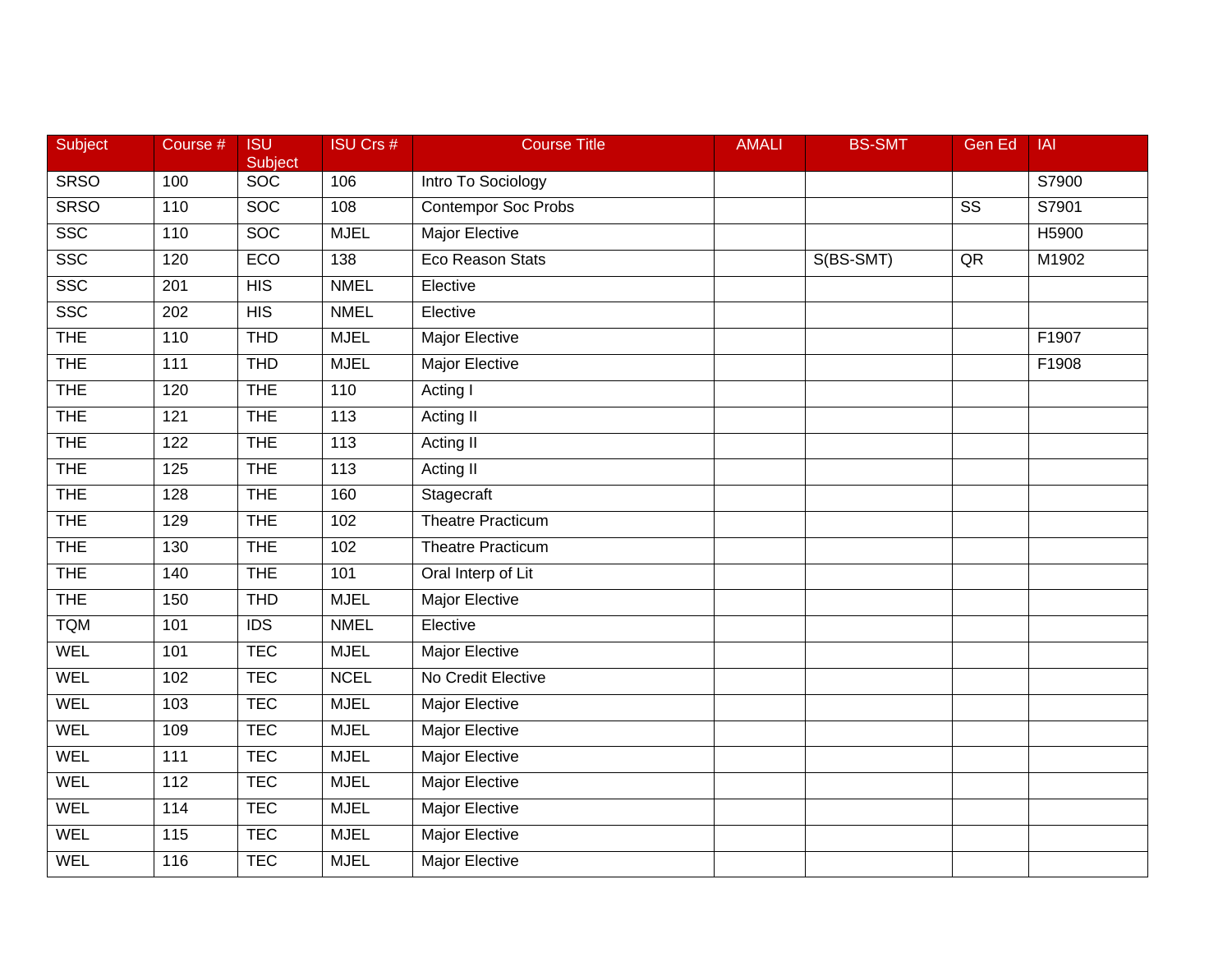| <b>Subject</b> | Course #         | <b>ISU</b><br>Subject | <b>ISU Crs #</b> | <b>Course Title</b>       | <b>AMALI</b> | <b>BS-SMT</b> | <b>Gen Ed</b> | <b>IAI</b> |
|----------------|------------------|-----------------------|------------------|---------------------------|--------------|---------------|---------------|------------|
| <b>WEL</b>     | 117              | <b>TEC</b>            | <b>MJEL</b>      | Major Elective            |              |               |               |            |
| <b>WEL</b>     | 118              | <b>TEC</b>            | <b>MJEL</b>      | <b>Major Elective</b>     |              |               |               |            |
| <b>WEL</b>     | 119              | <b>TEC</b>            | <b>MJEL</b>      | <b>Major Elective</b>     |              |               |               |            |
| <b>WEL</b>     | 120              | <b>TEC</b>            | <b>NMEL</b>      | Elective                  |              |               |               |            |
| <b>WEL</b>     | 121              | <b>TEC</b>            | <b>MJEL</b>      | Major Elective            |              |               |               |            |
| <b>WEL</b>     | 122              | <b>TEC</b>            | <b>MJEL</b>      | Major Elective            |              |               |               |            |
| <b>WEL</b>     | 123              | <b>TEC</b>            | <b>NCEL</b>      | No Credit Elective        |              |               |               |            |
| WEL            | 124              | <b>TEC</b>            | <b>NCEL</b>      | No Credit Elective        |              |               |               |            |
| <b>WEL</b>     | 125              | <b>TEC</b>            | <b>NCEL</b>      | No Credit Elective        |              |               |               |            |
| <b>WEL</b>     | 126              | <b>TEC</b>            | <b>NCEL</b>      | No Credit Elective        |              |               |               |            |
| <b>WEL</b>     | 129              | <b>TEC</b>            | <b>MJEL</b>      | Major Elective            |              |               |               |            |
| <b>WEL</b>     | 130              | <b>TEC</b>            | <b>MJEL</b>      | <b>Major Elective</b>     |              |               |               |            |
| <b>WEL</b>     | 150              | <b>TEC</b>            | <b>MJEL</b>      | <b>Major Elective</b>     |              |               |               |            |
| ZAG            | 010              | <b>AGR</b>            | 150              | Principles Agronomy       |              |               |               |            |
| ZAG            | 011              | <b>AGR</b>            | <b>NCEL</b>      | No Credit Elective        |              |               |               |            |
| ZAG            | 012              | <b>AGR</b>            | <b>MJEL</b>      | Major Elective            |              |               |               |            |
| ZAG            | 014              | <b>AGR</b>            | <b>MJEL</b>      | <b>Major Elective</b>     |              |               |               |            |
| ZAG            | 015              | <b>AGR</b>            | <b>MJEL</b>      | <b>Major Elective</b>     |              |               |               |            |
| ZAG            | 016              | <b>AGR</b>            | <b>NCEL</b>      | No Credit Elective        |              |               |               |            |
| ZAG            | 020              | <b>AGR</b>            | <b>NCEL</b>      | No Credit Elective        |              |               |               |            |
| ZAG            | 024              | <b>AGR</b>            | 170              | <b>Int Animal Science</b> |              |               |               |            |
| ZAG            | 026              | <b>AGR</b>            | <b>MJEL</b>      | <b>Major Elective</b>     |              |               |               |            |
| ZAG            | $\overline{027}$ | <b>AGR</b>            | <b>MJEL</b>      | <b>Major Elective</b>     |              |               |               |            |
| ZAG            | 028              | <b>AGR</b>            | <b>MJEL</b>      | <b>Major Elective</b>     |              |               |               |            |
| <b>ZAG</b>     | 029              | <b>AGR</b>            | <b>NCEL</b>      | No Credit Elective        |              |               |               |            |
| ZAG            | 030              | <b>AGR</b>            | <b>MJEL</b>      | Major Elective            |              |               |               |            |
| ZAG            | 032              | <b>AGR</b>            | 130              | Int Ag Eng Tech           |              |               |               |            |